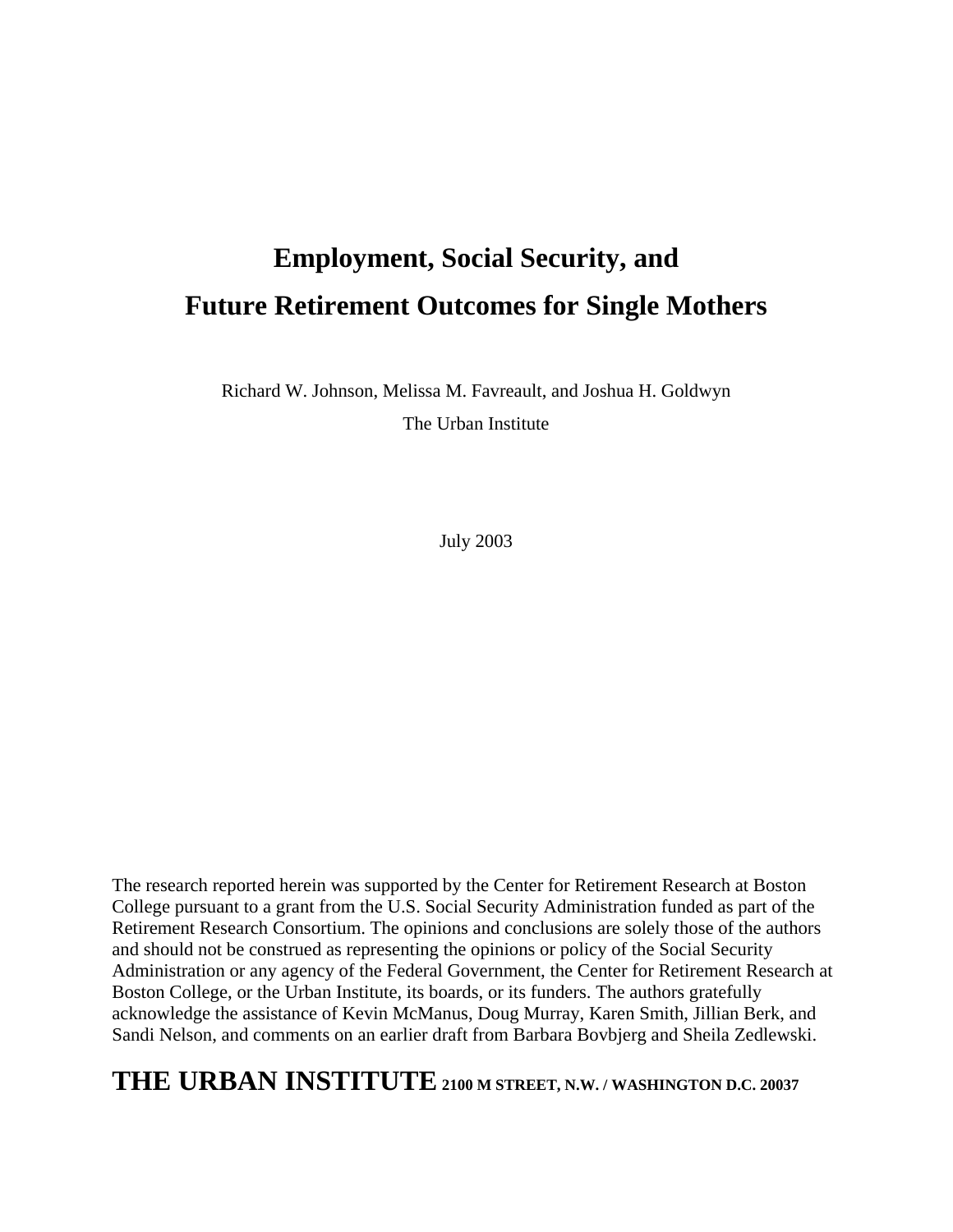# **Abstract**

Employment rates for single mothers with dependent children have been rising, partly because of welfare reform and expansions in the Earned Income Tax Credit. This paper examines this trend and implications for future retirement security. The results show that employment and earnings gains for single mothers during the late 1990s will translate into modestly higher Social Security benefits and better retirement outcomes when they reach later life, assuming these trends persist. However, most single mothers will fare worse in retirement than other women, primarily because they generally earned low wages over their lifetimes and many lack financial support from spouses.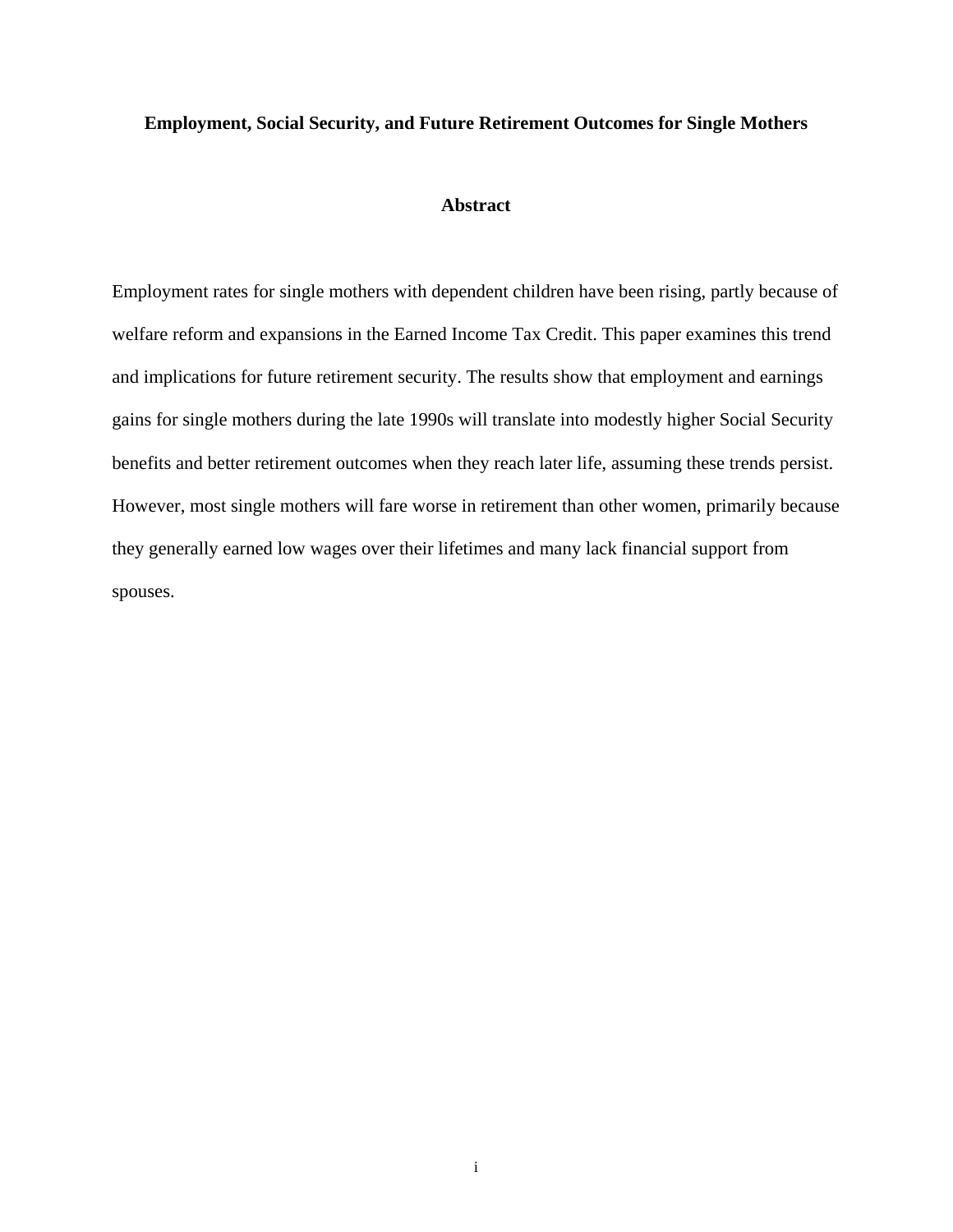# **Executive Summary**

Employment rates for single mothers with dependent children have risen steadily in recent years, due in part to welfare reform and expansions in the Earned Income Tax Credit. This paper examines this recent increase and analyzes the implications for future retirement security. Using the most recent longitudinal data available, the authors model employment, hours of work, and wages for women raising children outside of marriage. They then incorporate the equations into DYNASIM3, a dynamic microsimulation model developed by the Urban Institute, to predict employment, earnings, and retirement outcomes through 2050.

The results show that between 1996 and 2000, employment rates for single mothers increased by between 2 and 11 percent, while real wage rates increased by between 5 and 16 percent, controlling for demographic and human capital factors. During the same period, employment rates for men and other women declined or held steady, while real wages among nonblack workers grew only half as fast for men and other women as for single mothers.

However, these gains will translate into only modest improvements in future retirement outcomes. For women born between 1984 and 1988 who spend at least 10 years raising children outside of marriage, the labor market gains of the late 1990s will increase real lifetime earnings by only 5 percent and will raise Social Security benefits by only 4 percent. The improvements are small in part because many women who raise children outside of marriage experience relatively brief spells of single motherhood. Relative to their lifetime employment and earnings, the gains they experience while single mothers are fairly modest.

ii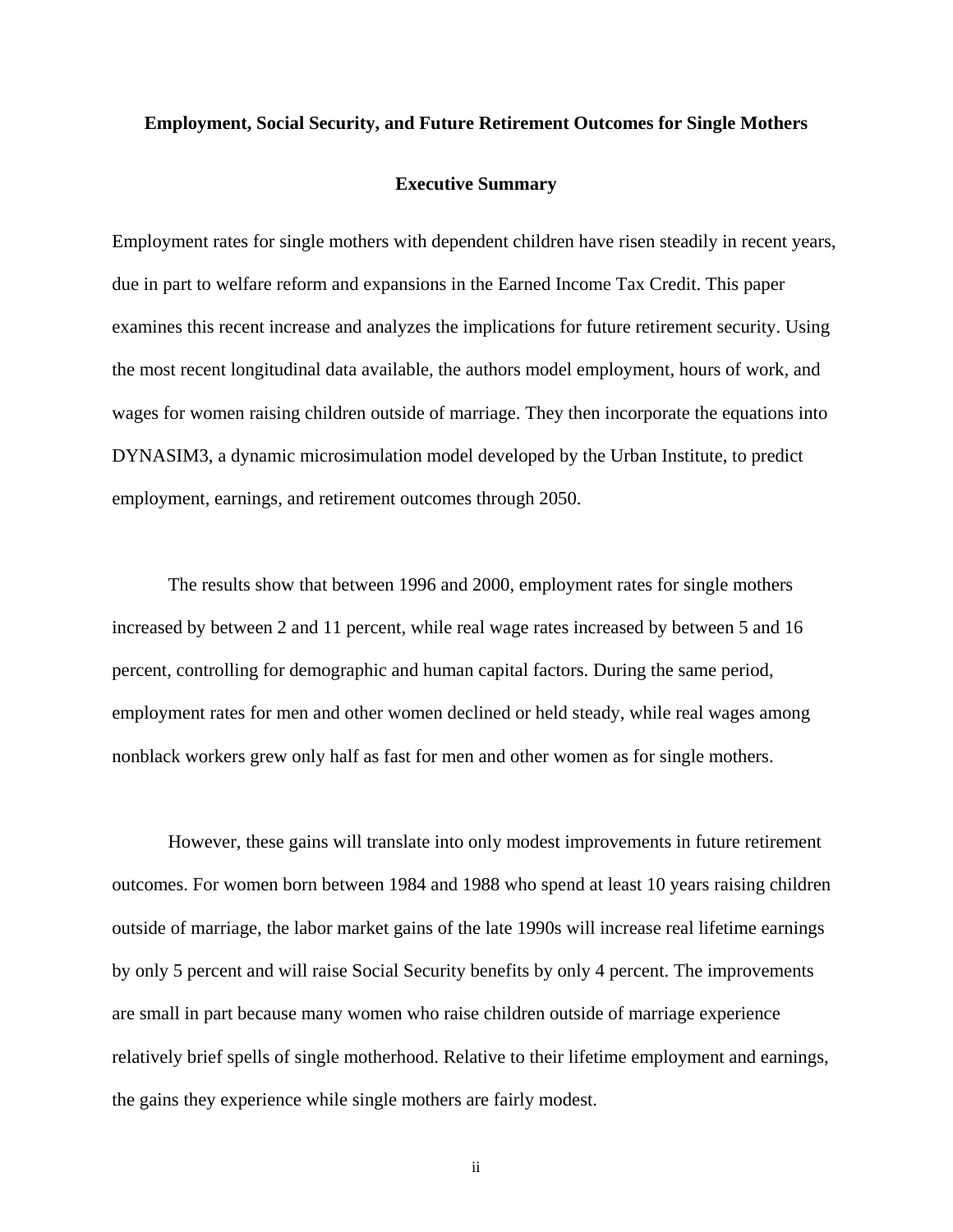The projections indicate that factors other than recent labor market gains will contribute to substantial improvements in future retirement outcomes for women who were long-term single mothers earlier in their lives. Between 2020 and 2050, according to the model, mean individual income will increase by 85 percent in real terms for women who spend at least 10 years as single mothers of dependent children, while increasing by only 48 percent for mothers who were always married while caring for dependent children. These gains are driven primarily by increases in educational attainment among single mothers and strong growth in real wages for all workers that the Social Security trustees project over the next 50 years.

Despite these gains, however, many women who raised children outside of marriage will continue to fare poorly in retirement. Because many of them earned relatively low wages, many will remain economically vulnerable well into the future. For example, the model projects that women born in the early 1980s who never attend college and had their first child before they were married will be more than four times as likely as continuously married mothers to live in poverty or near poverty at ages 67 to 72.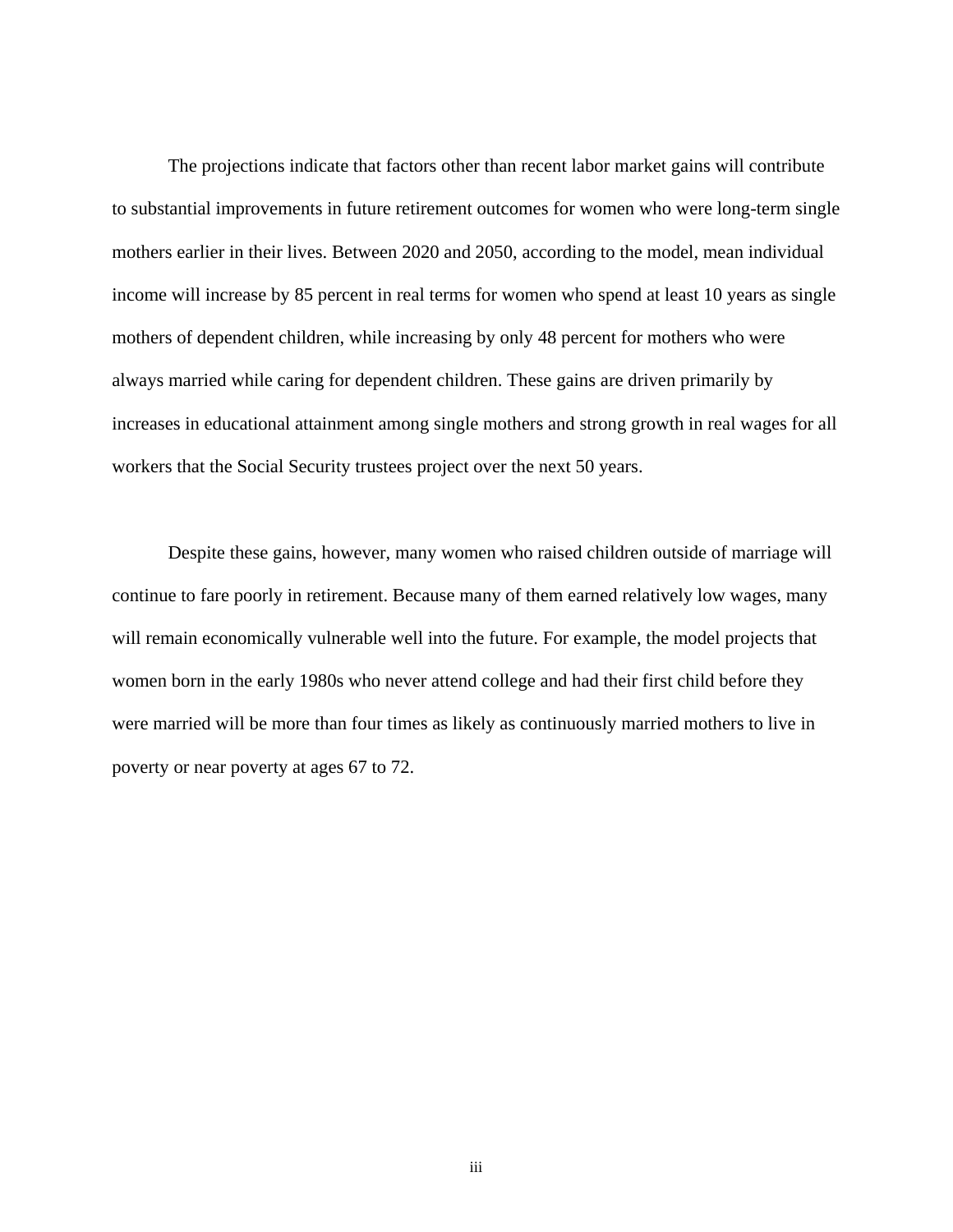Employment rates for single mothers with dependent children have risen steadily in recent years. Increasing numbers of unmarried women with children under 18 have entered the labor force since the early 1990s as expansions in the Earned Income Tax Credit (EITC) raised the returns to work for those with limited skills, welfare reform reduced the availability and generosity of public support for those with limited incomes, and the strong economy of the late 1990s increased job opportunities for all workers. Labor force participation rates are now higher for single women with dependent children than for married women or single women with no children. This rise in employment has reduced poverty rates and increased family incomes for many unmarried mothers and their children.

In addition to raising current standards of living, increases in labor supply by single women with children can also improve their future retirement security. In the current elderly generation, many women who raised children outside of marriage when they were young now receive only limited Social Security and employer-sponsored pension benefits, because they typically spent little time in the labor force and lack spousal or survivor benefits if they never married (or were married for only a short time). Many rely on Supplemental Security Income (SSI), the federal program that provides small monthly benefits to low-income elderly and disabled people. But single women with young children who move off welfare and into the labor market can accumulate rights to future Social Security retirement benefits, which are tied to lifetime earnings. As a result, they can achieve better economic outcomes later in life than unmarried mothers who came before them. The economic benefits of work can persist long after workers spend their paychecks.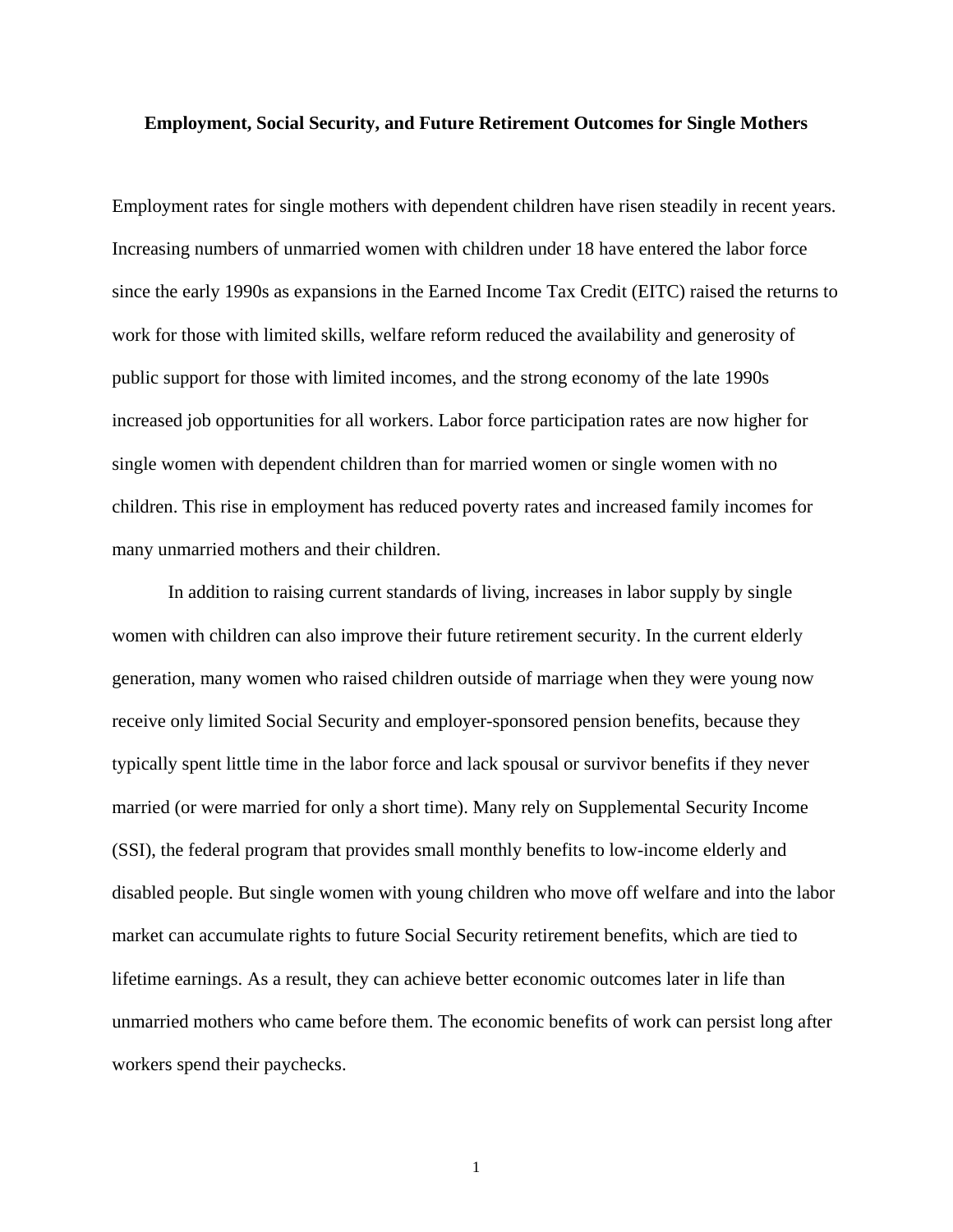This paper examines the recent increase in labor supply among single mothers and analyzes the implications for their retirement security. Using the most recent longitudinal data available, we model employment, hours of work, and wages for women raising children outside of marriage. We then incorporate the equations into DYNASIM3, a dynamic microsimulation model developed by the Urban Institute, to predict employment, earnings, and retirement outcomes through 2050. The results show that recent increases in labor supply by single mothers will lead to higher Social Security benefits, and better retirement outcomes, than women who raised children outside of marriage would receive if their employment and relative earnings remained at 1996 levels. Despite this improvement, however, most single mothers will continue to fare worse in retirement than other women, primarily because they generally earned low wages throughout their working lives and lack financial support from spouses.

### **Background**

The number of women raising children outside of marriage has increased sharply over the past generation. In 2002, 25.9 percent of families with children under 18 consisted of a single mother and an absent father, up from 11.5 percent in 1970 (U.S. Census Bureau 2003a). Single motherhood grew rapidly during the 1970s, when the number of families with children headed by single mothers increased 83 percent. The growth rate slowed to 35 percent in the 1980s and to 15 percent in the 1990s. The share of families with children under 18 headed by single mothers has actually been slowly declining since 1997, when it reached a peak of 26.6 percent.

The principal factor behind the rise in single motherhood is the surge in nonmarital births, which increased as a share of total births from 10.7 percent in 1970 to 33.4 percent in 2001 (Martin et al. 2002b; Ventura and Bachrach 2000). Although nonmarital birth rates leveled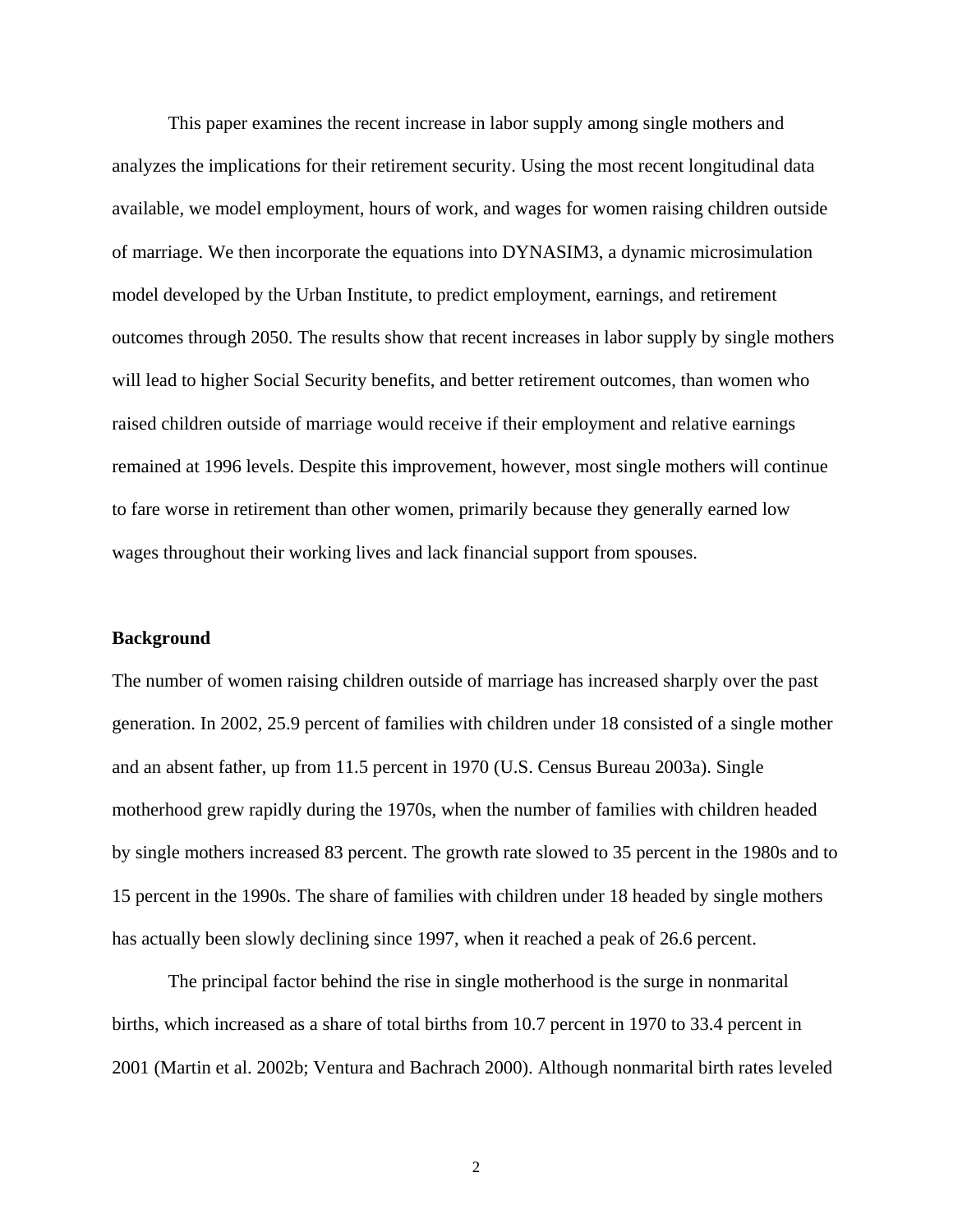off in the 1990s, the share of all births to unmarried women continues to rise because marital fertility is falling. Between 1970 and 2002, the number of dependent children living in singleparent homes with their never married mothers increased by 1,116 percent. In 2002, 9.5 percent of all children lived in single-parent households with their never married mothers, up from 0.8 percent in 1970.

The rise in divorce was also an important factor in the growth in single motherhood. Between 1970 and 2002, the number of children under 18 living with both parents fell by 17 percent, while the number living with divorced or separated mothers increased by 56 percent (U.S. Census Bureau 2003a). The growth in the number of children living with divorced mothers was even higher during the 1970s and early 1980s, because the divorce rate stabilized, and even began to decline, beginning in the mid-1980s (Clarke 1995).

Rates of single motherhood, especially by never married women, are quite high among black Americans. In 2002, 54.4 percent of black families with children under 18 were headed by single mothers, and 30.7 percent of black children under 18 lived in single-parents homes with their never married mothers (U.S. Census Bureau 2003b). More than two-thirds (69 percent) of births to non-Hispanic black women were non-marital in 2000, compared with 43 percent of births for Hispanic women and 22 percent of births for non-Hispanic white women (Martin et al. 2002a).

#### *Economic Status of Single Mothers with Dependent Children*

Concern about the growth in female-headed households stems from their high poverty rates. Table 1 compares the economic status of unmarried women and married couples, for households with children under 18 headed by adults ages 18 to 54. The differences are striking. In 2001, mean income for female-headed households with dependent children was \$36,300, compared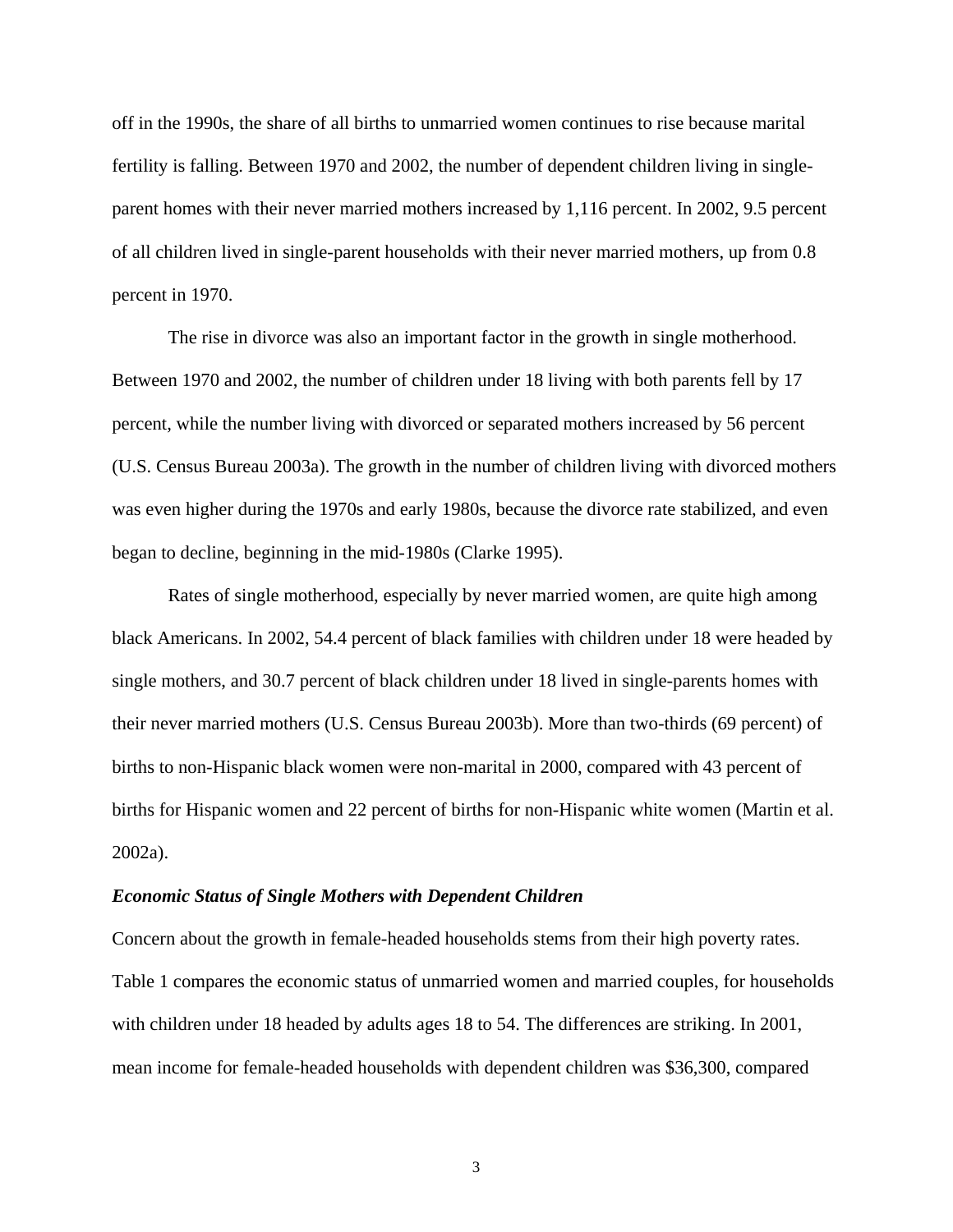with \$82,000 for married couple households with dependent children, according to data from the March 2002 Current Population Survey (CPS). In addition, 27 percent of households headed by unmarried women were poor in 2001 (with incomes below the federal poverty line), and more than one-third were poor or near poor (with incomes less than 125 percent of the poverty line). By comparison, only 6 percent of married couple households with dependent children were poor and only 9 percent were poor or near poor. The economic situation was even more grim for mothers who never married than for those who had been married in the past. In 2001, 32 percent of never married mothers were poor and 42 percent were poor or near poor. Primarily because many single mothers command so few economic resources, children tend to fare worse in female-headed households than in two-parent households (McLanahan and Sandefur 1994; Waite and Gallagher 2000).

Although single mothers and their children continue to struggle financially, they are better off today than they were 10 years ago, especially single mothers who never married. Between 1991 and 2001, real mean household income for adults ages 18 to 54 with dependent children increased 41 percent for never married mothers, 32 percent for divorced mothers, and 30 percent for married couples, as reported in table 1. In addition, the poverty rate for never married mothers dropped 39 percent over this period. In 1991, among households headed by adults ages 18 to 54 with dependent children, 49 percent of unmarried female-headed households and 61 percent of never-married female-headed households were in poverty or near poverty, compared with only 12 percent of married couple households.

# *Recent Increases in Labor Supply Among Single Mothers*

The increase in labor supply by single mothers during the second half of the 1990s drove the improvement in their economic status. Between 1995 and 2002, labor force participation rates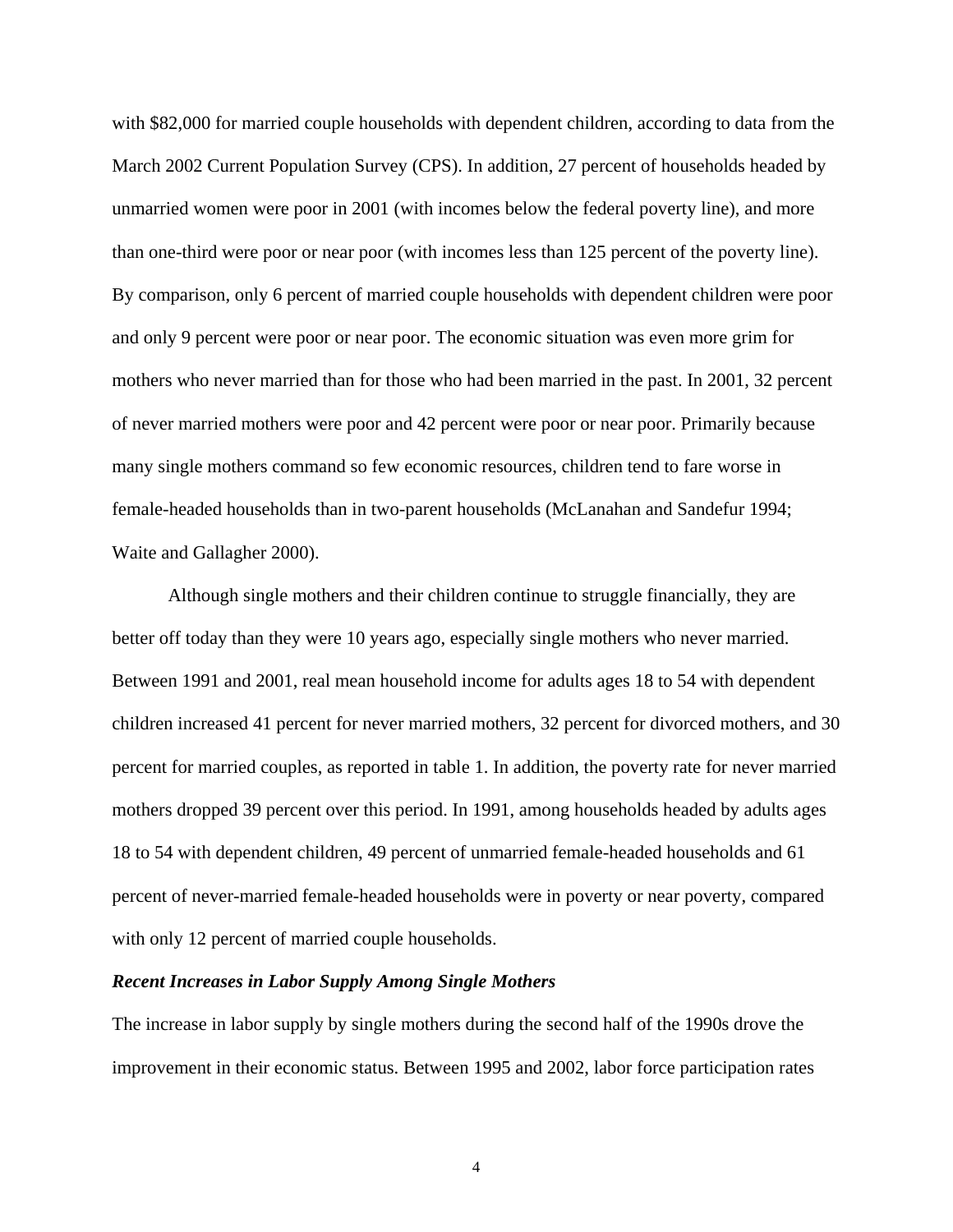increased by 16 percentage points (from 58 percent to 73 percent) for never married women with children, and by 8 percentage points (from 75 percent to 84 percent) for divorced, separated, and widowed women with children, according to U.S. Census Bureau (1997) estimates and our estimates from the December 2002 CPS. The labor force participation rates for other groups of women, however, remained virtually unchanged during the period. As a result, unmarried women with dependent children are now more likely to participate in the labor force than married women or unmarried women with no children.

The increase in labor force participation rates by unmarried women with children appears to have resulted from the strong economy of the late 1990s, which raised wages and employment opportunities for low-skilled workers, and changes in welfare and tax policy, which increased the incentives to work (Blank and Schmidt 2001; Dickert, Houser, and Scholz 1995; Eissa and Liebman 1996; Grogger 2001; Meyer and Rosenbaum 1999; Schoeni and Blank 2000). In 1996, President Clinton signed into law the Personal Responsibility and Work Opportunity Reconciliation Act (PRWORA), which imposed mandatory time limits on welfare benefits to single mothers and required most recipients to work within two years of receiving assistance. Many states began to redesign their welfare programs even before the enactment of PRWORA, under special waiver programs approved by the federal government. Most reforms included provisions encouraging single mothers to work, such as time limits on program participation, expanded work requirements, and increases in the level of earnings that welfare recipients could receive. The EITC, which provides a refundable tax credit to low-income workers, also increases the financial incentive to work for single mothers. It has grown substantially since 1986, and is now the largest cash transfer program for low-income parents (Ross Phillips 2001). In addition to raising current family incomes and reducing welfare rolls, increases in labor supply by single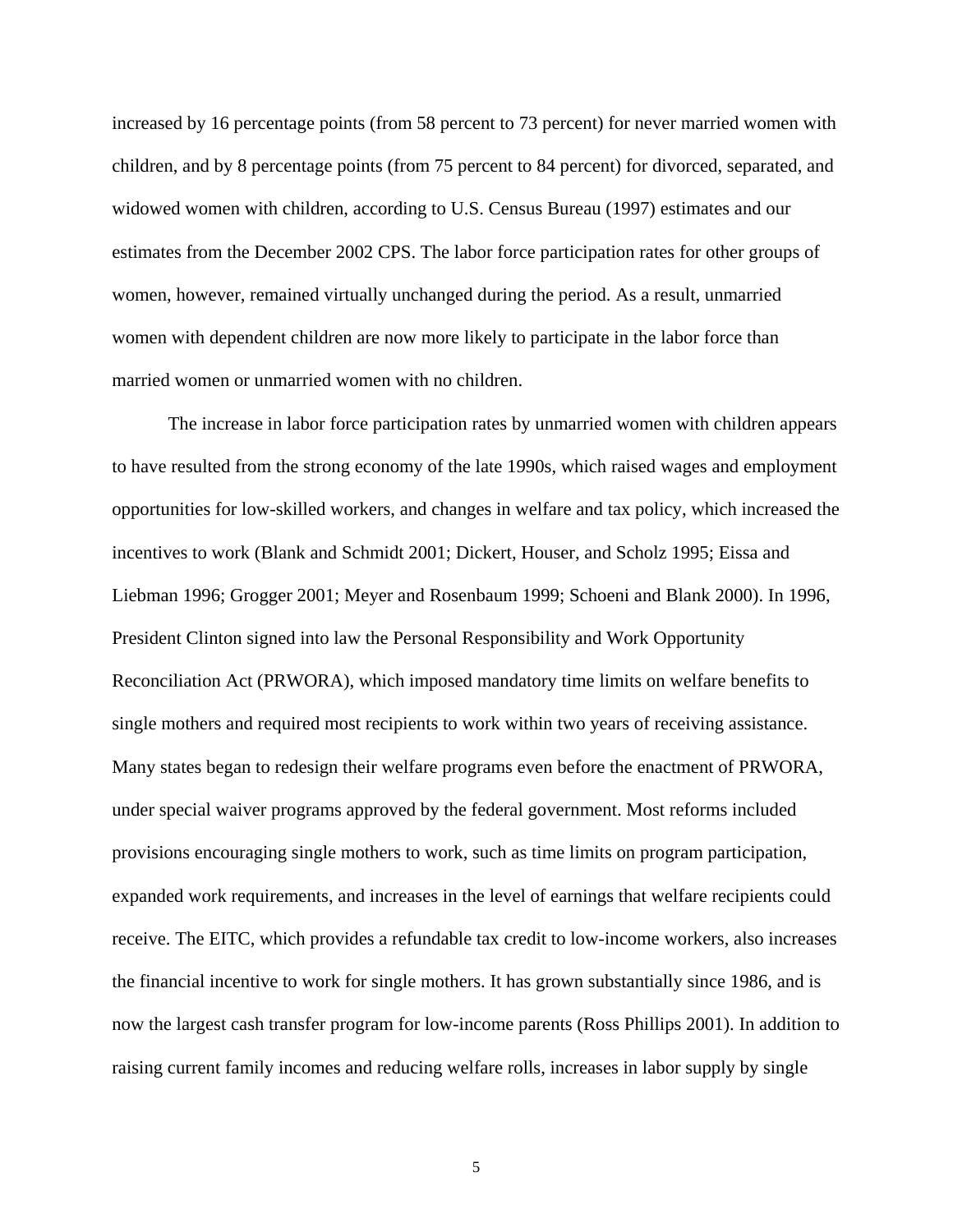<span id="page-9-0"></span>mothers can also improve their future retirement security, by enabling people to accumulate additional Social Security credits and earn sizable retirement benefits.

# *Retirement Prospects of Women Who Were Single Mothers*

The economic deprivation of women who raised children outside of marriage tends to persist long after their children are grown, at least for the current generation of older women. Table 2 reports the economic status of mothers ages 65 to 74, separately for women who spent at least 10 years caring for dependent children while unmarried, women who spent between one and nine years caring for dependent children while unmarried, and mothers who were always married while caring for children under age 18. The estimates are based on data from the Health and Retirement Study. In 1999, women with substantial histories of single motherhood received only 72 percent as much per capita income in the early years of retirement as mothers who were married when raising their children (\$19,000 vs. \$26,400). In addition, poverty rates in retirement were more than four times as high for women who had been single mothers as for married mothers. As a result, 14 percent of women ages 65 to 74 who spent at least 10 years as single mothers of dependent children received SSI benefits in 1999, compared with only 3 percent of mothers who were married when their children were young. Women who spent less than 10 years as single mothers of dependent children appear to fare better in retirement than long-term single mothers, but not as well as continuously married mothers.

Single motherhood often leads to poor retirement outcomes because women with little work experience do not accumulate many Social Security or private pension rights, and women who never marry are not eligible for spousal or survivor benefits.<sup>[1](#page-9-0)</sup> But increases in labor supply can significantly raise retirement income, because Social Security benefits are tied to lifetime

 $\overline{a}$ 

<sup>&</sup>lt;sup>1</sup> To receive spousal or survivor benefits through Social Security, divorced individuals must remain married for at least 10 years. In most cases, survivors qualify for benefits after nine months of marriage.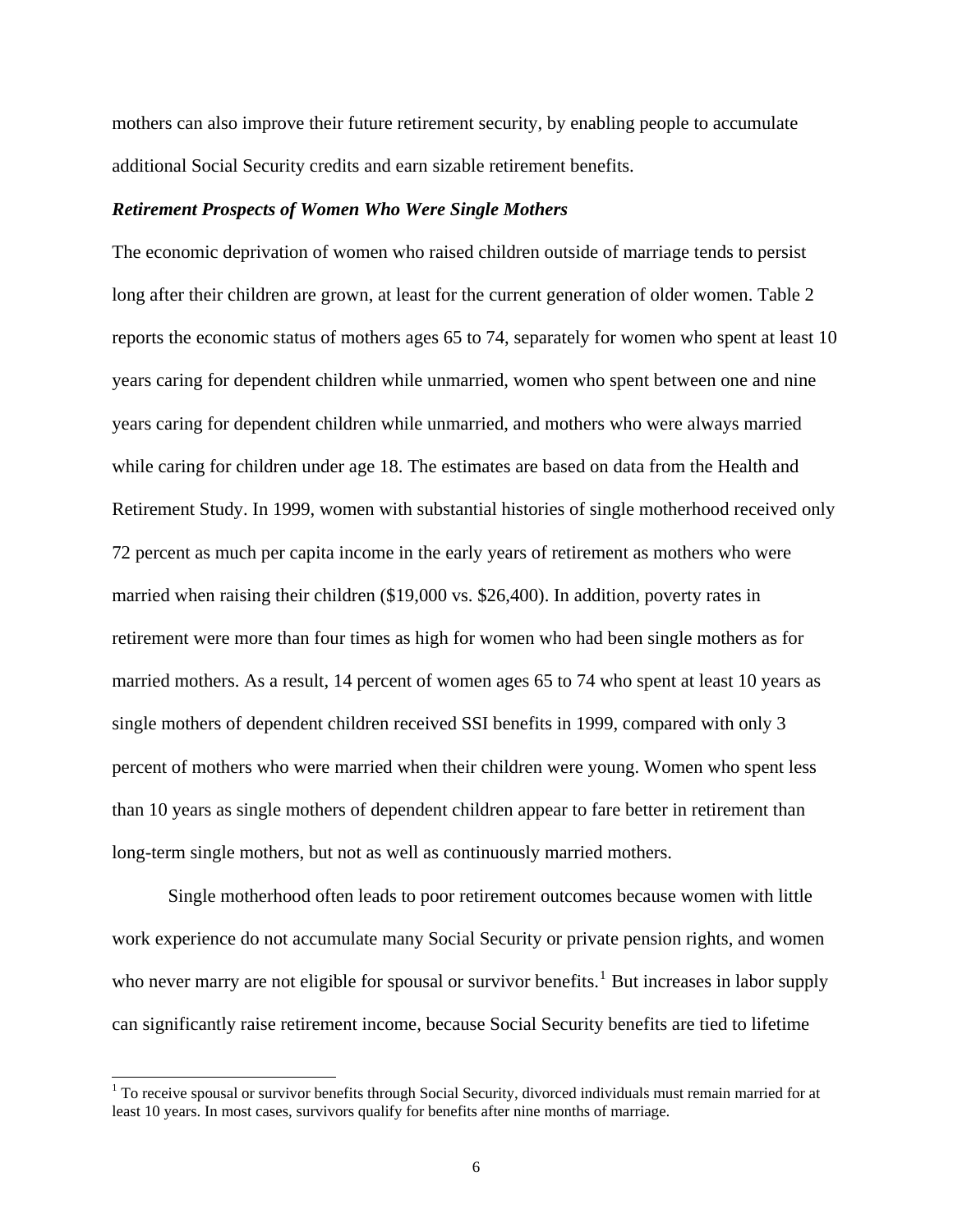<span id="page-10-0"></span>earnings. Workers who begin collecting Social Security retirement benefits at the normal retirement age receive a monthly benefit equal to their Primary Insurance Amount (PIA), which is based on the worker's Average Indexed Monthly Earnings (AIME). Under the current formula (for workers reaching age 62 in 2002), PIA equals 90 percent of the first \$592 of AIME plus 32 percent of the next \$[2](#page-10-0),975 of AIME plus 15 percent of AIME above \$3,567.<sup>2</sup> Because replacement rates are so high for low-wage workers, increases in labor supply may have especially large effects on Social Security income for low-skilled single mothers.

The retirement prospects of single mothers have received little attention to date. Zedlewski (2002) is the only published study that considers how welfare reform and recent increases in labor supply by single mothers might affect future retirement outcomes. It uses data from the Panel Study of Income Dynamics (PSID) to project future Social Security benefits for a small sample of single mothers born between 1942 and 1946 who had experience with the welfare system. The study finds that women with limited or moderate welfare use (defined as no more than 10 years of participation during the past 25 years) would do better under Social Security in the future if current trends in labor market participation continue. However, single mothers with extensive welfare use (11 or more years) are likely to continue to struggle financially in retirement, even under the assumption of increased labor force participation. The current paper extends this research by estimating new models of labor supply for single mothers and incorporating them into a microsimulation model to project future employment levels and total retirement income for a full distribution of women who raised children outside of marriage.

l

 $2^2$  The dollar amounts that define the brackets, referred to as bend points, are indexed to national average wages using the Social Security Administration (SSA)'s Average Wage Index. To calculate AIME for retired workers, SSA first indexes earnings for a given year to the year that one turns age 60 (or becomes disabled or dies, if earlier). AIME is the average of the highest 35 years of earnings (after 1950) indexed in this way. (The number of computation years can differ from 35 for persons who die or become disabled before they reach age 62.)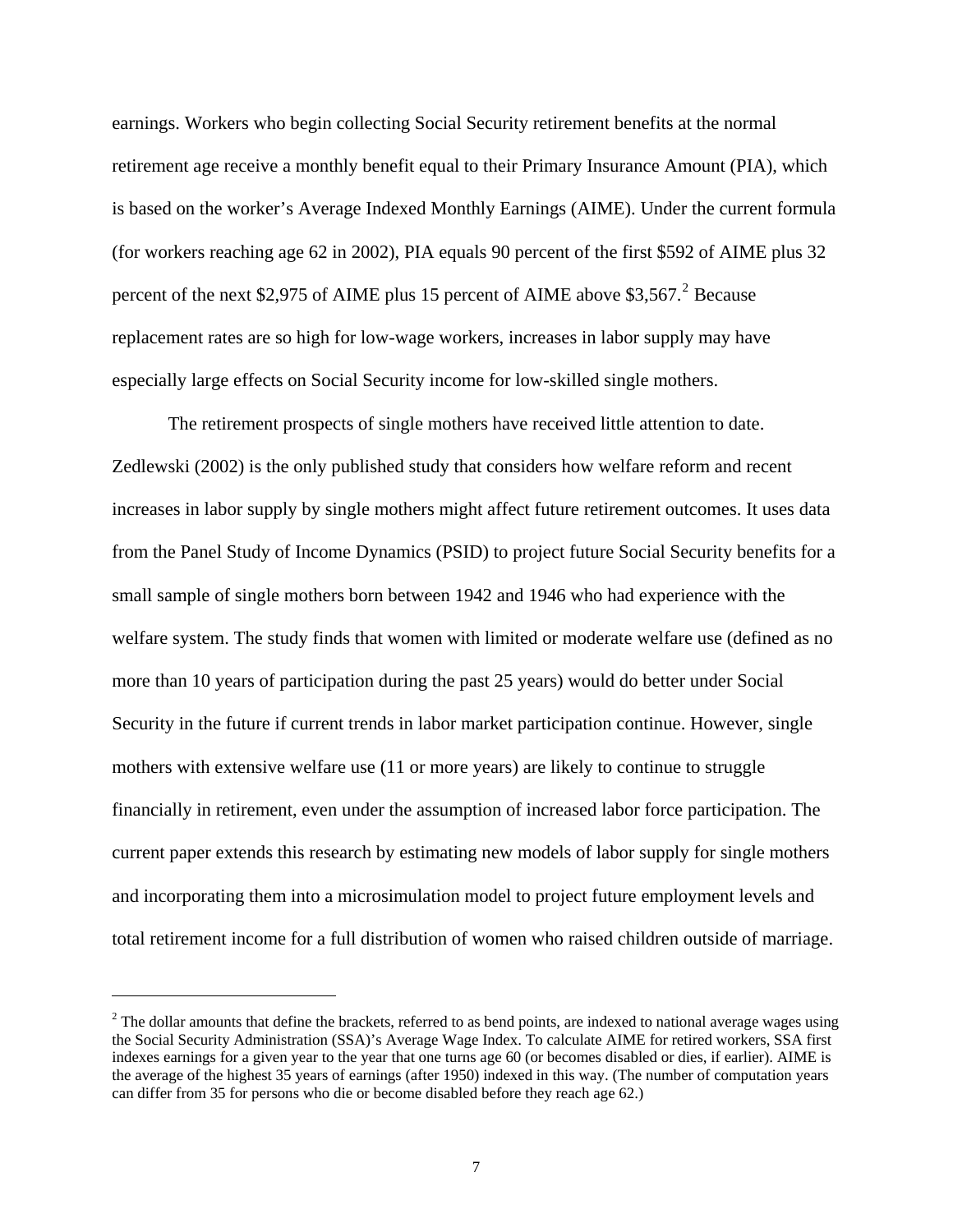# <span id="page-11-0"></span>**Methods**

 $\overline{a}$ 

We use the most recent longitudinal data available to model employment, hours of work, and hourly wages for unmarried women with children under age 18. We then incorporate the equations into a dynamic microsimulation model that predicts future employment and earnings and generates estimates of Social Security benefits and total income at older ages, under the assumption that the labor force patterns observed in the late 1990s persist into the future.

# *Estimating Earnings for Single Mothers*

We estimate wage and labor supply models with data from the 1996 panel of the Survey of Income and Program Participation (SIPP), which follows 36,700 households for four years, from 1996 to 2000. The survey interviews respondents every four months, collecting information on employment, hours of work, earnings, other income, education, marital status, the number of children and their ages, and other demographics. We collapse the four-month interviews into annual observations, summing labor market earnings, other income, and hours of work reported at each interview to create annual measures.<sup>[3](#page-11-0)</sup> We compute the hourly wage by dividing annual earnings by annual hours of work. For all other variables, we use the value reported at the first interview in the given year. We express all financial values in constant dollars.

We estimate three sets of equations to predict earnings for single mothers with dependent children: a random effects probit model of employment, a random effects generalized least squares regression of the natural logarithm of the hourly wage for those who work, and a tobit model of annual hours of work for those who are employed. (For comparison purposes, we also

<sup>&</sup>lt;sup>3</sup> The survey asks respondents at each wave how many hours they usually work per week and how many weeks they worked during the past four months, permitting us to compute the number of hours of work in a four-month period. We then sum this measure across the three interviews conducted during the year to compute an annual measure of work hours.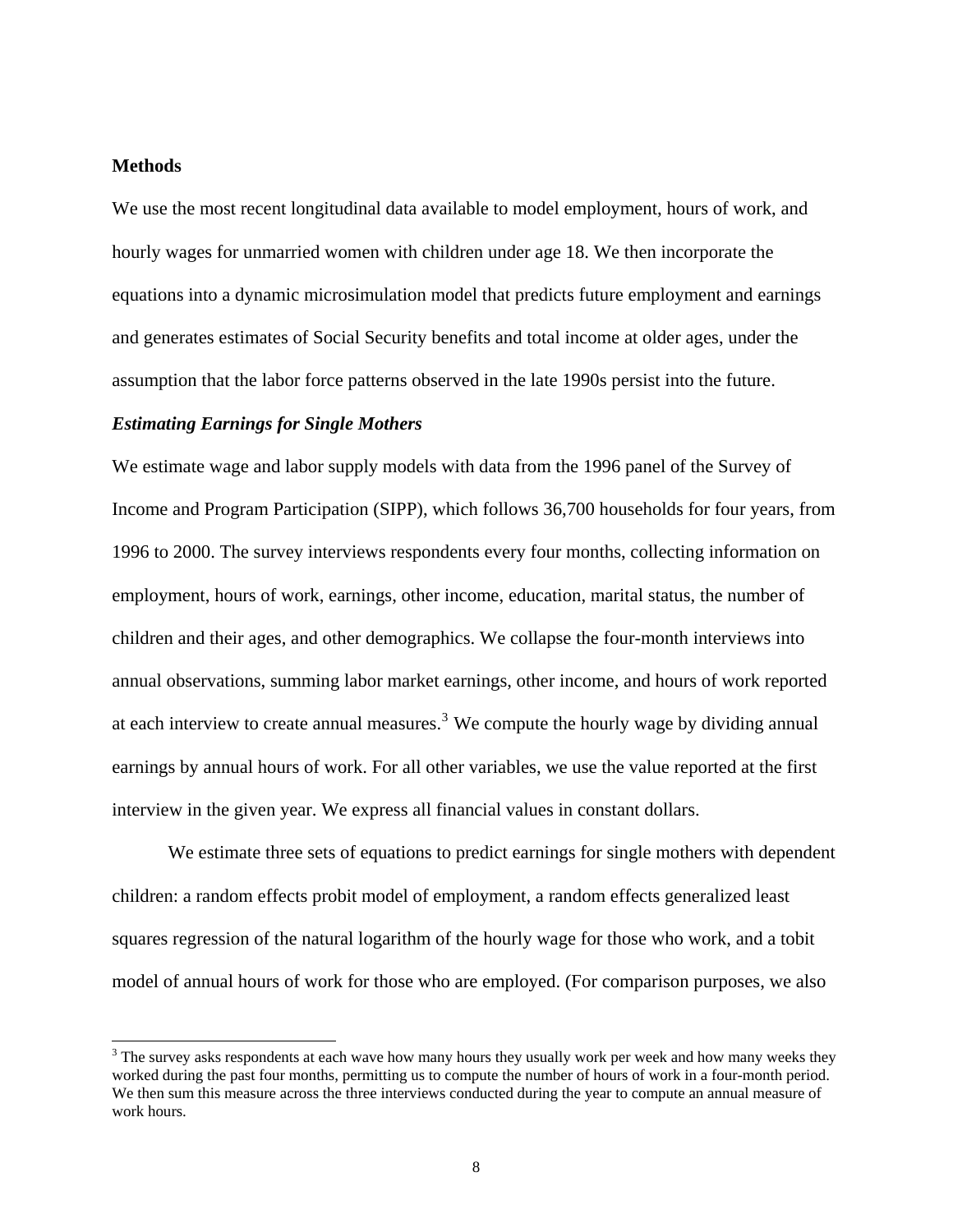<span id="page-12-0"></span>estimate models for men and for women who are not single mothers.) We estimate separate models by race (black and nonblack), age (16 to 24 and 25 to 54), and single motherhood. However, because the number of single mothers at young ages is fairly small, we pool blacks and nonblacks when estimating models for those ages 16 to 24. Women drop out of the single mother sample if they marry or if their youngest child reaches age 18, and they enter the sample if they give birth while unmarried or they become divorced or widowed while at least one child is younger than 18. Our sample includes 3,644 single mothers ages 25 to 54 with dependent children (2,581 of whom are black), 19,980 other women ages 25 to 54 (2,136 of whom are black), and 7,896 women ages 16 to 24 (868 of whom are single mothers).

Covariates in the models consist of standard human capital and demographic measures. Each model includes 5-year age splines, the number of children under age 18, and indicators for the presence of a child under 6, education (identifying high school graduates, those with some college attendance, college graduates, and those with at least some graduate education, relative to high school dropouts), current student enrollment, disability (identifying respondents with health problems that limit their ability to work), marital status (identifying widowed and divorced women, relative to those who never married), Hispanic ethnicity, and geography (identifying residents in the south, northeast, and west, relative to those in the Midwestern region of the U.S.). Because labor supply grew rapidly during the late 1990s, the model also includes three time dummies, identifying the years 1997, 1998, and 1999–2000; the omitted year is 1996. $4$  The models for those ages 16 to 24 omit indicators for the presence of a child under 6 (since virtually all children of mothers in the sample are very young) and widows (since virtually none of these young mothers are widowed), but include an indicator identifying black respondents.

 $\overline{a}$ 

<sup>&</sup>lt;sup>4</sup> The rise in labor supply among single mothers began in 1994, but the SIPP panel we use does not begin until 1996.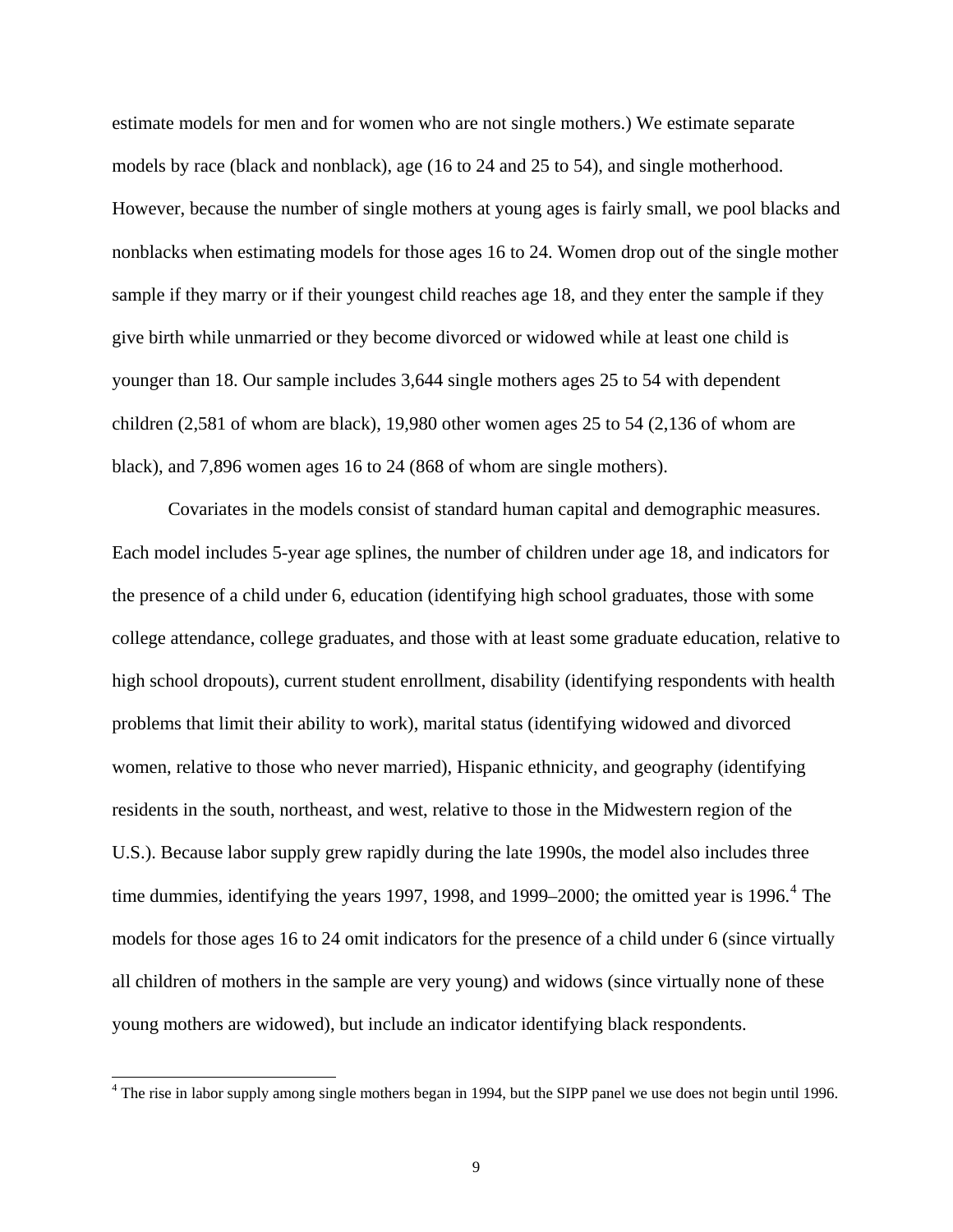# <span id="page-13-0"></span>*Projecting Income at Older Ages*

We incorporate our labor supply models for single mothers into DYNASIM3 to project future retirement outcomes for women who raised children outside of marriage earlier in their lives. A dynamic microsimulation model developed by the Urban Institute, DYNASIM3 forecasts future demographic, social, and economic characteristics of the population out to 2050. The original DYNASIM model was developed in the 1970s (Orcutt, Caldwell, and Wertheimer 1976), and the current version was recently updated with data from the 1990s. The updated version has been used in several studies of Social Security reform (Favreault et al. 2002; Favreault and Sammartino 2002; Uccello et al. 2003).

The starting database for DYNASIM3 is a sample of about 100,000 individuals from the 1990 to 1993 SIPP panels. The model includes a series of equations, estimated from several different datasets, that age the starting sample over time.<sup>[5](#page-13-0)</sup> Every year, the model predicts births, deaths, schooling, home leaving, marriage, divorce, remarriage, disability, labor supply, earnings, disability, pension coverage, asset accumulation, and receipt of Social Security retirement and SSI benefits. Projections of birth rates, death rates, and labor force participation rates are aligned to the predictions developed by the Social Security Administration's Office of the Actuary (Board of Trustees 2002). The model also uses the Social Security trustees' 2002 intermediate assumptions on interest rates, inflation rates, and productivity growth.<sup>[6](#page-13-0)</sup>

<sup>&</sup>lt;sup>5</sup> The equations in DYNASIM3 incorporate data from the National Longitudinal Survey of Youth, National Longitudinal Mortality Study, Panel Study of Income Dynamics, SIPP, Vital Statistics, CPS, the Policy Simulation Group's PENSIM model, and the Pension Benefit Guaranty Corporation's Pension Insurance Modeling System (PIMS).

 $6$  In their 2002 intermediate cost scenario, the trustees assume in the long run that the real interest rate will be 3 percent, the Consumer Price Index (CPI) will grow by 3 percent per year, and real wages will grow by 1.1 percent per year (Board of Trustees 2002).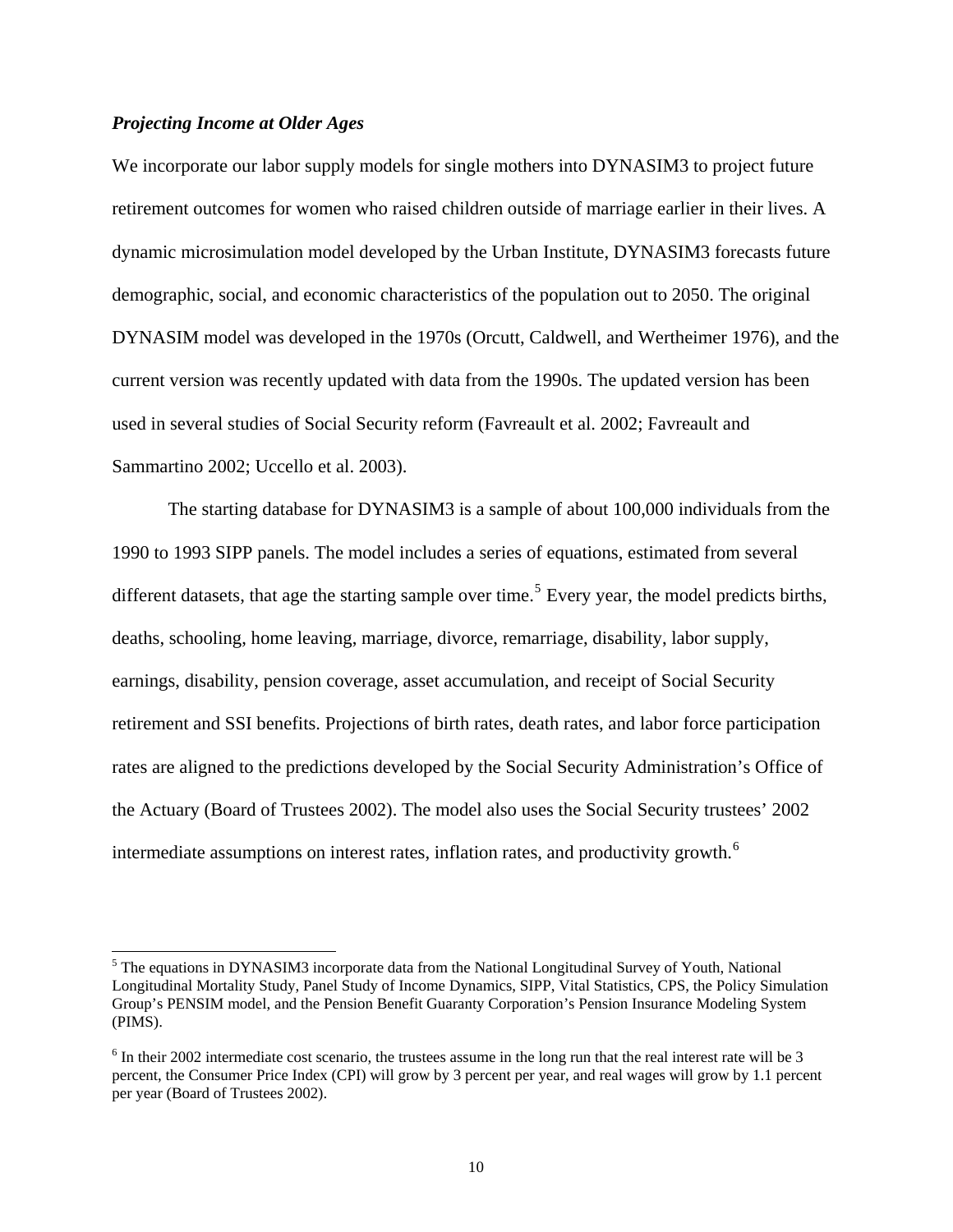<span id="page-14-0"></span>The demographic processes in DYNASIM3 yield projections of the future share of the female population who raise children outside of marriage. In addition, the model uses the labor supply equations we estimate to generate histories of lifetime employment and earnings for single mothers, under the assumption that the labor force patterns observed in the late 1990s persist into the future.<sup>[7](#page-14-0)</sup> To assess the impact of the recent increase in single mothers' labor supply on future retirement outcomes, we also generate projections based on the assumption that relative employment rates, hours of work, and wages for single mothers remain at their 1996 levels, relative to other demographic groups. We generate this alternative set of projections by setting the year dummies for 1997, 1998, and 1999–2000 equal to zero in the single mother labor supply equations.

For each set of labor market assumptions, we compare lifetime employment, lifetime earnings (expressed as AIME), and potential Social Security benefits (expressed as PIA) as of 2050 for women in the 1984 to 1988 birth cohort. In 2050 these women will be between the ages of 62 and 66, when most will already have completed their working lives. We restrict the analysis to women who spend at least 10 years over their lifetimes as single mothers of dependent children. The analysis focuses on the 1984 to 1988 cohort because the oldest members of this group do not reach age 16 until 2000. Thus, this cohort is the first group of women to have fully experienced the gains in employment and earnings for single mothers that occurred during the late 1990s.

The model computes earnings by multiplying the predicted hourly wage by predicted annual hours of work. Projections of AIME, PIA, and Social Security income are based on

 $\overline{a}$ 

<sup>&</sup>lt;sup>7</sup> We do not change the labor supply alignment factors when we generate our new employment estimates for single mothers. Thus, female labor force participation rates projected by DYNASIM3 exceed the assumed rates developed by the Social Security actuaries.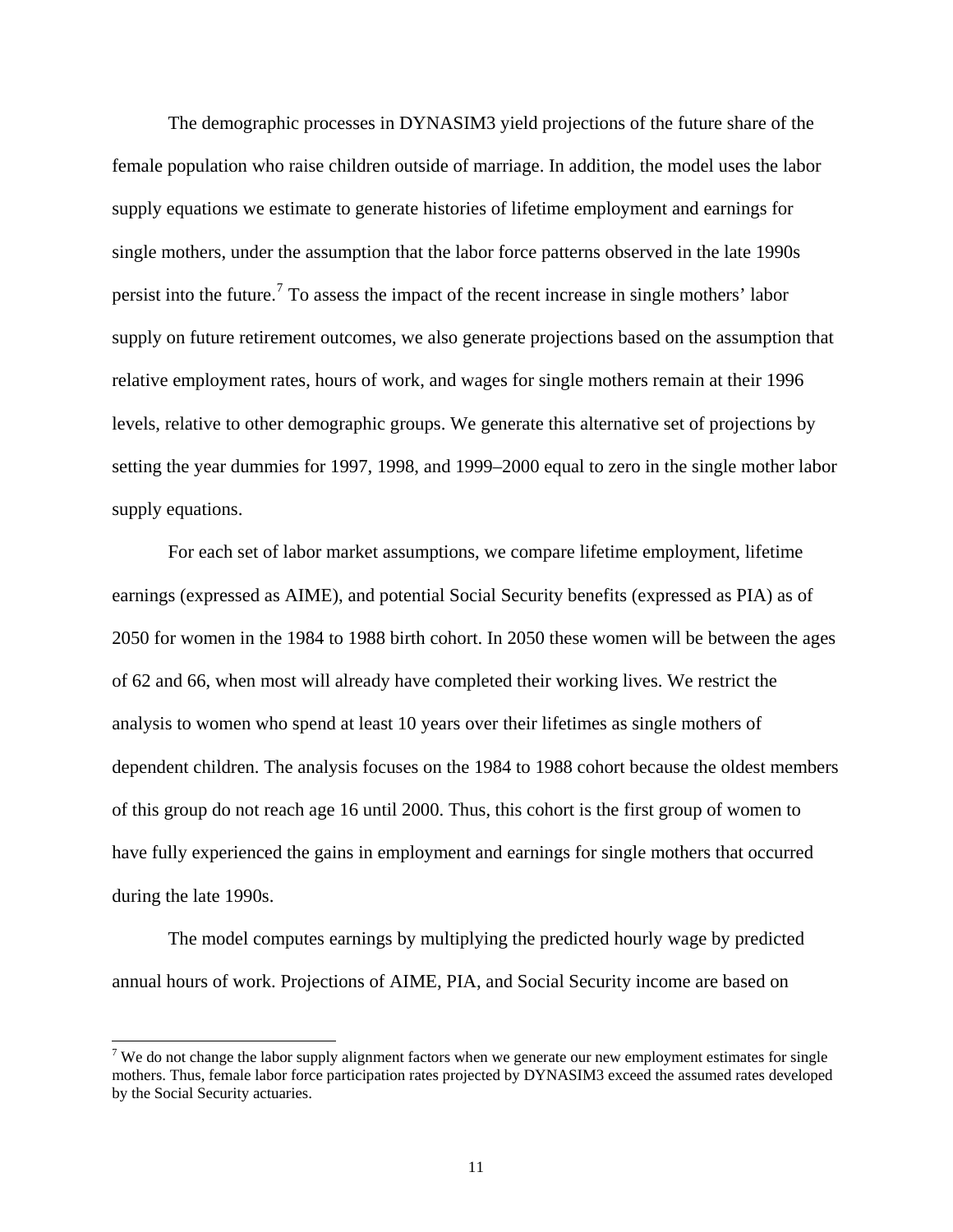current law, and do not account for the possibility that Congress may reduce future Social Security benefits to restore solvency to the system. In combination with equations that predict pension coverage, asset accumulation, retirement, and marriage formation and dissolution, our labor supply models generate projections of income at older ages from Social Security, SSI, employer-sponsored retirement plans, assets, employment, and other sources. We compare projected economic status at ages 67 to 72 in 2020 and 2050 for women with substantial histories of single motherhood, women who spent less than 10 years raising dependent children while unmarried, and women who were always married while raising dependent children. Women who raised children outside of marriage and reach ages 67 to 72 in 2050 are likely to have benefited from the employment gains for single mothers that occurred in the late 1990s. However, most single mothers born 30 years earlier were too old in the late 1990s to benefit fully from these employment gains.

We compute mean individual income, mean household income, and the share of the population in poverty or near poverty, defined as household income that falls below 125 percent of the federal poverty threshold. The projections assume that the employment gains made by single mothers through 1999-2000 persist into the future. We express projected income in constant 2003 dollars. SSI estimates assume that future asset eligibility thresholds increase at the same rate as they have in the past, somewhat less than the rate of growth in the CPI. The analysis also assumes that households annuitize 80 percent of their financial assets, such as IRA and 401(k) balances, at retirement. Estimates of household income exclude income received by nonspouse coresidents (such as adult children), but estimated poverty rates account for income received by all household members.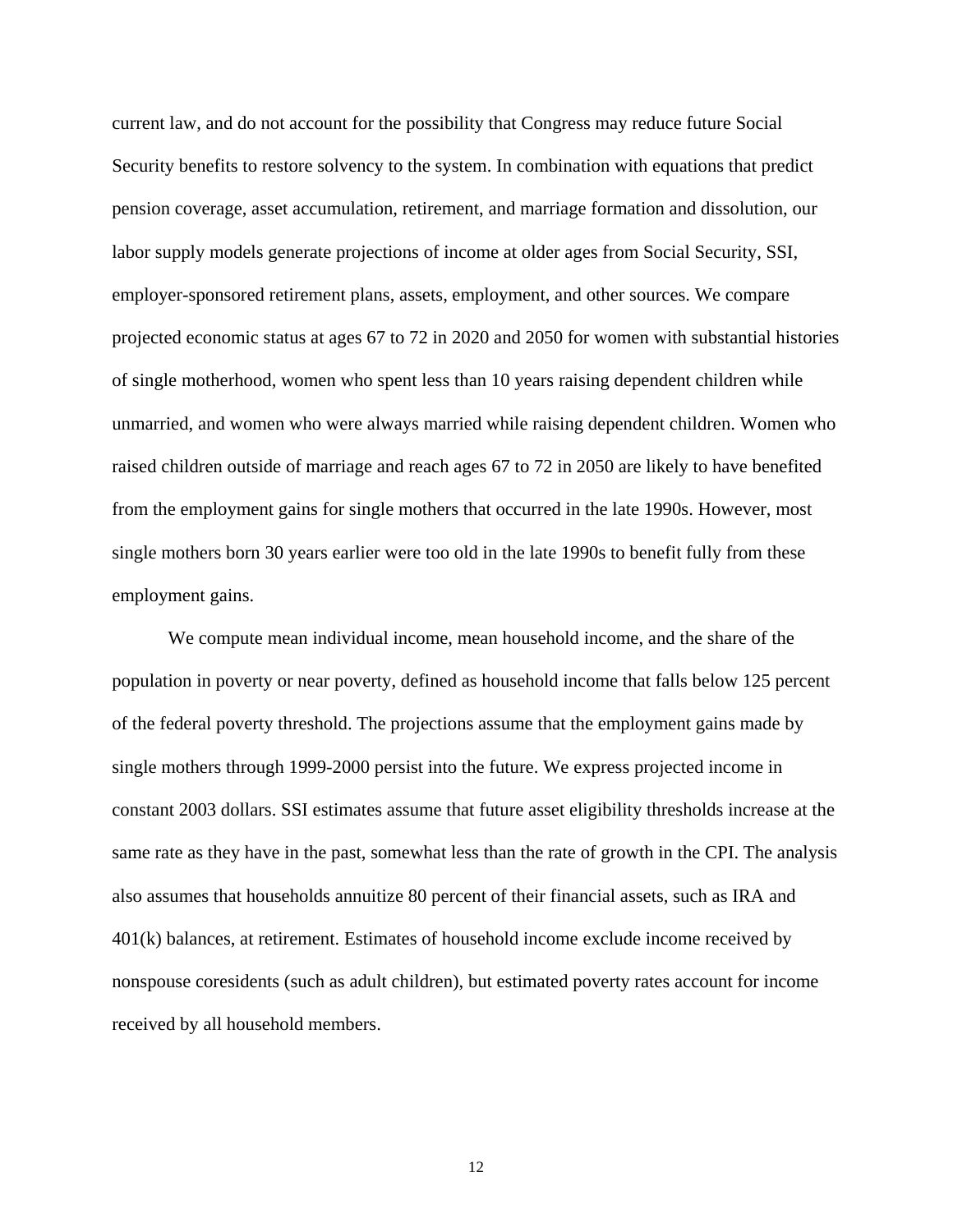The analysis devotes special attention to vulnerable subgroups of single mothers who have experienced high rates of welfare participation and poverty rates in the past. In particular, we focus on women who never attended college and who had never been married when they had their first child, because divorced and widowed mothers tend to fare better than those who never married. Although high school dropouts are more disadvantaged than high school graduates, very few older women will have failed to complete high school by the middle of the century.

# **Results**

Parameter estimates from our employment, hours of work, and wage equations for single mother, reported in the appendix, are generally consistent with previous models of the labor market. Employment increases with education, but is lower for single mothers who are enrolled in school than for those who are not current students. Participation also falls with the number of dependent children, the presence of a child under age six, and health problems. Hourly wages for single mothers increase with age, up to about age 50, and with educational attainment. They are lower for those with disabilities than those without work limitations, and higher for non-Hispanic whites than Hispanics.

Table 3 reports estimated period effects from the models. They are generally insignificant in the hours equations, and thus are not shown in the table, but they are large in the employment and wage equations. At ages 25 to 54, the models indicate that employment rates are 2.3 percentage points higher for nonblack single mothers in 1999–2000 than in 1996, and 3.4 percentage points higher for black single mothers, controlling for human capital and demographic variables. For other women and men, however, employment rates are lower in 1999-2000 than in 1996. The differences are even more striking at younger ages. Compared to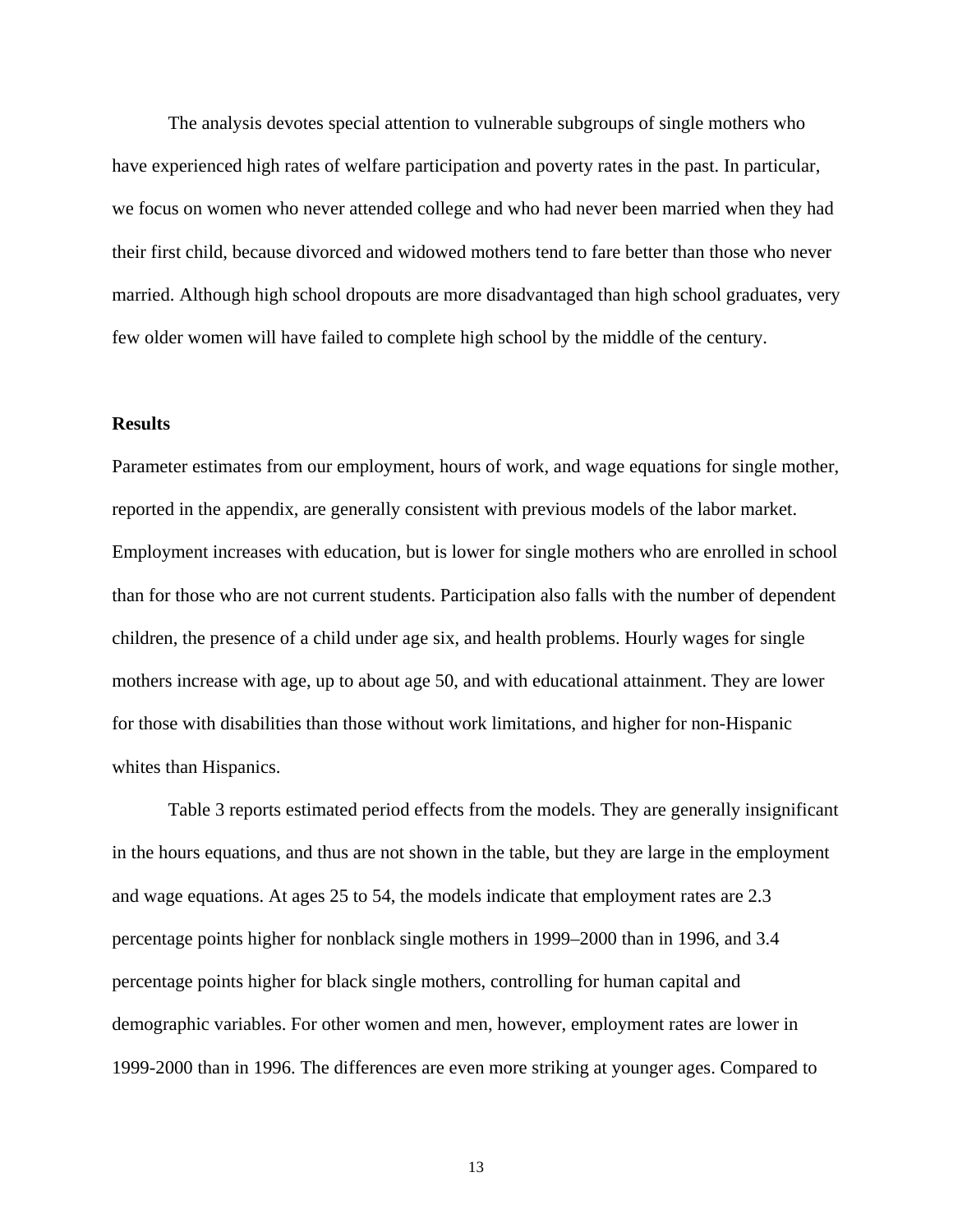1996, employment rates in 1999–2000 at ages 16 to 24 are 10.8 percentage points higher for single mothers, but 4.4 percentage points lower for other women and 5.4 percentage points lower for men.

Real wages rise over time for all of the groups that we consider, holding human capital and demographic variables constant, but the increases are generally larger for single mothers than for other women and men. For example, at ages 25 to 54, real wages for nonblack single mothers are 10.6 percent higher in 1999–2000 than in 1996, but only 5 percent higher for nonblack men. Thus, controlling for human capital and demographic measures, labor market gains by nonblack single mothers during the late 1990s outstripped those achieved by men, married women, and single women without dependent children.

# *Future Employment and Earnings Levels for Single Mothers*

These equations, in combination with the high levels of educational attainment among women who are now reaching adulthood, generate high projected rates of employment for future cohorts of single mothers. Table 4 describes the impact of changes in single mothers' labor supply on lifetime employment, earnings, and potential Social Security benefits. The table reports the projected mean number of years with at least 1000 hours of employment, mean AIME, and mean PIA in 2050 for women born between 1984 and 1988 who spend at least 10 years as single mothers of dependent children. In 2050 this cohort of women will have reached ages 62 to 67, when most of them will have completed their working lives. If period effects were held at their 1996 levels, women with substantial histories of single motherhood would have accumulated 34 years with at least 1000 hours of paid work. Our projections indicate that they would accumulate an additional year of employment if the 1999–2000 labor market conditions instead continued into the indefinite future.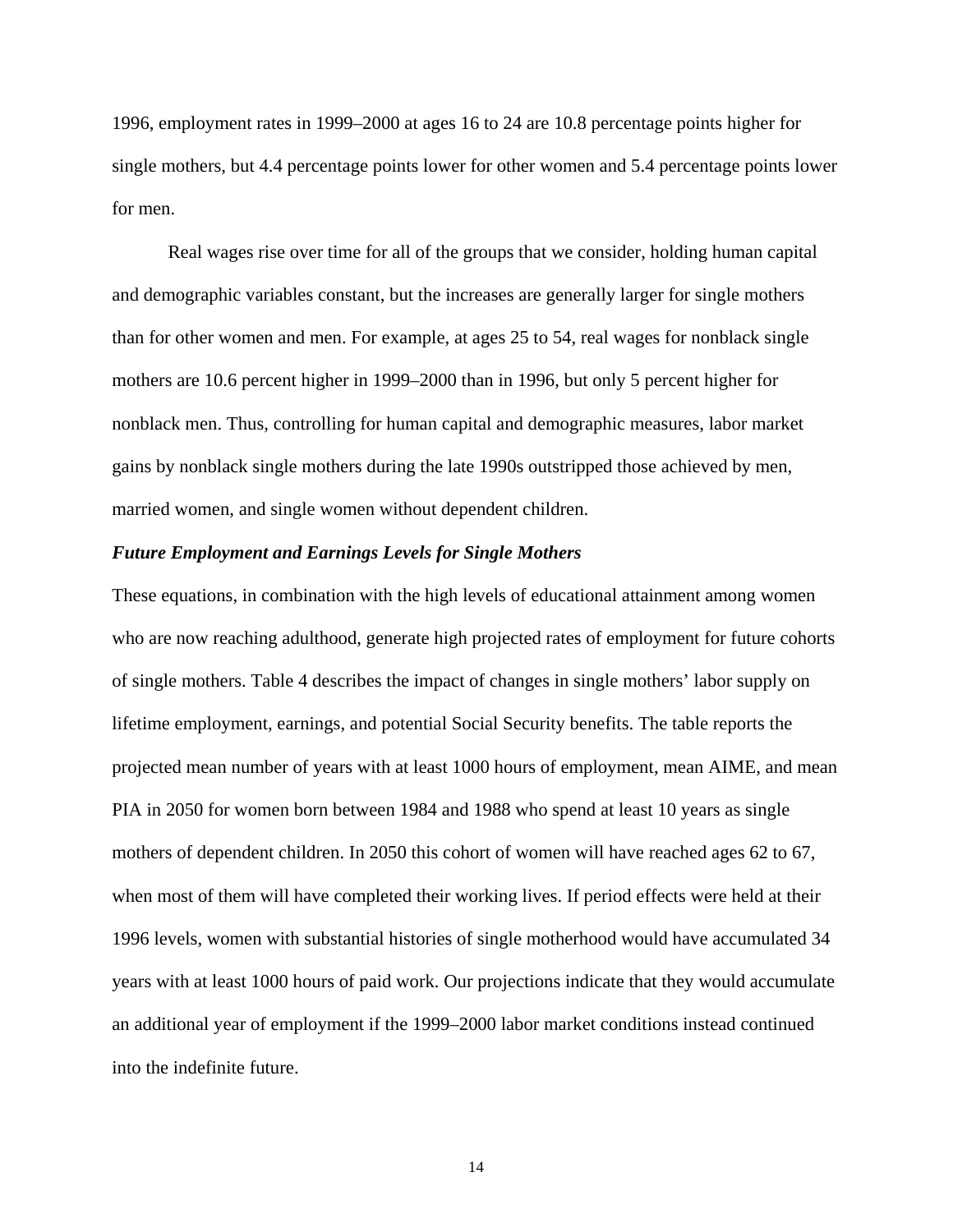The labor market gains for single mothers during the late 1990s will have larger effects on lifetime earnings than employment levels. We project that these gains will raise mean AIME by 5 percent for women ages 62 to 66 in 2050 who spent 10 or more years raising children outside of marriage, compared to what their lifetime earnings would be if the relative improvement in single mothers' earnings ended in 1996. Mean PIA will increase by only 4 percent, because Social Security benefits replace only a portion of pre-retirement earnings.

The impact of the labor market changes of the late 1990s are somewhat larger for certain subgroups of single mothers who were especially likely in the past to rely on welfare benefits. For example, relative to our projections under the assumption that the 1996 period effects prevail, the labor market gains for single mothers in the late 1990s will increase lifetime employment by 7 percent for single mothers who did not attend college and who were never married when they entered their first spell of single motherhood (see the last row of each panel of table 4). We also project that these gains will raise mean AIME for these women by 11 percent and mean PIA by 8 percent. By comparison, mean PIA for women with substantial histories of single motherhood who attended college will rise by only 1.3 percent. The projected gains for single mothers who never attended college and were never married when they became single mothers are large because these women tend to become single mothers at relatively young ages, and the labor market changes of the late 1990s especially benefited single mothers younger than 25. These women also tend to remain single mothers for longer periods of time than other women.

#### *Projections of Future Retirement Income for Women Who Were Single Mothers*

Table 5 describes the demographic characteristics and economic status of mothers ages 67 to 72 in 2020 and 2050, as projected by DYNASIM3, under the assumption that the employment gains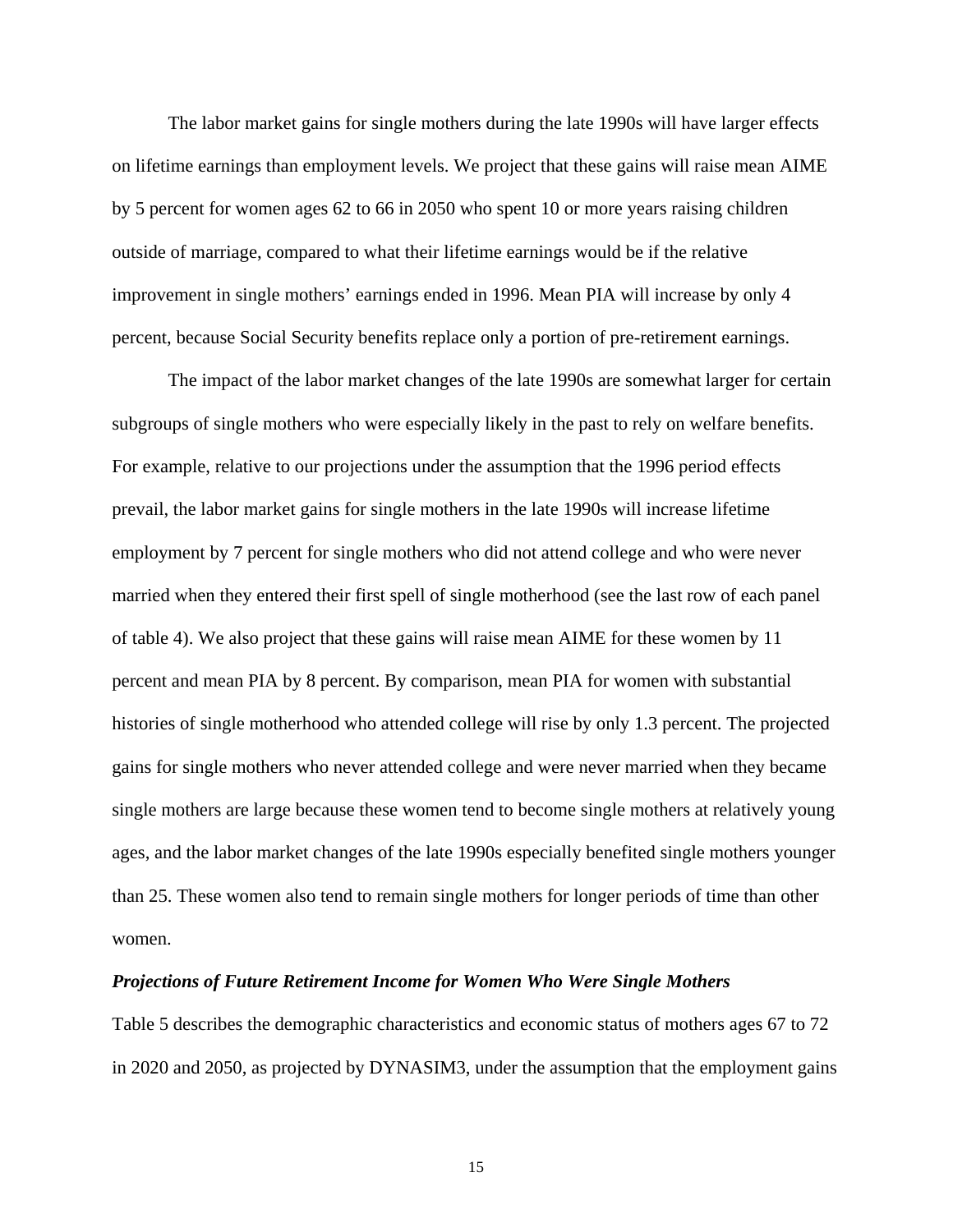made by single mothers through 1999–2000 persist into the future. The table compares women who spent at least 10 years as single mothers of dependent children, those who spent between 1 and 9 years as single mothers of dependent children, and mothers who were always married while raising their children. We restrict the table to mothers ages 67 to 72 because most women have retired by age 67, but those older than 72 in 2050 (who were born before 1978) would have been affected less than these women by the gains made by young single mothers in the late 1990s.

The table documents dramatic changes over time in the population of single mothers. In 2020, according to our projections, 16 percent of all women ages 67 to 72 will have spent at least 10 years raising children outside of marriage. By 2050, this figure will rise to 30 percent, an 83 percent increase. During the same period, the share of women ages 67 to 72 who had children and were continuously married while raising them will fall from 43 percent to 27 percent. The share of women who bear children before marriage will also rise in the future, while the share who raise children alone after divorce or widowhood will fall. Between 2020 and 2050, the share of women ages 67 to 72 who will have had children before their first marriage and spent at least 10 years outside of marriage caring for them will triple, increasing from 7 percent to 21 percent of the female population. And fully half of these women will not have spent any time in college, despite the rise in educational attainment among older women during this period, leaving them especially vulnerable to spells of poverty and low income throughout the lifecourse.

Between 2020 and 2050, mean individual incomes for women ages 67 to 72 with substantial histories of single motherhood will increase by 85 percent in real terms, according to our projections. By comparison, mean real individual incomes will rise by only 59 percent for women who spent between one and nine years raising children outside of marriage, and by only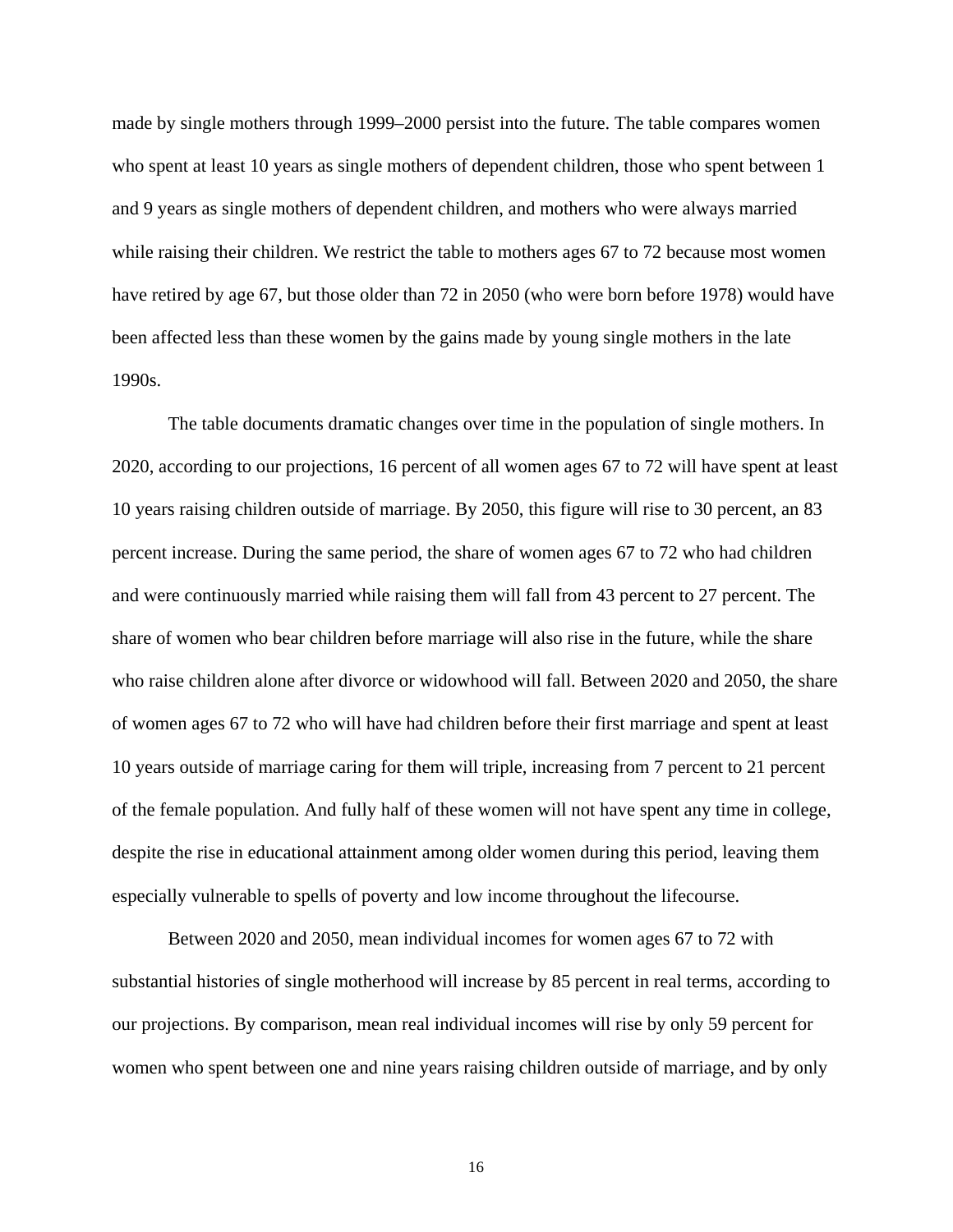48 percent for mothers who were always married while raising their children. By 2050, mean individual incomes at older ages will be slightly higher for women with substantial histories of single motherhood than for continuously married mothers.

However, future retirement prospects for single mothers are not as encouraging in terms of total household income. Real household income for women who spend 10 or more years as single mothers will increase by an impressive 74 percent between 2020 and 2050, almost double the rate of growth that we project for continuously married mothers. But mean household income for women with substantial histories of single motherhood will remain considerably below the average level for other groups. As a result, our projections indicate that 8 percent of women ages 67 to 72 with substantial histories of single motherhood will be in poverty or near poverty in 2050, compared with just 3 percent for continuously married mothers and 4 percent for women who spent between one and nine years as single mothers.

Certain subgroups of women who raised children outside of marriage will likely fare particularly poorly in retirement in the future, despite the labor market gains they are likely to achieve earlier in the lifecourse. For example, we project that individual incomes at ages 67 to 72 will grow more slowly between 2020 and 2050 for women with no more than a high school education who were never married when they had their first child than for all women with substantial histories of single motherhood. Although their Social Security benefits will be higher than they would have been without the labor market gains of the late 1990s, their incomes will not keep pace with the growth experienced by other single mother groups. As a result, we project that 16 percent of these women will live in poverty or near poverty in 2050. This figure represents a substantial improvement over the 48 percent rate projected for the group in 2020, but it remains twice as high as the rate for all women who spend 10 or more years caring for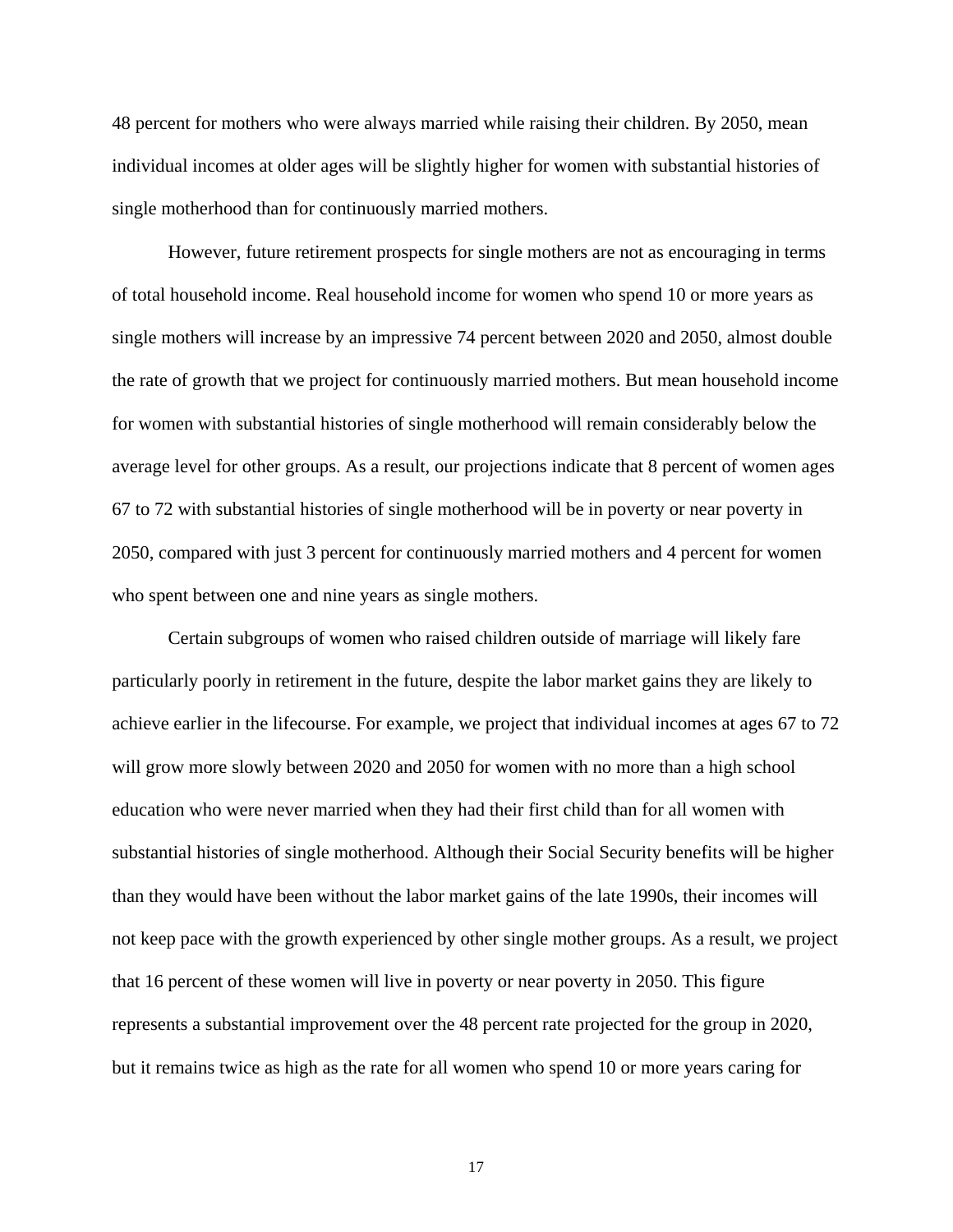dependent children outside of marriage. Women who raised children outside of marriage and did not complete high school will be particularly disadvantaged, but they will represent a very small share of the population in 2050.

# **Conclusions**

The increase in employment and earnings for single mothers during the late 1990s will translate into modestly higher Social Security benefits and better retirement outcomes in later life, assuming these trends continue. Between 1996 and 1999–2000, employment rates for single mothers increased by between 2 percent and 11 percent, while real wage rates increased by between 5 percent and 16 percent, controlling for demographic and human capital factors. During the same period, employment rates for men and other women declined or held steady, while real wages among nonblack workers grew only half as fast for men and other women as for single mothers. There is no evidence that the recent downturn in the economy has erased the relative gains in the labor market made by single mothers in the late 1990s, suggesting that these effects will persist into the future.

However, these gains will translate into only modest improvements in future retirement outcomes. For women born between 1984 and 1988 who spend at least 10 years raising children outside of marriage, the labor market gains of the late 1990s will increase real lifetime earnings by only 5 percent and will raise Social Security benefits by only 4 percent. The improvements are small in part because many women who raise children outside of marriage experience relatively brief spells of single motherhood. Relative to their lifetime employment and earnings, the gains they experience while single mothers are fairly modest. Our estimates measure the impact only of labor market gains after 1996, and ignore the substantial improvement in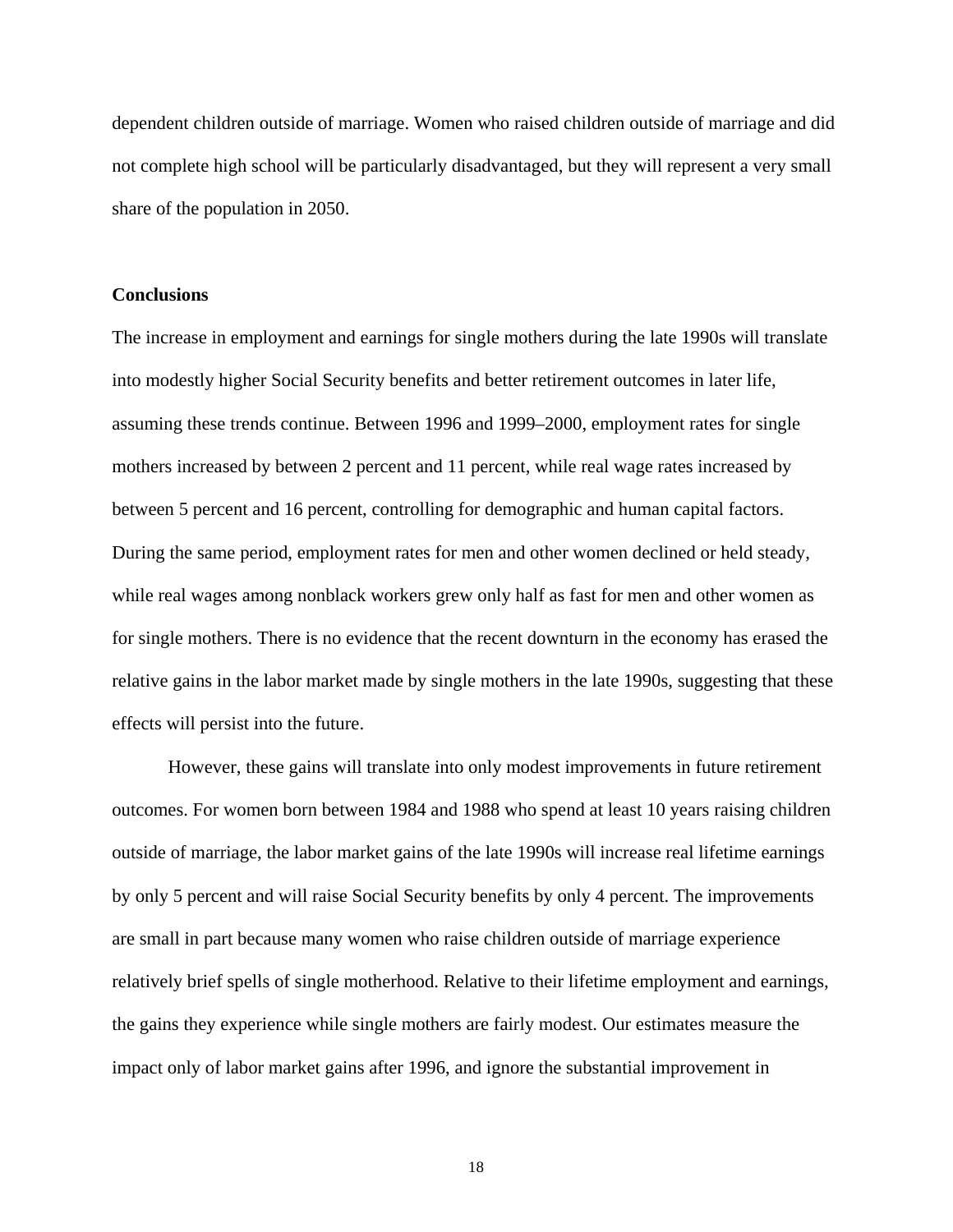employment and earnings for single mothers that occurred between 1994 and 1996. As a result, we understate the impact on future retirement outcomes of gains made by single mothers throughout the 1990s. Nonetheless, we suspect that the total effect would also be modest, since the gains in the last half of the 1990s surpassed those that occurred earlier.

Our projections indicate that factors other than recent labor market gains will contribute to substantial improvements in future retirement outcomes for women who were long-term single mothers earlier in their lives. Between 2020 and 2050, we project that mean individual income will increase by 85 percent in real terms for women who spend at least 10 years as single mothers of dependent children, while increasing by only 48 percent for mothers who were always married while caring for dependent children. These gains are driven primarily by increases in educational attainment among single mothers and strong growth in real wages for all workers that the Social Security trustees project over the next 50 years.

Despite these gains, however, many women who raised children outside of marriage will continue to fare poorly in retirement. Because many of them earned relatively low wages, they will remain at risk of poverty or near poverty well into the future. For example, we project that women born in the early 1980s who never attend college and had their first child before they were married will be more than four times as likely as continuously married mothers to live in poverty or near poverty at ages 67 to 72.

Social Security reforms, especially those that are not tied to the current system of spousal and survivor benefits, could improve retirement security for these vulnerable women. For example, previous research suggests that raising minimum benefits and introducing childcare credits could target benefits to women who reach retirement with limited means (Favreault and Sammartino 2002), and thus could help women who raised children outside of marriage.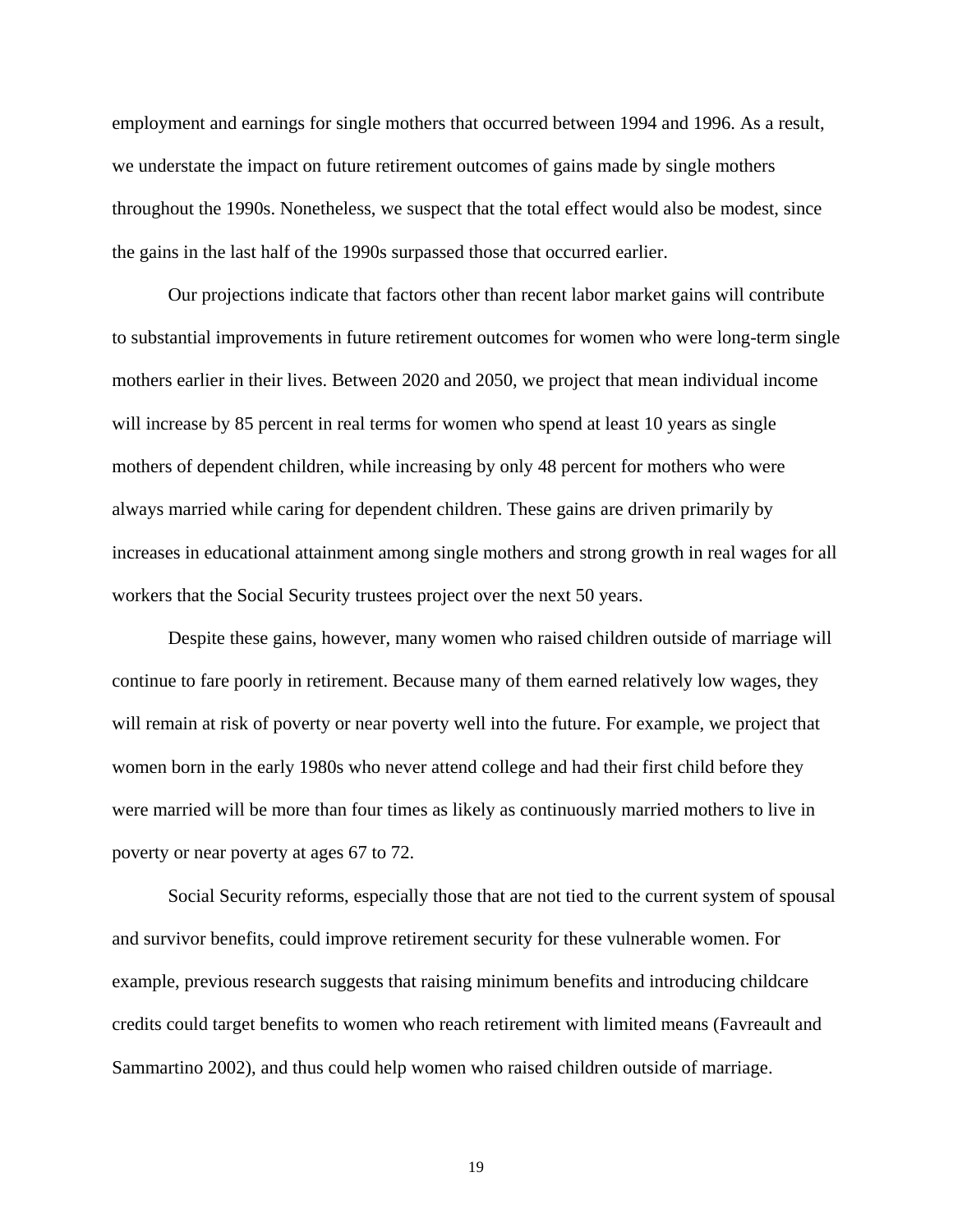However, Social Security's mounting financial crisis could instead lead to benefit cutbacks. Under intermediate assumptions, the Social Security Board of Trustees (2003) project that the Old Age and Survivors Insurance and Disability Insurance trust funds will become insolvent in 2042. According to their projections, one way for the trust funds to remain solvent for the next 75 years would be to immediately cut benefits by 13 percent. If applied across the board, without protections for low-income beneficiaries, this approach would exacerbate the daunting economic challenges faced in retirement by women who raised children outside of marriage.

# **References**

- Anderson, Patricia M., and Phillip B. Levine. 1999. "Child Care and Mothers' Employment Decisions." NBER Working Paper No. 7058. Cambridge, MA: National Bureau of Economic Research.
- Blank, Rebecca M., and Lucie Schmidt. 2001. "Work, Wages, and Welfare." In *The New World of Welfare,* edited by Rebecca M. Blank and Ron Haskins (70–102). Washington, DC: The Brookings Institution Press.
- Board of Trustees [OASDI]. 2002. *2002 Annual Report of the Board of Trustees of the Federal Old-Age and Survivors Insurance and Disability Insurance Trust Funds*. Washington, DC: Board of Trustees.
- ———. 2003. *2003 Annual Report of the Board of Trustees of the Federal Old-Age and Survivors Insurance and Disability Insurance Trust Funds*. Washington, DC: Board of Trustees.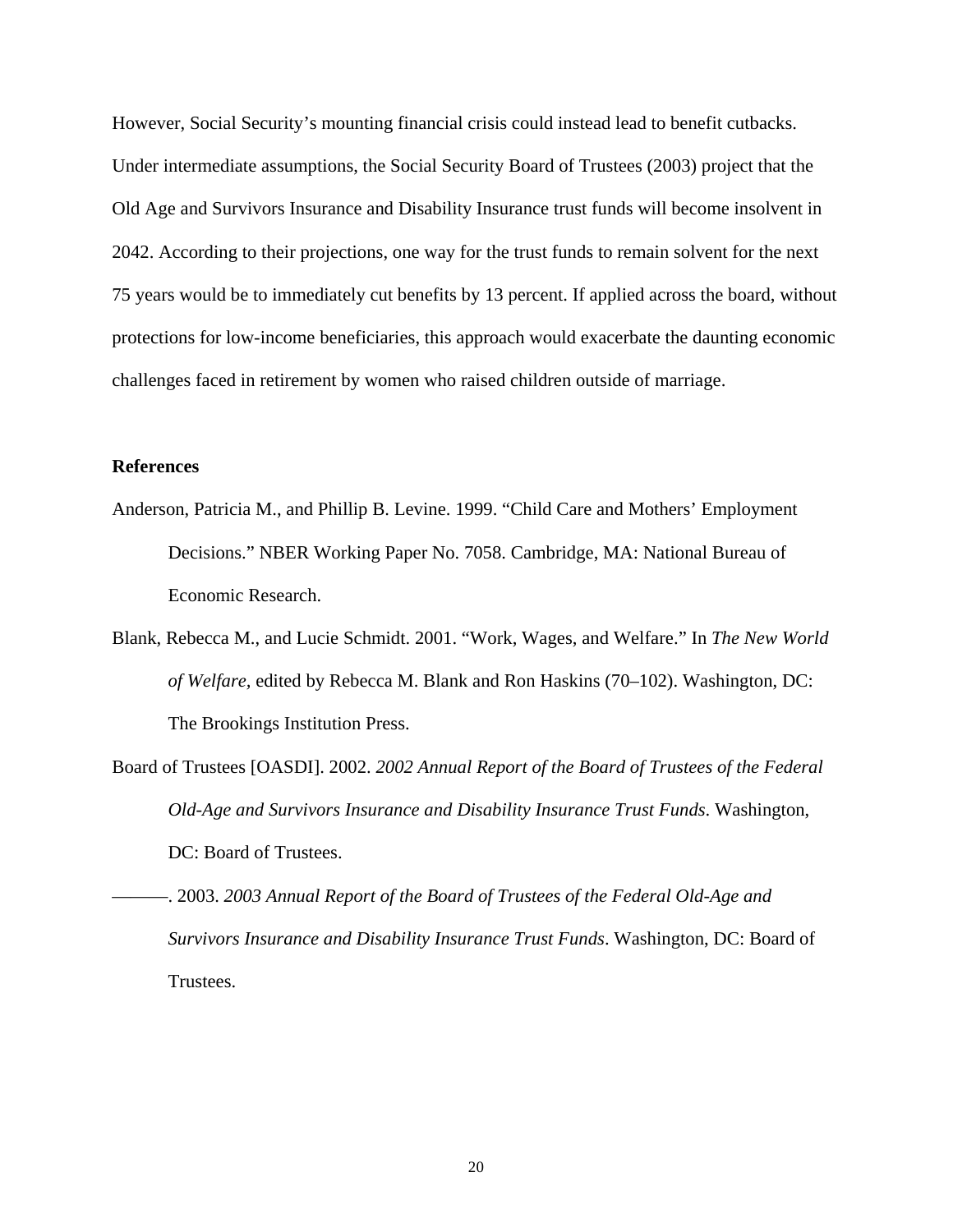- Dickert, Stacy, Scott Houser, and John Karl Scholz. 1995. "The Earned Income Tax Credit and Transfer Programs: A Study of Labor Market and Program Participation." In *Tax Policy and the Economy,* edited by James Poterba. Cambridge, MA: MIT Press.
- Eissa, Nada, and Jeffrey Liebman. 1996. "Labor Supply Response to the Earned Income Tax Credit." *Quarterly Journal of Economics* 11: 605–37.
- Favreault, Melissa M., Frank Sammartino, and C. Eugene Steuerle. 2002. *Social Security and the Family: Addressing Unmet Needs in an Underfunded System*. Washington, DC: Urban Institute Press.
- Favreault, Melissa M., and Frank J. Sammartino. 2002. "Impact of Social Security Reform on Low-Income and Older Women." AARP Public Policy Institute Report No. 2002-11. Washington, DC: AARP. Available at

http://research.aarp.org/econ/2002\_11\_ssreform.html.

- Grogger, Jeffrey. 2001. "The Effects of Time Limits and Other Policy Changes on Welfare Use, Work, and Income Among Female-Headed Families." NBER Working Paper No. 8153. Cambridge, MA: National Bureau of Economic Research.
- Hamilton, Brady E., Joyce A. Martin, and Paul D. Sutton. 2003. "Births: Preliminary Data for 2002." *National Vital Statistics Report* 51(11): 1–19.
- Martin, Joyce A., Brady E. Hamilton, Stephanie Ventura, Fay Menacker, and Melissa M. Park. 2002. "Births: Final Data for 2000." *National Vital Statistics Report* 50(5): 1–104.
- McLanahan, Sara, and Gary Sandefur. 1994. *Growing Up With a Single Parent: What Hurts, What Helps.* Cambridge, MA: Harvard University Press.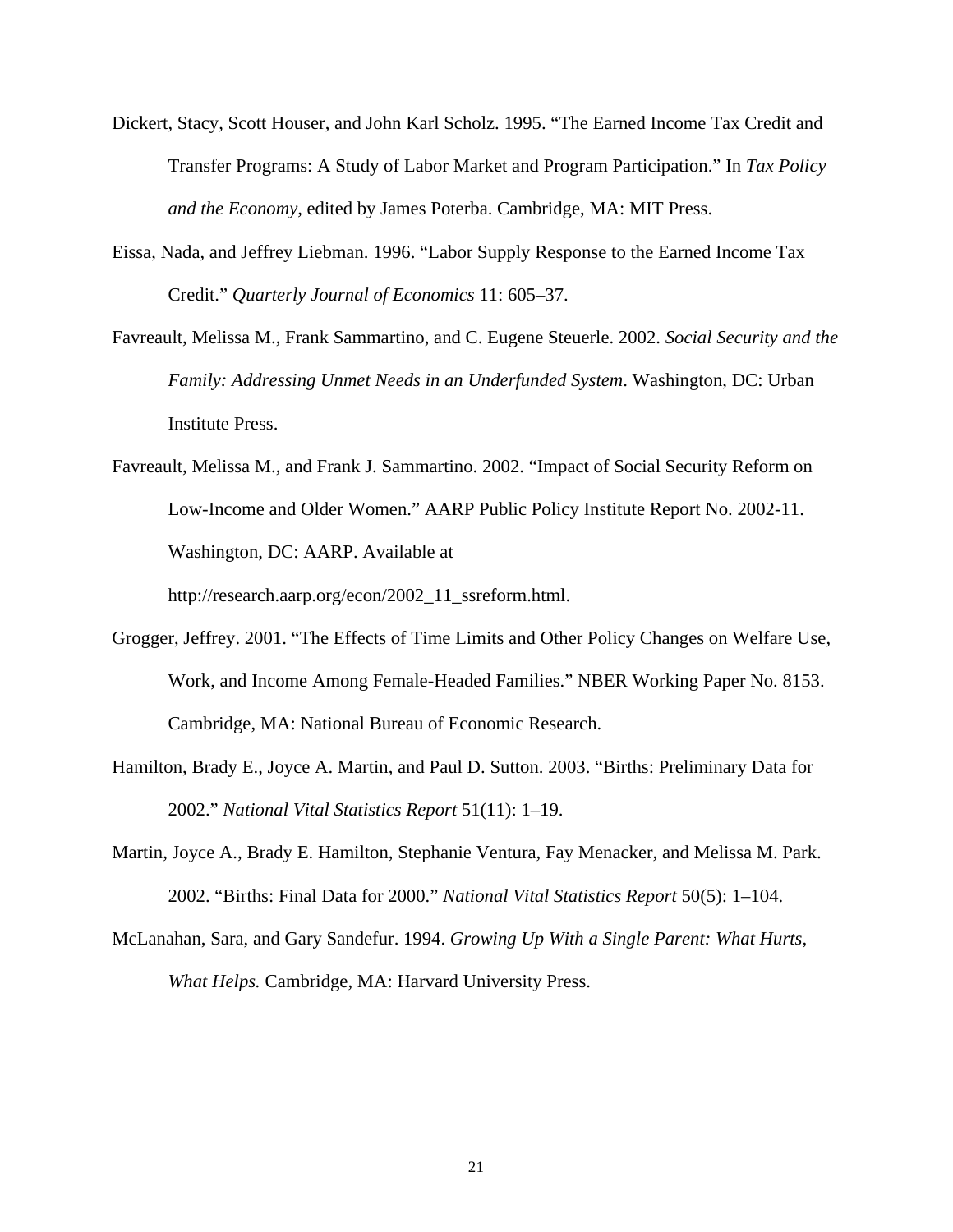- Meyer, Bruce D., and Dan T. Rosenbaum. 1999. "Welfare, the Earned Income Tax Credit, and the Labor Supply of Single Mothers." NBER Working Paper No. 7363. Cambridge, MA: National Bureau of Economic Research.
- Orcutt, Guy H., Steven Caldwell, and R. Wertheimer II. 1976. *Policy Exploration Through Microanalytic Simulation*. Washington, DC: Urban Institute Press.
- Ross Phillips, Katherin. 2001. "Who Knows About the Earned Income Tax Credit?" *New Federalism: National Survey of America's Families* B-27 . Washington, DC: The Urban Institute.
- Schoeni, Robert F., and Rebecca M. Blank. 2000. "What Has Welfare Reform Accomplished? Impacts on Welfare Participation, Employment, Income, Poverty, and Family Structure." RAND Labor and Population Working Paper Series 00-02. DRU-2268. Santa Monica, CA: RAND.
- U.S. Census Bureau. 1997. *Statistical Abstract of the United States, 1997.* 117<sup>th</sup> Edition. Washington, DC: Government Printing Office.
- Uccello, Cori E., Melissa M. Favreault, Karen E. Smith, and Lawrence H. Thompson. 2003. "Simulating the Distributional Consequences of Personal Accounts: Sensitivity to Annuitization Options." Paper Presented at the Fifth Annual Joint Conference of the Retirement Research Consortium, Washington, D.C.
- Waite, Linda J., and Maggie Gallagher. 2000. *The Case for Marriage: Why Married People are Happier, Healthier, and Better Off Financially.* New York: Doubleday.
- Zedlewski, Sheila R. 2002. "Social Security and Single Mothers: Options for Making Work Pay Into Retirement." In *Social Security and the Family,* edited by Melissa M. Favreault,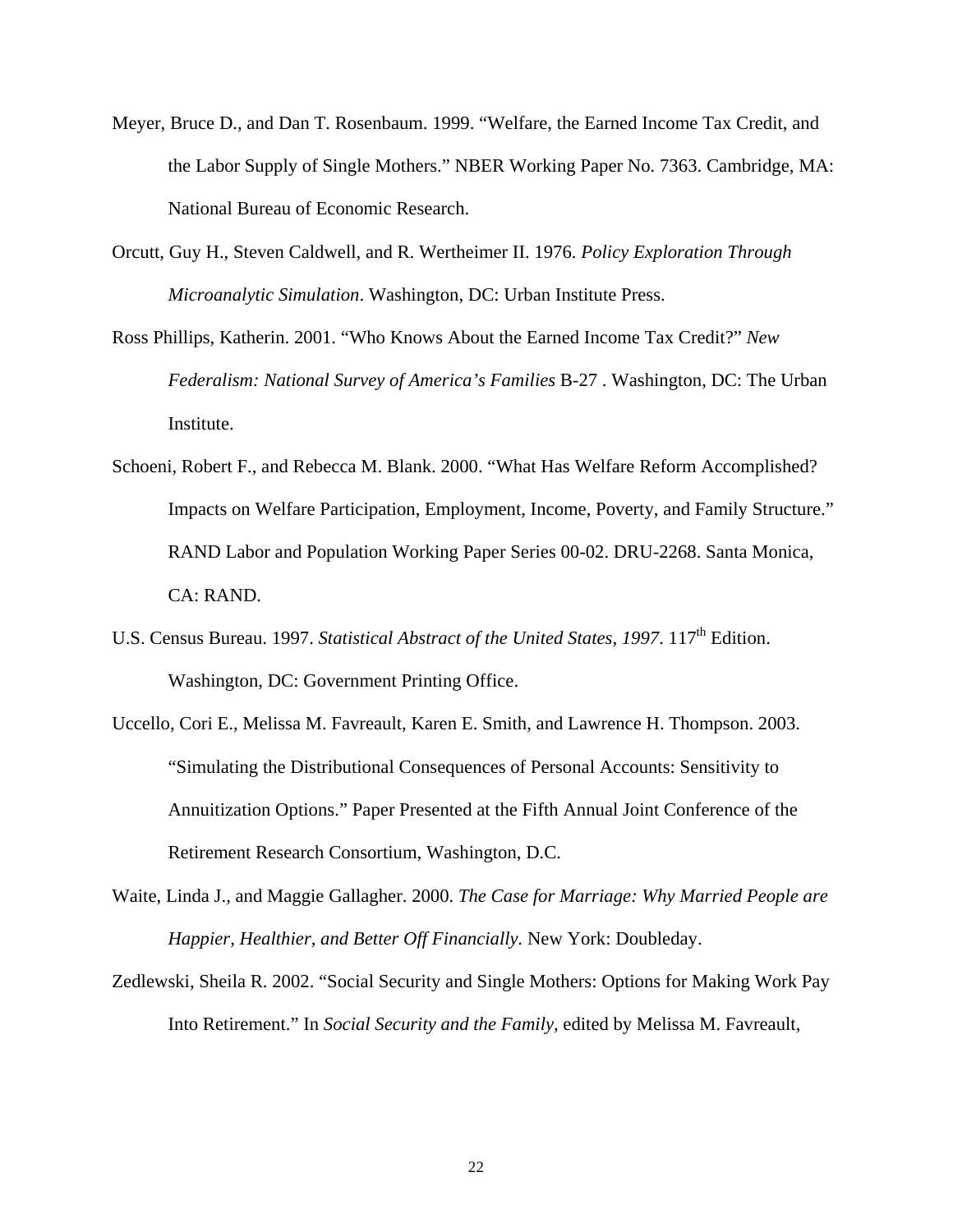Frank J. Sammartino, and C. Eugene Steuerle (89–122). Washington, DC: Urban Institute Press.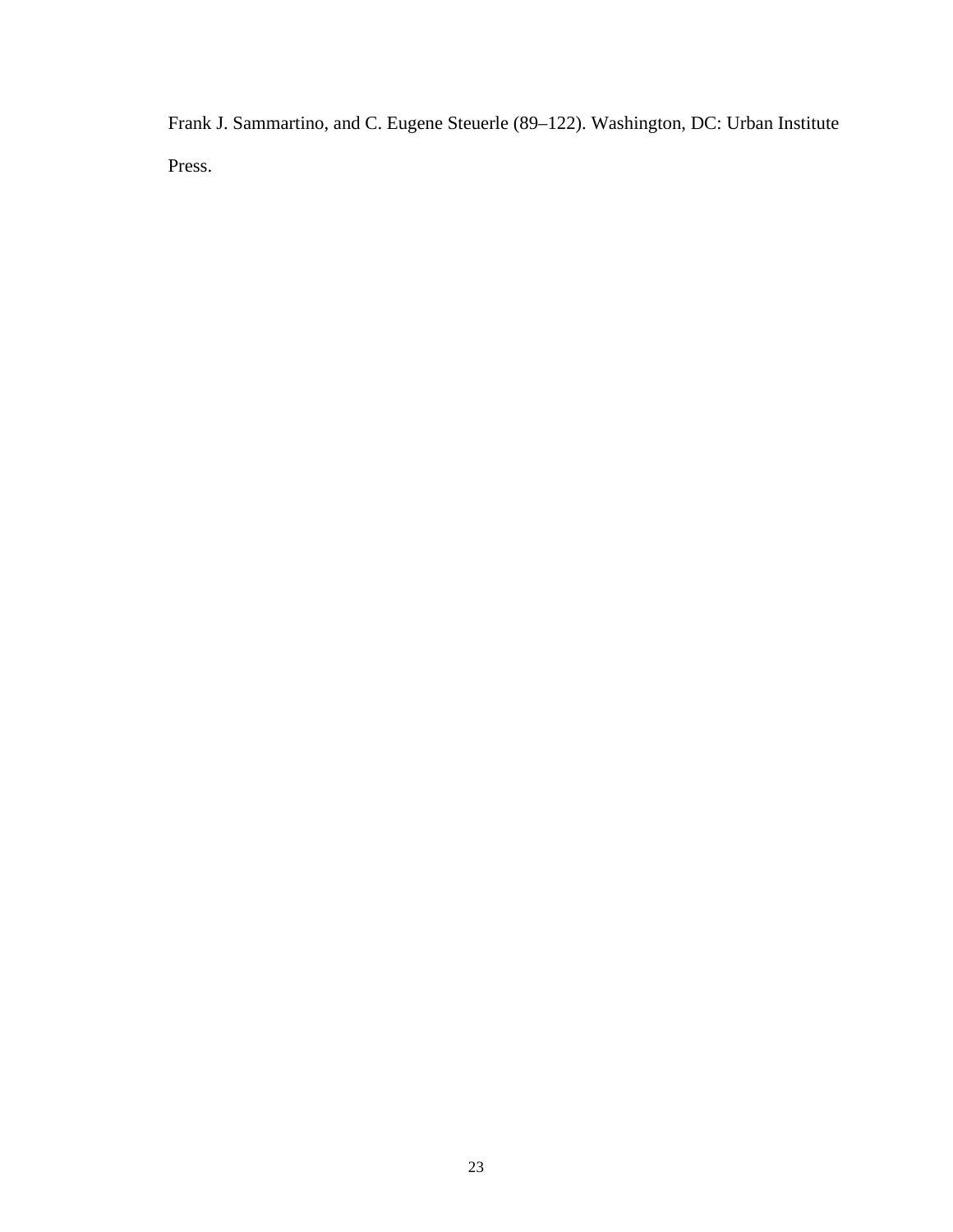|                                           | <b>Share of</b><br><b>HHs</b> | <b>Mean HH</b><br><b>Income</b><br>(Constant \$) | <b>Share of HHs</b><br>in Poverty | <b>Share of HHs</b><br>in Poverty or<br><b>Near Poverty</b> |
|-------------------------------------------|-------------------------------|--------------------------------------------------|-----------------------------------|-------------------------------------------------------------|
| 2001                                      |                               |                                                  |                                   |                                                             |
| <b>All Households</b>                     | 100.0%                        | \$64,518                                         | 10.1%                             | 13.5%                                                       |
| <b>Households with Dependent Children</b> | 50.6                          | 66,937                                           | 12.2                              | 16.7                                                        |
| <b>Headed by Unmarried Women</b>          | 12.2                          | 36,252                                           | 26.9                              | 35.1                                                        |
| <b>Never Married</b>                      | 5.7                           | 32,640                                           | 32.2                              | 42.0                                                        |
| <b>Divorced or Separated</b>              | 5.9                           | 39,470                                           | 22.0                              | 28.7                                                        |
| <b>Widowed</b>                            | 0.5                           | 38,951                                           | 25.5                              | 32.0                                                        |
| <b>Headed by Married Couples</b>          | 31.8                          | 82,015                                           | 6.1                               | 9.3                                                         |
| 1991                                      |                               |                                                  |                                   |                                                             |
| <b>All Households</b>                     | 100.0%                        | \$53,369                                         | 12.4%                             | 16.3%                                                       |
| <b>Households with Dependent Children</b> | 52.5                          | 52,714                                           | 17.0                              | 22.2                                                        |
| <b>Headed by Unmarried Women</b>          | 12.2                          | 27,635                                           | 41.4                              | 48.7                                                        |
| <b>Never Married</b>                      | 4.5                           | 23,092                                           | 52.7                              | 60.8                                                        |
| <b>Divorced or Separated</b>              | 7.0                           | 29,941                                           | 35.8                              | 42.6                                                        |
| Widowed                                   | 0.6                           | 34,751                                           | 22.3                              | 29.8                                                        |
| <b>Headed by Married Couples</b>          | 34.8                          | 63,011                                           | 8.3                               | 12.4                                                        |
| PERCENT CHANGE, 1991-2001                 |                               |                                                  |                                   |                                                             |
| <b>All Households</b>                     | na                            | 20.9%                                            | $-18.5%$                          | $-17.2$                                                     |
| <b>Households with Dependent Children</b> | $-3.6%$                       | 27.0                                             | $-28.2$                           | $-24.8$                                                     |
| <b>Headed by Unmarried Women</b>          | 0.0                           | 31.2                                             | $-34.5$                           | $-27.9$                                                     |
| <b>Never Married</b>                      | 26.7                          | 41.3                                             | $-38.9$                           | $-30.9$                                                     |
| <b>Divorced or Separated</b>              | $-15.7$                       | 31.8                                             | $-38.5$                           | $-32.6$                                                     |
| Widowed                                   | $-16.7$                       | 12.1                                             | 14.3                              | 7.4                                                         |
| <b>Headed by Married Couples</b>          | $-8.6$                        | 30.2                                             | $-26.5$                           | $-25.0$                                                     |

**Table 1 Economic Status of Households Headed by Adults Ages 18 to 54, by Household Structure, 2001 and 1991** 

**Source:** Authors' estimates from the March 1992 and 2002 Current Population Survey.

**Note:** The analysis classifies households as being in near poverty if total household income falls below 125% of the federal poverty line. All dollar amounts are expressed in constant 2001 dollars, adjusted by the change in the Consumer Price Index.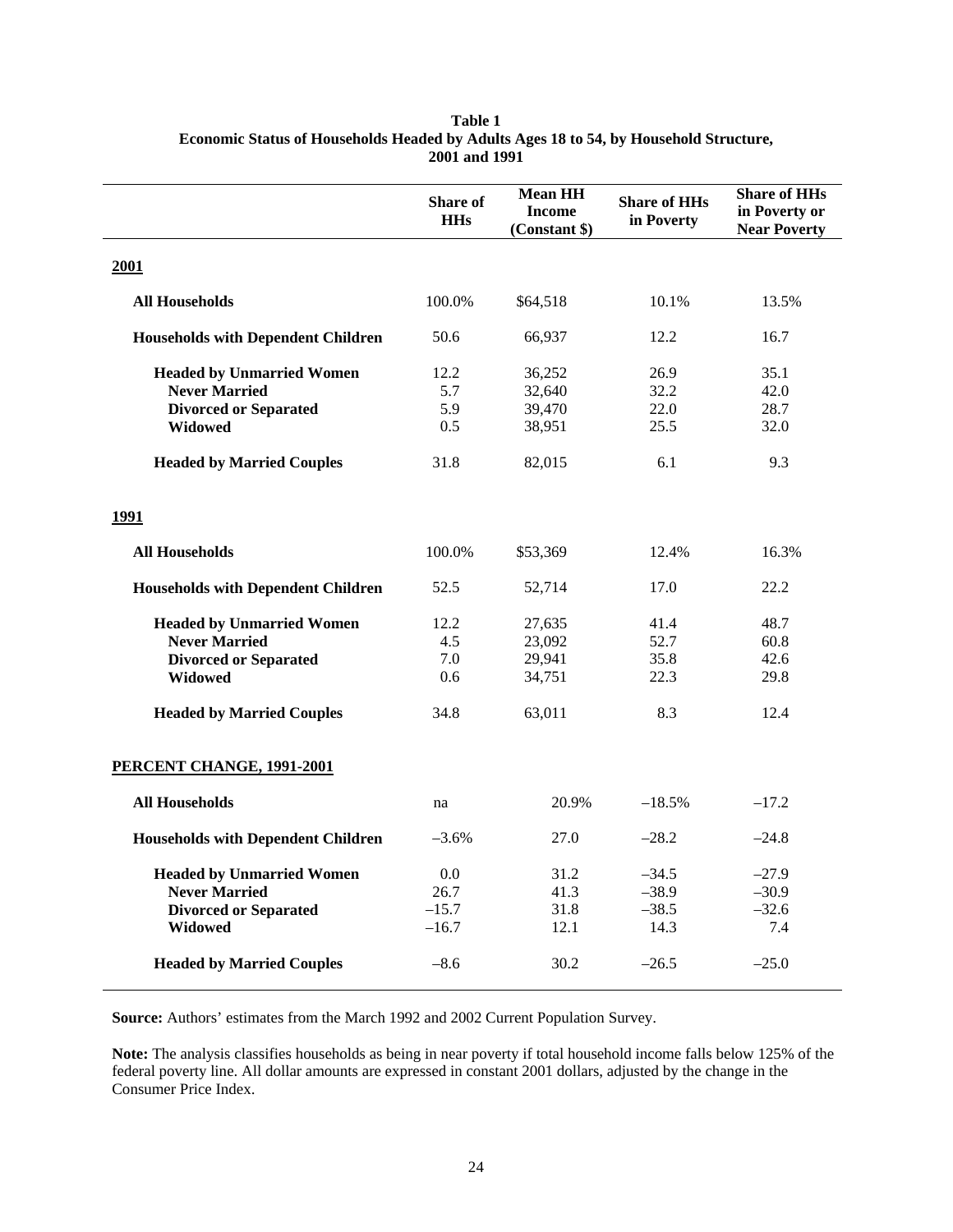|                                                   | <b>Never</b><br><b>Single Mother</b> | 1 to 9 Years<br>As Single Mother | <b>At Least 10 Years</b><br>As Single Mother |
|---------------------------------------------------|--------------------------------------|----------------------------------|----------------------------------------------|
| <b>Mean Total Per Capita Household Income</b>     | \$26,418                             | \$22,443                         | \$19,028                                     |
| <b>Social Security</b>                            | 8,382                                | 7,744                            | 7,142                                        |
| <b>Employer-Sponsored Pension</b>                 | 4.997                                | 3,350                            | 3,285                                        |
| <b>SSI and Other Welfare</b>                      | 71                                   | 159                              | 421                                          |
| <b>Other</b>                                      | 12,969                               | 11,011                           | 8,180                                        |
| <b>Share with Any SSI or Other Welfare Income</b> | 2.8%                                 | 5.9%                             | 13.9%                                        |
| <b>Share in Poverty</b>                           | 7.9%                                 | 18.1%                            | 35.1%                                        |
| <b>Share in Poverty or Near Poverty</b>           | 13.0%                                | 25.5%                            | 44.1%                                        |

**Table 2 Economic Status of Mothers Ages 65-74, by Years Spent as a Single Mother of Dependent Children, 1999** 

**Source:** Authors' estimates from the Health and Retirement Study.

**Note:** The analysis counts as a year of single motherhood years in which the mother is unmarried and has at least one child under the age of 18. The sample includes 336 women who were single mothers for at least 10 years, 455 women who were single mothers between one and nine years, and 1,505 women who were always married while they had dependent children. Near poverty is defined as having income below 125 percent of the federal poverty line.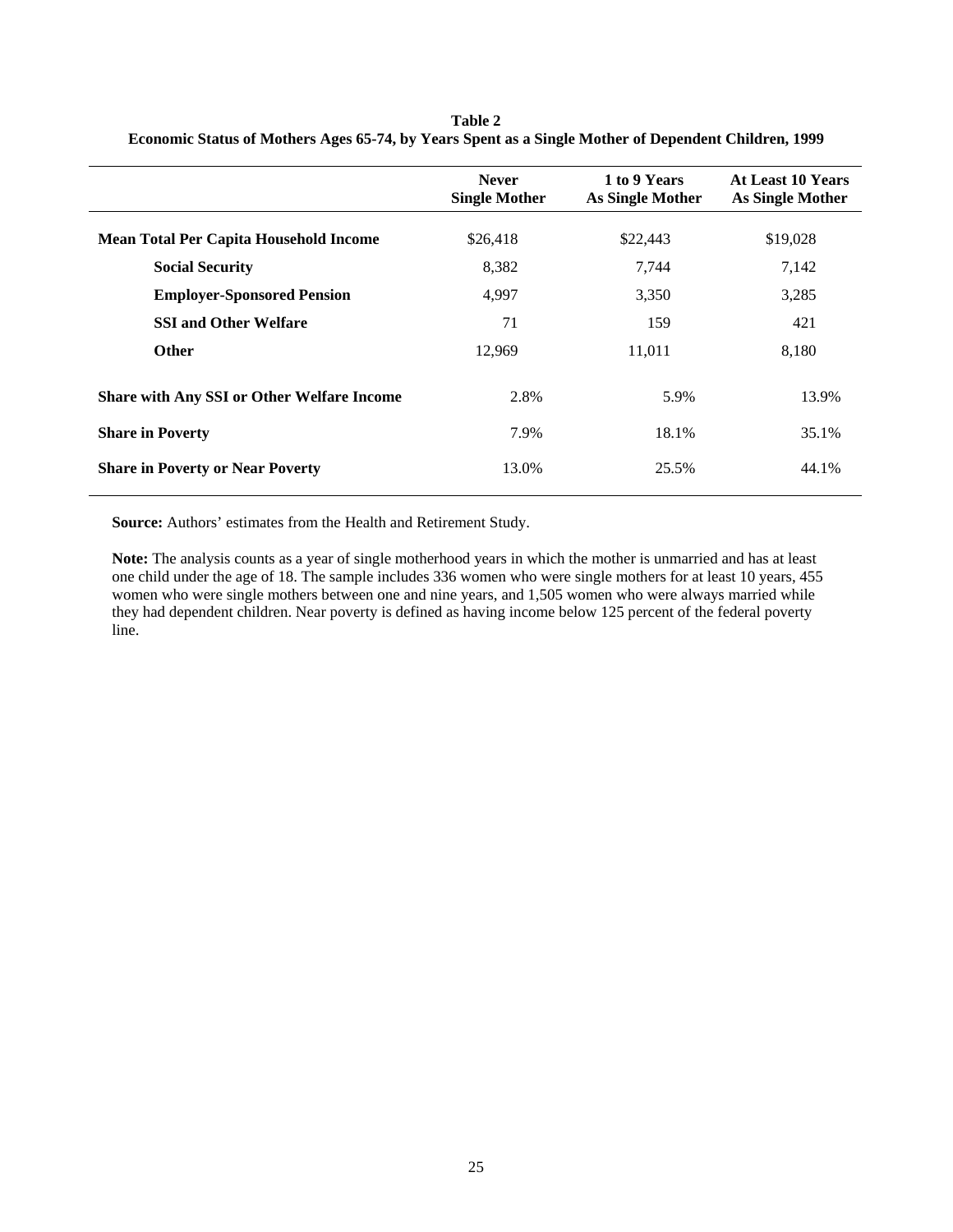|                       | <b>Employment</b> <sup>b</sup><br>(Pct. Point Increase, relative to 1996) |            |            |           | Wages <sup>c</sup><br>(Percent Increase, relative to 1996) |           |  |  |
|-----------------------|---------------------------------------------------------------------------|------------|------------|-----------|------------------------------------------------------------|-----------|--|--|
|                       | 1997                                                                      | 1998       | 1999-2000  | 1997      | 1998                                                       | 1999-2000 |  |  |
| Ages 25-54, Nonblack  |                                                                           |            |            |           |                                                            |           |  |  |
| <b>Single Mothers</b> | .008                                                                      | $.016**$   | $.023***$  | .013      | $.049***$                                                  | $.106***$ |  |  |
| <b>Other Women</b>    | $-.006***$                                                                | $-.011***$ | $-.009***$ | $.021***$ | $.048***$                                                  | $.063***$ |  |  |
| Men                   | $-.001$                                                                   | $-.003***$ | $-.002**$  | $.009**$  | $.041***$                                                  | $.050***$ |  |  |
| Ages 25-54, Black     |                                                                           |            |            |           |                                                            |           |  |  |
| <b>Single Mothers</b> | $-.007$                                                                   | .015       | $.034**$   | .032      | $.064***$                                                  | $.048*$   |  |  |
| <b>Other Women</b>    | $-.009$                                                                   | $-.012*$   | $-.015$    | $-.003$   | .007                                                       | $.041**$  |  |  |
| Men                   | $-.011$                                                                   | $-.005$    | $-.009$    | $-.003$   | $.036**$                                                   | $.048**$  |  |  |
| <b>Ages 16-24</b>     |                                                                           |            |            |           |                                                            |           |  |  |
| <b>Single Mothers</b> | $.054**$                                                                  | $.109***$  | $.108***$  | $.111***$ | $.162***$                                                  | $.161***$ |  |  |
| <b>Other Women</b>    | $-.025***$                                                                | $-.043***$ | $-.044***$ | $.046***$ | $.104***$                                                  | $.120***$ |  |  |
| Men                   | $-.036***$                                                                | $-.036***$ | $-.054***$ | $.052***$ | $.102***$                                                  | $.132***$ |  |  |

**Table 3 Period Effects for Employment and Wages of Single Mothers, Other Women, and Men<sup>a</sup>**

**Source:** Authors' estimates from the 1996 panel of the Survey of Income and Program Participation.

#### **Notes:**

**a.** Employment period effects are estimated from a random effects probit model of employment, and wage period effects are estimated from a random effects generalized least squares regression of the natural logarithm of the hourly wage for those who work. Both sets of equations control for age, education, disability, school enrollment, number of dependent children, the presence of a child under age 6, widowhood, divorce, Hispanic ethnicity, and geographical residence.

**b.** Table entries report the percentage point increase in employment rates, holding other factors constant, relative to rates in 1996.

**c.** Table entries report the percentage increase in the hourly wage, holding other factors constant, relative to rates in 1996

 $*$  = significant at the 10% level

\*\*  $=$  significant at the 5% level

\* \*\* = significant at the 1% level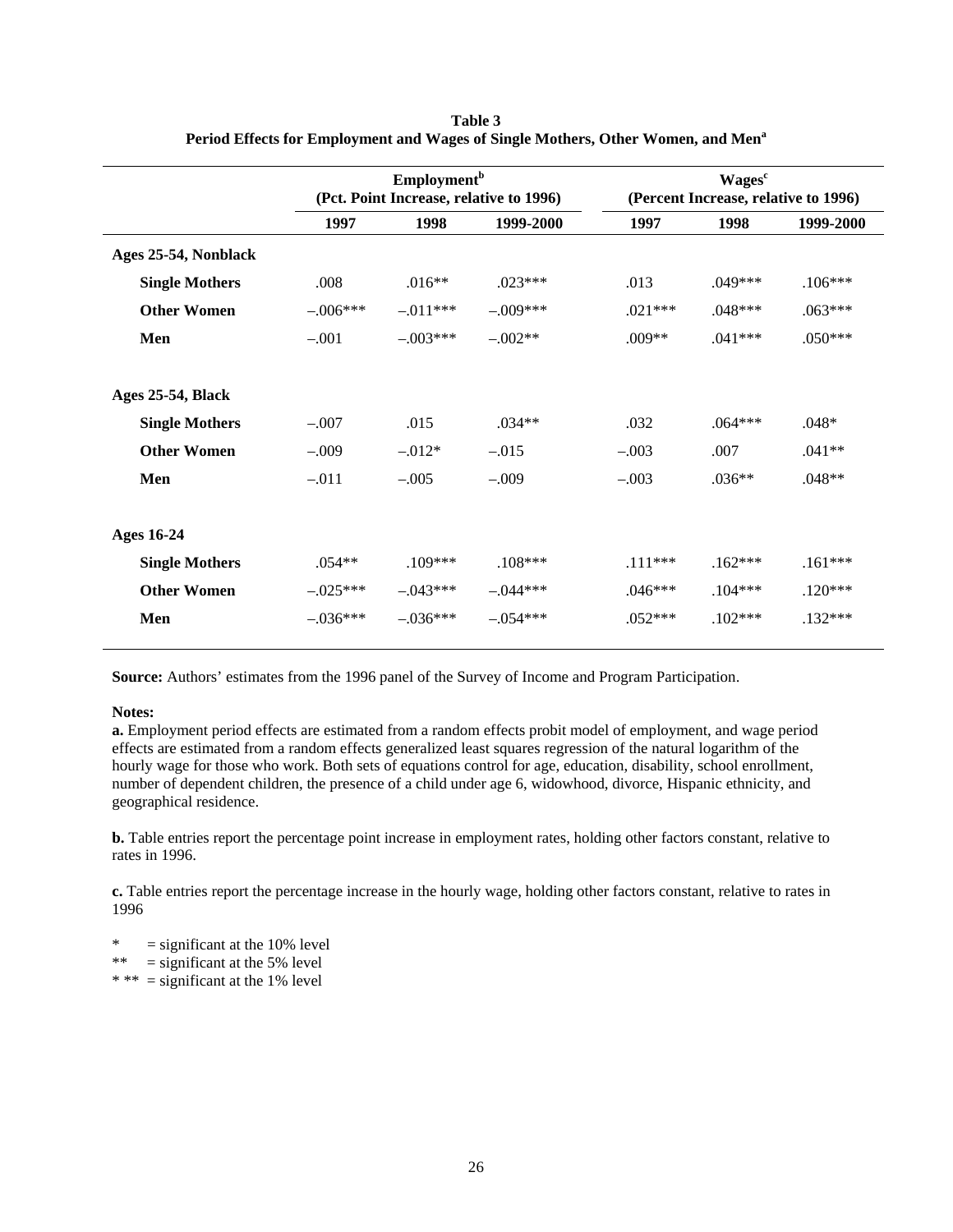### **Table 4**

| Projected Employment History, Lifetime Earnings, and Primary Insurance Amount for Women Ages 62-66 |
|----------------------------------------------------------------------------------------------------|
| Who Spent at Least 10 Years as Single Mothers of Dependent Children, 2050                          |

|                                                  | If 1996             | If 1999-2000        |               |
|--------------------------------------------------|---------------------|---------------------|---------------|
|                                                  | <b>Labor Market</b> | <b>Labor Market</b> | Percent       |
|                                                  | <b>Conditions</b>   | <b>Conditions</b>   | <b>Change</b> |
|                                                  | <b>Persist</b>      | <b>Persist</b>      |               |
|                                                  |                     |                     |               |
| Mean No. of Years with 1000+ Hours of Employment |                     |                     |               |
| All                                              | 34.0                | 35.0                | 3.0%          |
| <b>By Education</b>                              |                     |                     |               |
| <b>High School Dropouts</b>                      | 23.8                | 24.8                | 4.3           |
| High School Graduates, No College                | 33.0                | 34.2                | 3.5           |
| At Least Some College                            | 36.5                | 37.2                | 2.0           |
|                                                  |                     |                     |               |
| Marital Status, Start of Single Motherhood Spell |                     |                     |               |
| Never Married                                    | 33.4                | 35.1                | 4.8           |
| Divorced or Widowed                              | 35.2                | 34.9                | $-0.8$        |
| No More Than High School Education, and Never    |                     |                     |               |
| Married at Start of Single Motherhood Spell      | 30.4                | 32.6                | 7.1           |
|                                                  |                     |                     |               |
|                                                  |                     |                     |               |
| <b>Mean AIME</b>                                 |                     |                     |               |
| All                                              | \$3,625             | \$3,807             | 5.0%          |
| By Education                                     |                     |                     |               |
| <b>High School Dropouts</b>                      | 1,500               | 1,619               | 7.9           |
| High School Graduates, No College                | 2,554               | 2,719               | 6.5           |
| At Least Some College                            | 4,699               | 4,790               | 1.9           |
|                                                  |                     |                     |               |
| Marital Status, Start of Single Motherhood Spell |                     |                     |               |
| Never Married                                    | 3,348               | 3,546               | 5.9           |
| Divorced or Widowed                              | 4,254               | 4,497               | 5.7           |
| No More Than High School Education, and Never    |                     |                     |               |
| Married at Start of Single Motherhood Spell      | 2,155               | 2,392               | 11.0          |
|                                                  |                     |                     |               |
|                                                  |                     |                     |               |
| <b>Mean PIA</b>                                  |                     |                     |               |
| All                                              | \$1,654             | \$1,715             | 3.7%          |
| By Education                                     |                     |                     |               |
| <b>High School Dropouts</b>                      | 912                 | 966                 | 5.9           |
| High School Graduates, No College                | 1,335               | 1,397               | 4.6           |
| At Least Some College                            | 1,994               | 2,020               | 1.3           |
|                                                  |                     |                     |               |
| Marital Status, Start of Single Motherhood Spell |                     |                     |               |
| Never Married                                    | 1,569               | 1,635               | 4.2           |
| Divorced or Widowed                              | 1,849               | 1,926               | 4.2           |
| No More Than High School Education, and Never    |                     |                     |               |
| Married at Start of Single Motherhood Spell      | 1,181               | 1,274               | 8.0           |
|                                                  |                     |                     |               |

**Source:** Authors estimates from DYNASIM3.

**Note:** All income amounts are in constant 2003 dollars.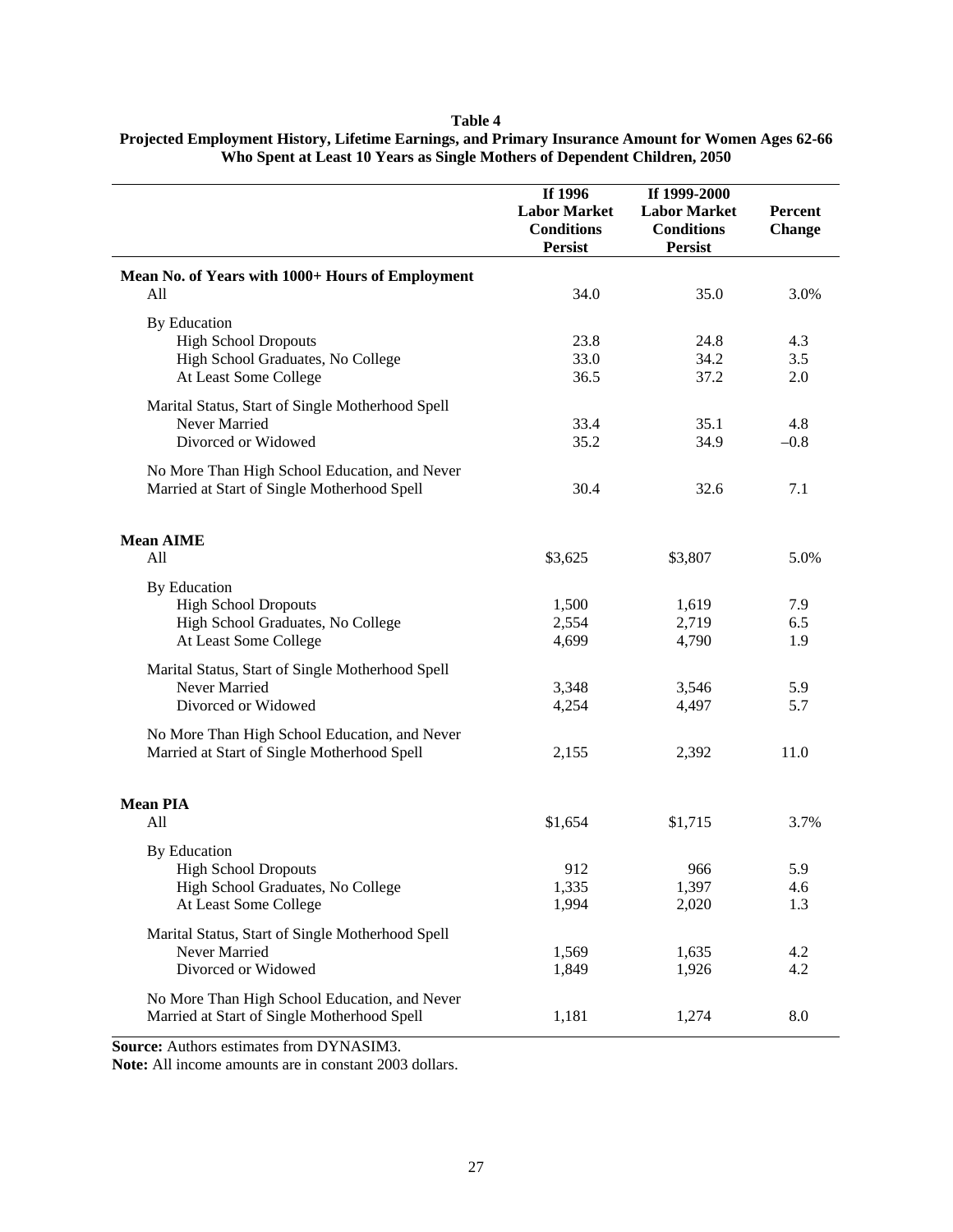|                                                                             |       | <b>Share of Female Population</b> |          |          | <b>Mean Individual Income</b> |          |          | <b>Mean Household Income</b> |          |       |      | <b>Share in Poverty or Near Poverty</b> |
|-----------------------------------------------------------------------------|-------|-----------------------------------|----------|----------|-------------------------------|----------|----------|------------------------------|----------|-------|------|-----------------------------------------|
|                                                                             | 2020  | 2050                              | % Change | 2020     | 2050                          | % Change | 2020     | 2050                         | % Change | 2020  | 2050 | % Change                                |
| Women Who Spent 10+ Years as Single<br><b>Mothers of Dependent Children</b> |       |                                   |          |          |                               |          |          |                              |          |       |      |                                         |
| All                                                                         | 16.1% | 29.5%                             | 83.3%    | \$22,157 | \$41,019                      | 85.1%    | \$31,302 | \$54,431                     | 73.9%    | 31.5% | 8.0% | $-74.6%$                                |
| High school dropouts                                                        | 3.2   | 2.8                               | $-11.5$  | 13,535   | 19,721                        | 45.7     | 20,404   | 32,406                       | 58.8     | 57.3  | 25.5 | $-55.5$                                 |
| High school graduates                                                       | 6.0   | 10.3                              | 71.8     | 19,037   | 27,863                        | 46.4     | 28,691   | 41,447                       | 44.5     | 31.9  | 11.4 | $-64.3$                                 |
| Less than 4 years of college                                                | 4.6   | 3.6                               | $-22.1$  | 23,582   | 34,089                        | 44.6     | 33,655   | 46,451                       | 38.0     | 21.9  | 8.2  | $-62.6$                                 |
| Completed 4+ years of college                                               | 2.3   | 12.8                              | 455.9    | 39,455   | 58,282                        | 47.7     | 48,587   | 72,010                       | 48.2     | 13.5  | 1.3  | $-90.4$                                 |
| Never married                                                               | 2.1   | 7.2                               | 237.9    | 15,375   | 41,475                        | 169.8    | 15,375   | 41,475                       | 169.8    | 57.8  | 11.4 | $-80.3$                                 |
| Never married at start of single<br>motherhood spell                        | 6.7   | 21.0                              | 213.3    | 19,233   | 37,966                        | 97.4     | 26,756   | 50,892                       | 90.2     | 41.3  | 9.4  | $-77.2$                                 |
| Divorced or widowed at start of single<br>motherhood spell                  | 9.4   | 8.5                               | $-9.3$   | 24,238   | 48,523                        | 100.2    | 34,537   | 63,129                       | 82.8     | 24.5  | 4.4  | $-82.0$                                 |
| No more than high school education,<br>never married at start of spell      | 4.3   | 10.1                              | 136.3    | 15,001   | 24,576                        | 63.8     | 21,444   | 37,871                       | 76.6     | 47.6  | 15.8 | $-66.8$                                 |
| Women Who Spent 1-9 Years as Single<br><b>Mothers of Dependent Children</b> |       |                                   |          |          |                               |          |          |                              |          |       |      |                                         |
| All                                                                         | 25.9% | 27.4%                             | 6.1%     | \$24,048 | \$38,186                      | 58.8%    | \$39,077 | \$62,139                     | 59.0%    | 22.6% | 4.0% | $-82.3%$                                |
| High school dropouts                                                        | 3.8   | 2.2                               | $-42.3$  | 13,337   | 21,579                        | 61.8     | 22,598   | 37,927                       | 67.8     | 48.3  | 9.8  | $-79.7$                                 |
| High school graduates                                                       | 9.3   | 10.2                              | 9.8      | 19,734   | 29,767                        | 50.8     | 35,498   | 50,465                       | 42.2     | 24.9  | 6.3  | $-74.7$                                 |
| Less than 4 years of college                                                | 7.5   | 2.8                               | $-63.2$  | 25,111   | 35,621                        | 41.9     | 40,719   | 61,254                       | 50.4     | 18.3  | 4.9  | $-73.2$                                 |
| Completed $4+$ years of college                                             | 5.2   | 12.3                              | 133.5    | 37,959   | 48,776                        | 28.5     | 55,027   | 76,436                       | 38.9     | 5.9   | 0.9  | $-84.7$                                 |
| No more than high school education,<br>never married at start of spell      | 4.2   | 7.1                               | 70.6     | 16,668   | 27,255                        | 63.5     | 28,926   | 48,505                       | 67.7     | 40.1  | 6.7  | $-83.3$                                 |
| <b>Women Always Married While</b><br><b>Mothers of Dependent Children</b>   |       |                                   |          |          |                               |          |          |                              |          |       |      |                                         |
| All                                                                         | 42.8% | 27.3%                             | $-36.1%$ | \$26,933 | \$39,850                      | 48.0%    | \$51,617 | \$71,367                     | 38.3%    | 17.6% | 3.0% | $-83.0%$                                |
| High school dropouts                                                        | 3.7   | 0.8                               | $-78.3$  | 15,234   | 28,351                        | 86.1     | 26,727   | 55,568                       | 107.9    | 47.6  | 16.7 | $-64.9$                                 |
| High school graduates                                                       | 15.2  | 6.7                               | $-55.8$  | 20,360   | 28,889                        | 41.9     | 40,385   | 55,052                       | 36.3     | 26.7  | 8.0  | $-70.0$                                 |
| Less than 4 years of college                                                | 11.4  | 2.9                               | $-74.2$  | 25,982   | 36,687                        | 41.2     | 49,058   | 61,674                       | 25.7     | 12.0  | 2.7  | $-77.5$                                 |
| Completed 4+ years of college                                               | 12.5  | 16.9                              | 34.9     | 39.242   | 45,308                        | 15.5     | 74,949   | 80,298                       | 7.1      | 2.7   | 0.5  | $-81.5$                                 |

# **Table 5. Projected Economic Status of Mothers Ages 67 to 72, by History of Single Motherhood, 2020 and 2050**

**Source:** Authors' estimates from DYNASIM3.

**Note:** Projections assume that 1999-2000 labor market conditions persist into the future. All income amounts are in constant 2003 dollars. Those in near poverty have household income below 125 percent of the federal poverty threshold.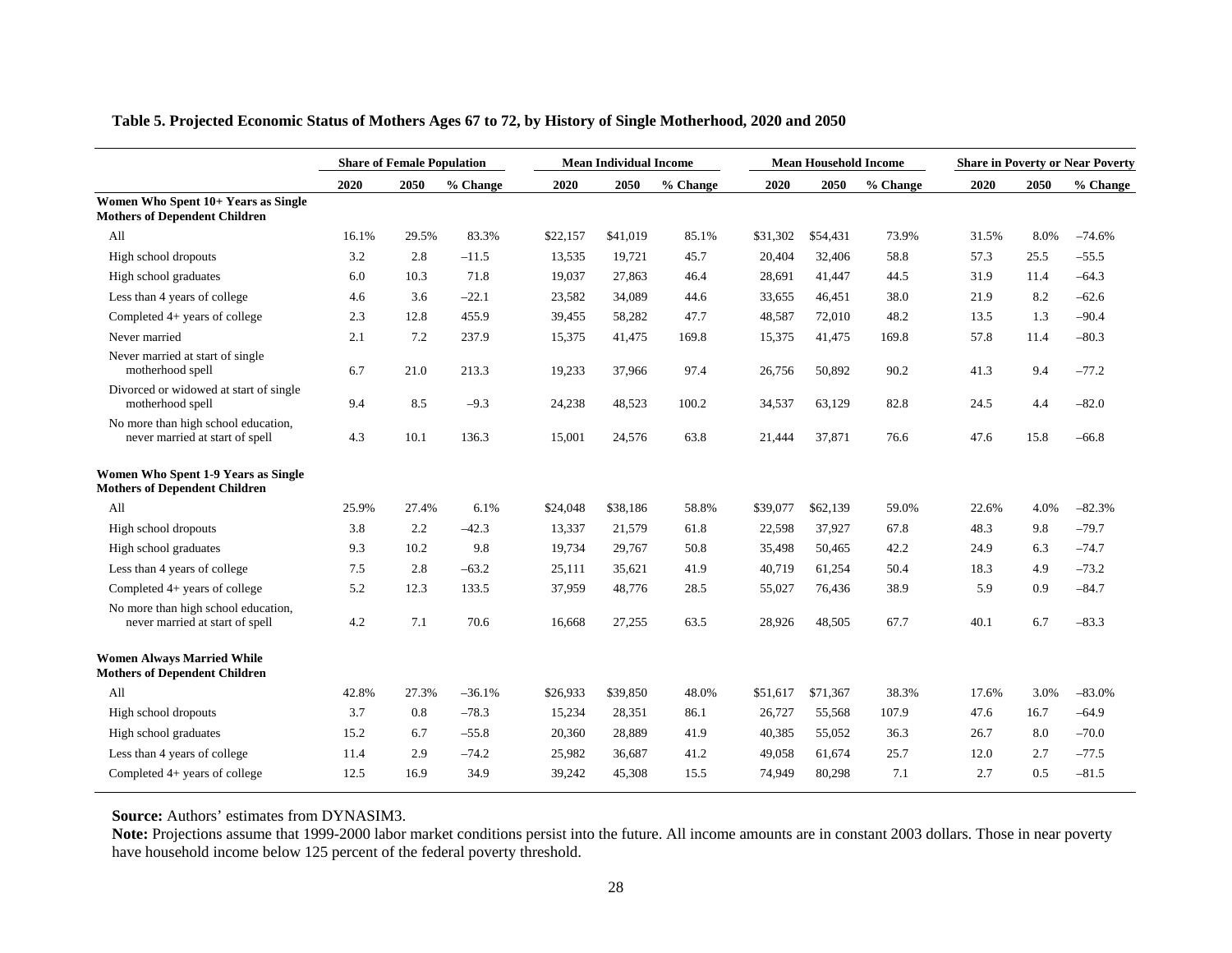| <b>Variables</b>                                                     | <b>Single Mothers</b> |                   | Women,<br><b>Not Single Mothers</b> |            |             | Men               |  |  |
|----------------------------------------------------------------------|-----------------------|-------------------|-------------------------------------|------------|-------------|-------------------|--|--|
|                                                                      | Coefficient           | <b>Std. Error</b> | Coefficient                         | Std. Error | Coefficient | <b>Std. Error</b> |  |  |
| Period Effects [Ref: 1996]                                           |                       |                   |                                     |            |             |                   |  |  |
| 1997                                                                 | $0.105***$            | 0.028             | $0.045***$                          | 0.010      | $0.051***$  | 0.010             |  |  |
| 1998                                                                 | $0.150***$            | 0.033             | $0.099***$                          | 0.011      | $0.097***$  | 0.010             |  |  |
| 1999-2000                                                            | $0.149***$            | 0.042             | $0.113***$                          | 0.013      | $0.124***$  | 0.013             |  |  |
| Race [Ref: White or other]<br>Non-Hispanic black                     | 0.168                 | 0.194             | 0.019                               | 0.035      | $0.076*$    | 0.041             |  |  |
| Hispanic                                                             | 0.021                 | 0.048             | $-0.050***$                         | 0.018      | $-0.069***$ | 0.016             |  |  |
| <b>Age Splines</b><br>$16-18$                                        | 0.013                 | 0.043             | $0.046***$                          | 0.008      | $0.050***$  | 0.007             |  |  |
| 19-21                                                                | $0.05***$             | 0.020             | $0.060***$                          | 0.006      | $0.050***$  | 0.005             |  |  |
| 22-24                                                                | $0.047**$             | 0.024             | $0.041***$                          | 0.009      | $0.050***$  | 0.008             |  |  |
| <b>Age Interacted with Black</b>                                     |                       |                   |                                     |            |             |                   |  |  |
| Race<br>$16 - 18$                                                    | $-0.077$              | 0.073             | $-0.015$                            | 0.022      | $-0.046**$  | 0.021             |  |  |
| 19-21                                                                | $-0.007$              | 0.033             | $-0.037**$                          | 0.018      | $-0.010$    | 0.017             |  |  |
| $22 - 24$                                                            | $-0.033$              | 0.038             | 0.023                               | 0.029      | $-0.038$    | 0.026             |  |  |
| <b>Education</b> [Ref: Not high school grad]<br>High school graduate | $0.146***$            | 0.049             | $0.086***$                          | 0.017      | $0.113***$  | 0.015             |  |  |
| Some college                                                         | $0.156***$            | 0.055             | $0.140***$                          | 0.019      | $0.146***$  | 0.017             |  |  |
| College graduate                                                     | $0.799***$            | 0.188             | $0.379***$                          | 0.026      | $0.366***$  | 0.026             |  |  |
| Post-graduate schooling                                              | $\ldots$              |                   | $0.518***$                          | 0.071      | $0.622***$  | 0.101             |  |  |
| <b>Education Interacted with</b>                                     |                       |                   |                                     |            |             |                   |  |  |
| <b>Black Race</b><br>High school graduate                            | $-0.073$              | 0.085             | 0.011                               | 0.050      | $-0.038$    | 0.043             |  |  |
| Some college                                                         | $-0.046$              | 0.098             | $0.106*$                            | 0.055      | 0.010       | 0.050             |  |  |
| College graduate                                                     | $-0.582**$            | 0.267             | 0.025                               | 0.095      | 0.045       | 0.103             |  |  |
| Post-graduate schooling                                              | $\ldots$              |                   | $-0.279$                            | 0.227      | $\cdots$    |                   |  |  |
| <b>Number of Children</b>                                            | $-0.095***$           | 0.035             | $-0.065***$                         | 0.014      |             |                   |  |  |
| Number of Children,<br><b>Interacted with Black Race</b>             | $0.110**$             | 0.051             | 0.025                               | 0.040      | $\cdots$    |                   |  |  |
| <b>Disabled</b>                                                      | $-0.038$              | 0.053             | $-0.131***$                         | 0.020      | $-0.091***$ | 0.020             |  |  |
| <b>Student</b>                                                       | $-0.030$              | 0.031             | $-0.030**$                          | 0.012      | $-0.099***$ | 0.011             |  |  |
| <b>Divorced</b>                                                      | 0.035                 | 0.052             | $-0.073$                            | 0.053      | 0.002       | 0.057             |  |  |

# **Appendix Table 1: Determinants of Wages at Ages 16 to 24, 1996-2000**

(Continued)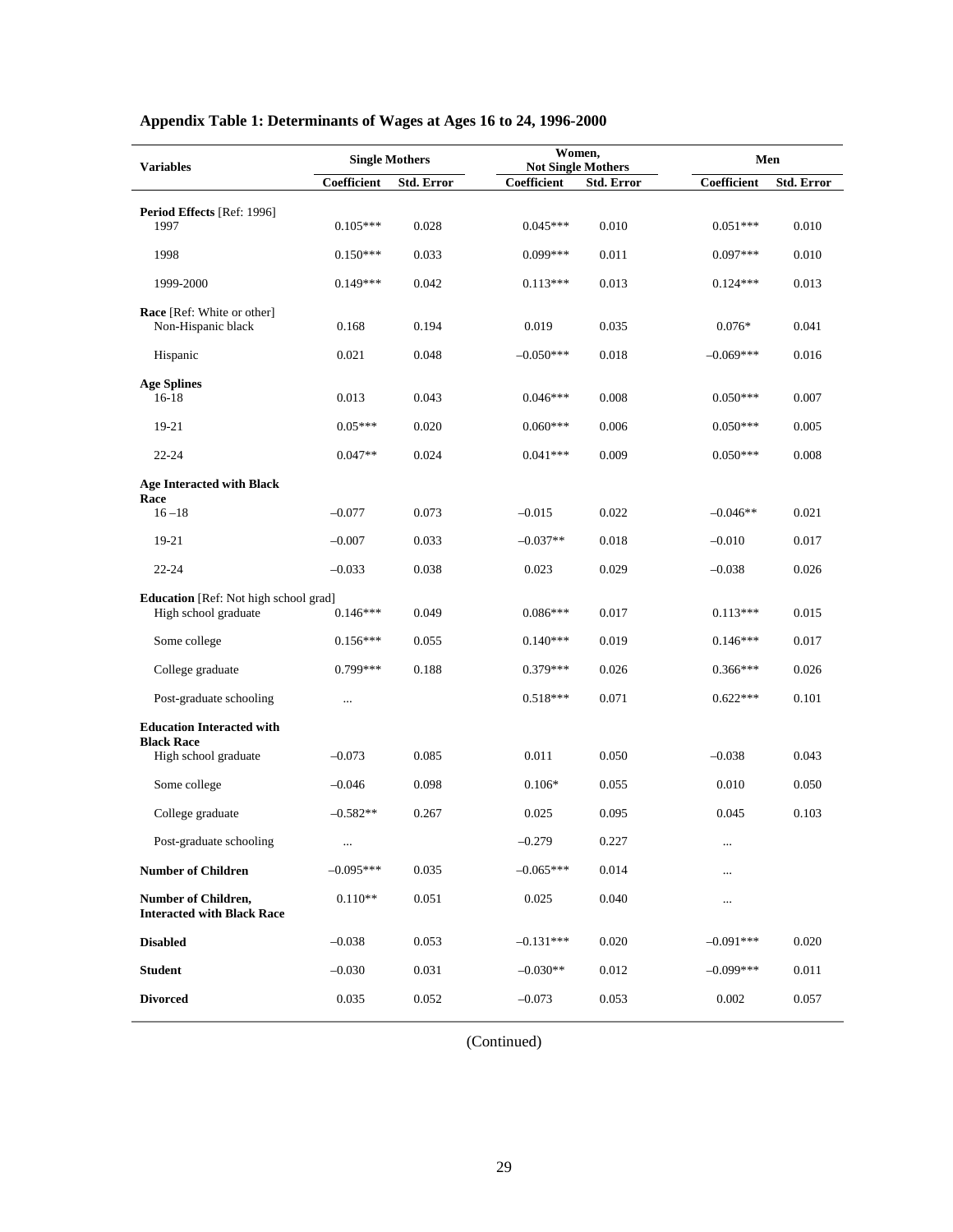# **Appendix Table 1 (continued)**

| <b>Variables</b>                          | <b>Single Mothers</b> |                   | Women,<br><b>Not Single Mothers</b> |                   | Men         |                   |  |
|-------------------------------------------|-----------------------|-------------------|-------------------------------------|-------------------|-------------|-------------------|--|
|                                           | Coefficient           | <b>Std. Error</b> | <b>Coefficient</b>                  | <b>Std. Error</b> | Coefficient | <b>Std. Error</b> |  |
| <b>Region of Residence [Ref: Central]</b> |                       |                   |                                     |                   |             |                   |  |
| South                                     | $-0.055$              | 0.042             | $-0.051***$                         | 0.014             | $-0.011$    | 0.014             |  |
| Northeast                                 | 0.076                 | 0.054             | $0.057***$                          | 0.016             | 0.025       | 0.016             |  |
| West                                      | 0.010                 | 0.050             | 0.014                               | 0.016             | 0.003       | 0.016             |  |
| <b>Constant</b>                           | $1.419***$            | 0.123             | $1.417***$                          | 0.020             | $1.535***$  | 0.020             |  |
| $R^2$ (Within)                            | 0.139                 |                   | 0.110                               |                   | 0.116       |                   |  |
| $R^2$ (Between)                           | 0.103                 |                   | 0.213                               |                   | 0.195       |                   |  |
| $R^2$ (Overall)                           | 0.103                 |                   | 0.191                               |                   | 0.173       |                   |  |
| N                                         | 655                   |                   | 5,701                               |                   | 6,248       |                   |  |

**Source:** Authors' estimates from the 1996 panel of the Survey of Income and Program Participation. **Notes:** \*\*\*  $p < .01$  \*\*  $p < .05$  \*  $p < .10$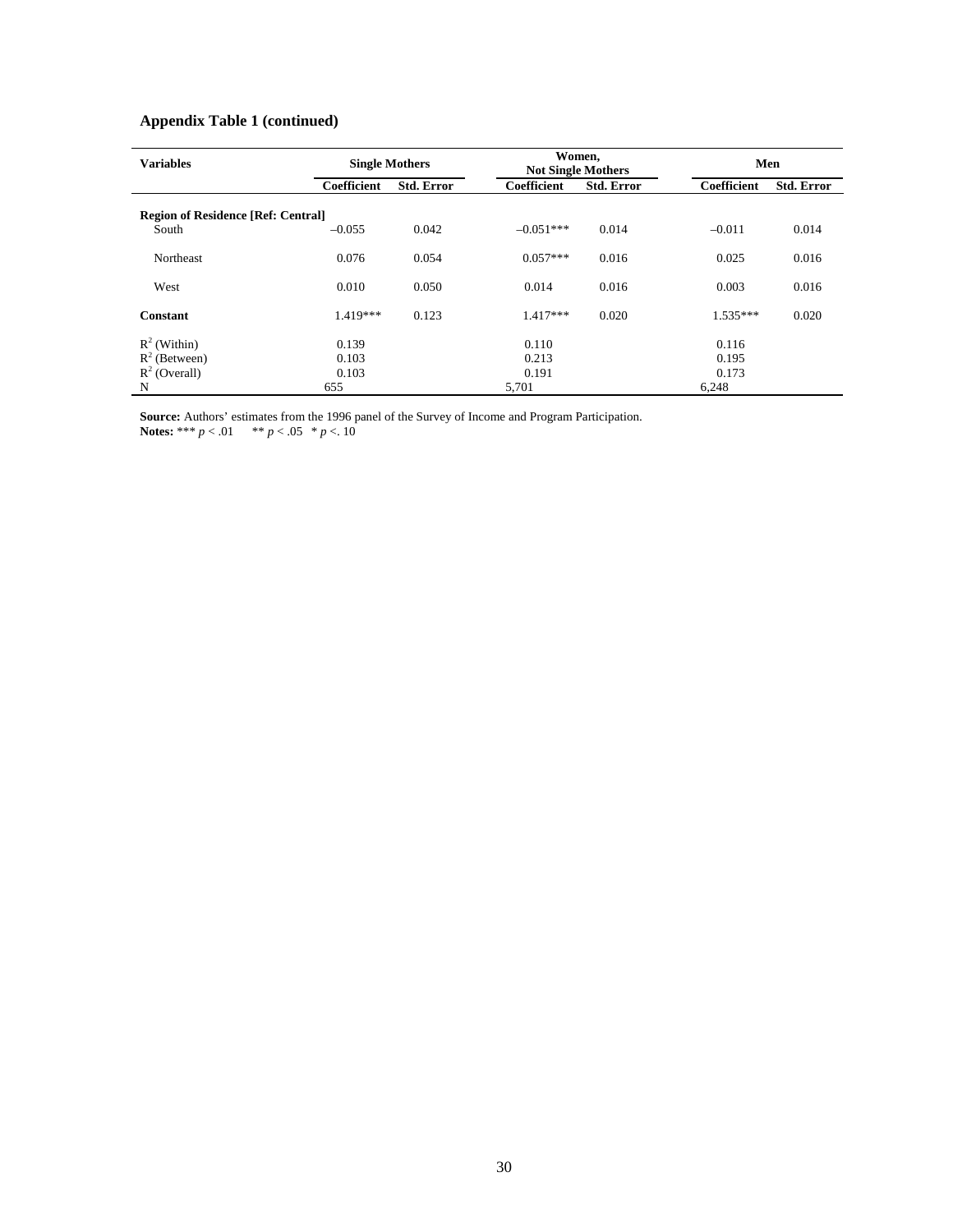| <b>Variables</b>                                                                                    |                                | <b>Single Mothers</b> |                                  | <b>Women, Not Single Mothers</b> |                                  | Men                 |
|-----------------------------------------------------------------------------------------------------|--------------------------------|-----------------------|----------------------------------|----------------------------------|----------------------------------|---------------------|
|                                                                                                     | Coefficient                    | <b>Stand. Error</b>   | Coefficient                      | <b>Stand. Error</b>              | Coefficient                      | <b>Stand. Error</b> |
| Period Effects<br>[Reference: 1996]                                                                 |                                |                       |                                  |                                  |                                  |                     |
| 1997                                                                                                | 0.032                          | 0.020                 | $-0.003$                         | 0.013                            | $-0.003$                         | 0.014               |
| 1998                                                                                                | $0.062***$                     | 0.021                 | 0.007                            | 0.014                            | $0.036**$                        | 0.014               |
| 1999-2000                                                                                           | $0.047*$                       | 0.027                 | $0.040**$                        | 0.017                            | $0.046**$                        | 0.018               |
| Age Spline<br>25                                                                                    | $0.023**$                      | 0.011                 | $0.032***$                       | 0.009                            | $0.029***$                       | 0.008               |
| 30                                                                                                  | $-0.003$                       | 0.010                 | 0.002                            | 0.008                            | $-0.005$                         | 0.008               |
| 35                                                                                                  | $0.024**$                      | 0.010                 | 0.005                            | 0.008                            | $0.026***$                       | 0.008               |
| 40                                                                                                  | 0.002                          | 0.012                 | $0.016**$                        | 0.007                            | 0.006                            | 0.008               |
| 45                                                                                                  | 0.004                          | 0.018                 | $-0.005$                         | 0.008                            | 0.009                            | 0.009               |
| 50                                                                                                  | $-0.002$                       | 0.037                 | 0.012                            | 0.011                            | 0.018                            | 0.013               |
| <b>Educational Attainment</b><br>[Reference: Not a High School<br>Graduate]<br>High School Graduate | $0.237***$                     | 0.043                 | $0.213***$                       | 0.035                            | $0.175***$                       | 0.032               |
| Some College                                                                                        | $0.400***$                     | 0.043                 | $0.413***$                       | 0.036                            | $0.320***$                       | 0.034               |
| College Graduate                                                                                    | $0.742***$                     | 0.064                 | $0.715***$                       | 0.041                            | $0.554***$                       | 0.042               |
| More than College                                                                                   | $1.097***$                     | 0.107                 | $0.860***$                       | 0.051                            | $0.733***$                       | 0.057               |
| Number of Children                                                                                  | $-0.029**$                     | 0.015                 | $-0.013$                         | 0.010                            |                                  |                     |
| Disabled                                                                                            | $-0.069**$                     | 0.035                 | $-0.125***$                      | 0.023                            | $-0.150***$                      | 0.024               |
| Student                                                                                             | $-0.051*$                      | 0.029                 | $-0.039*$                        | 0.020                            | $-0.094***$                      | 0.025               |
| <b>Divorced</b>                                                                                     | $0.102***$                     | 0.033                 | 0.030                            | 0.030                            | $-0.029$                         | 0.032               |
| Widowed                                                                                             | $-0.017$                       | 0.079                 | $-0.121**$                       | 0.051                            | $-0.219**$                       | 0.111               |
| Region of Residence<br>South                                                                        | $-0.091**$                     | 0.038                 | $-0.083***$                      | 0.029                            | $-0.067**$                       | 0.029               |
| Northeast                                                                                           | $0.144***$                     | 0.049                 | $0.096***$                       | 0.036                            | $0.101***$                       | 0.037               |
| West                                                                                                | $-0.016$                       | 0.071                 | $0.099**$                        | 0.046                            | 0.069                            | 0.045               |
| [Reference: Central]                                                                                |                                |                       |                                  |                                  |                                  |                     |
| Constant                                                                                            | $1.565***$                     | 0.071                 | $1.640***$                       | 0.053                            | 1.854***                         | 0.047               |
| Pseudo $R^2$ (Within)<br>Pseudo $R^2$ (Between)<br>Pseudo $R^2$ (Overall)<br>${\bf N}$              | 0.027<br>0.297<br>0.259<br>868 |                       | 0.017<br>0.287<br>0.271<br>1,736 |                                  | 0.020<br>0.218<br>0.194<br>1,745 |                     |

Appendix 2. Determinants of Wages for African American Individuals Ages 25 to 54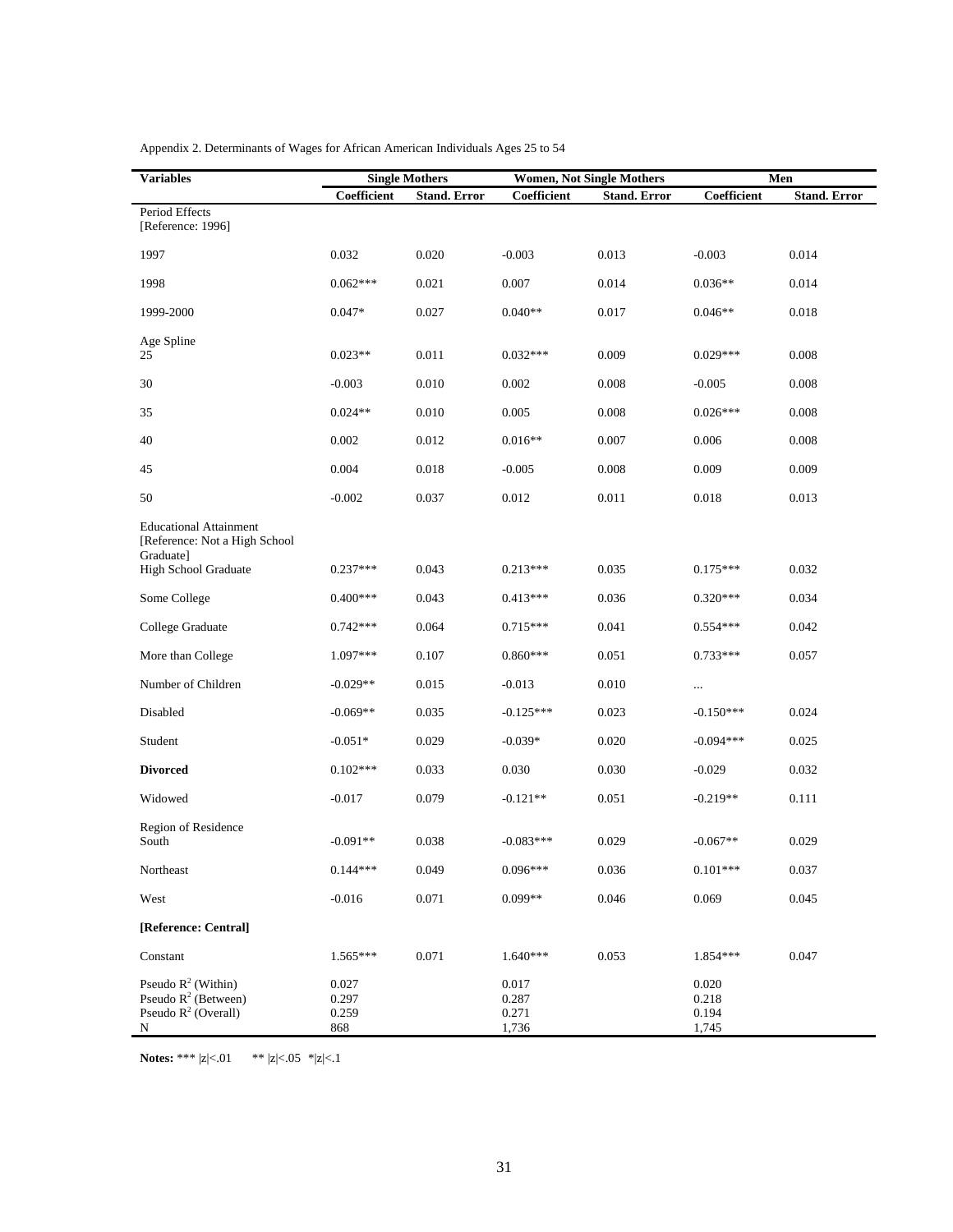| <b>Variables</b>                                                               |                                  | <b>Single Mothers</b> |                                   | <b>Women, Not Single Mothers</b> |                                   | Men                 |
|--------------------------------------------------------------------------------|----------------------------------|-----------------------|-----------------------------------|----------------------------------|-----------------------------------|---------------------|
|                                                                                | Coefficient                      | <b>Stand. Error</b>   | Coefficient                       | <b>Stand. Error</b>              | Coefficient                       | <b>Stand. Error</b> |
| Period Effects<br>[Reference: 1996]                                            |                                  |                       |                                   |                                  |                                   |                     |
| 1997                                                                           | 0.013                            | 0.011                 | $0.021***$                        | 0.004                            | $0.009**$                         | 0.004               |
| 1998                                                                           | $0.048***$                       | 0.011                 | $0.047***$                        | 0.004                            | $0.040***$                        | 0.004               |
| 1999-2000                                                                      | $0.101***$                       | 0.014                 | $0.061***$                        | 0.005                            | $0.049***$                        | 0.005               |
| Hispanic                                                                       | $-0.053**$                       | 0.026                 | $-0.120***$                       | 0.014                            | $-0.171***$                       | 0.012               |
| Age Spline<br>25                                                               | $0.012*$                         | 0.007                 | $0.029***$                        | 0.003                            | $0.035***$                        | 0.003               |
| $30\,$                                                                         | $0.010*$                         | 0.006                 | $0.011***$                        | 0.003                            | $0.024***$                        | 0.002               |
| 35                                                                             | $0.016***$                       | 0.006                 | 0.004                             | 0.003                            | $0.006***$                        | 0.002               |
| 40                                                                             | 0.002                            | 0.006                 | 0.000                             | 0.003                            | $0.006***$                        | 0.002               |
| 45                                                                             | 0.006                            | 0.009                 | 0.001                             | 0.003                            | $-0.002$                          | 0.002               |
| 50                                                                             | $-0.005$                         | 0.019                 | $-0.004$                          | 0.004                            | 0.004                             | 0.004               |
| <b>Educational Attainment</b><br>[Reference: Not a High School<br>Graduate]    |                                  |                       |                                   |                                  |                                   |                     |
| High School Graduate                                                           | $0.176***$                       | 0.027                 | $0.237***$                        | 0.014                            | $0.190***$                        | 0.012               |
| Some College                                                                   | $0.330***$                       | 0.027                 | $0.381***$                        | 0.015                            | $0.305***$                        | 0.012               |
| College Graduate                                                               | $0.645***$                       | 0.037                 | $0.654***$                        | 0.016                            | $0.548***$                        | 0.013               |
| More than College                                                              | $0.721***$                       | 0.051                 | $0.831***$                        | 0.018                            | $0.699***$                        | 0.015               |
| Number of Children                                                             | $-0.013$                         | 0.010                 | $-0.029***$                       | 0.004                            | $\cdots$                          |                     |
| Disabled                                                                       | $-0.121***$                      | 0.019                 | $-0.106***$                       | 0.009                            | $-0.123***$                       | 0.008               |
| Student                                                                        | $-0.017$                         | 0.016                 | $-0.017**$                        | 0.007                            | $-0.043***$                       | 0.007               |
| <b>Divorced</b>                                                                | $0.031*$                         | 0.017                 | 0.018                             | 0.011                            | $-0.045***$                       | 0.009               |
| Widowed                                                                        | $-0.084**$                       | 0.043                 | $-0.073**$                        | 0.030                            | 0.047                             | 0.043               |
| Region of Residence<br>South                                                   | $-0.033$                         | 0.025                 | $-0.029***$                       | 0.010                            | $-0.043***$                       | 0.009               |
| Northeast                                                                      | $0.069**$                        | 0.029                 | $0.095***$                        | 0.011                            | $0.053***$                        | 0.011               |
| West                                                                           | $-0.025$                         | 0.026                 | $0.064***$                        | 0.011                            | $0.040***$                        | 0.010               |
| [Reference: Central]                                                           |                                  |                       |                                   |                                  |                                   |                     |
| Constant                                                                       | $1.668***$                       | 0.043                 | $1.642***$                        | 0.019                            | 1.916***                          | 0.016               |
| Pseudo $R^2$ (Within)<br>Pseudo $R^2$ (Between)<br>Pseudo $R^2$ (Overall)<br>N | 0.039<br>0.248<br>0.232<br>2,150 |                       | 0.017<br>0.252<br>0.229<br>14,208 |                                  | 0.021<br>0.265<br>0.241<br>15,968 |                     |

Appendix 3. Determinants of Wages for Non-African American Individuals Ages 25 to 54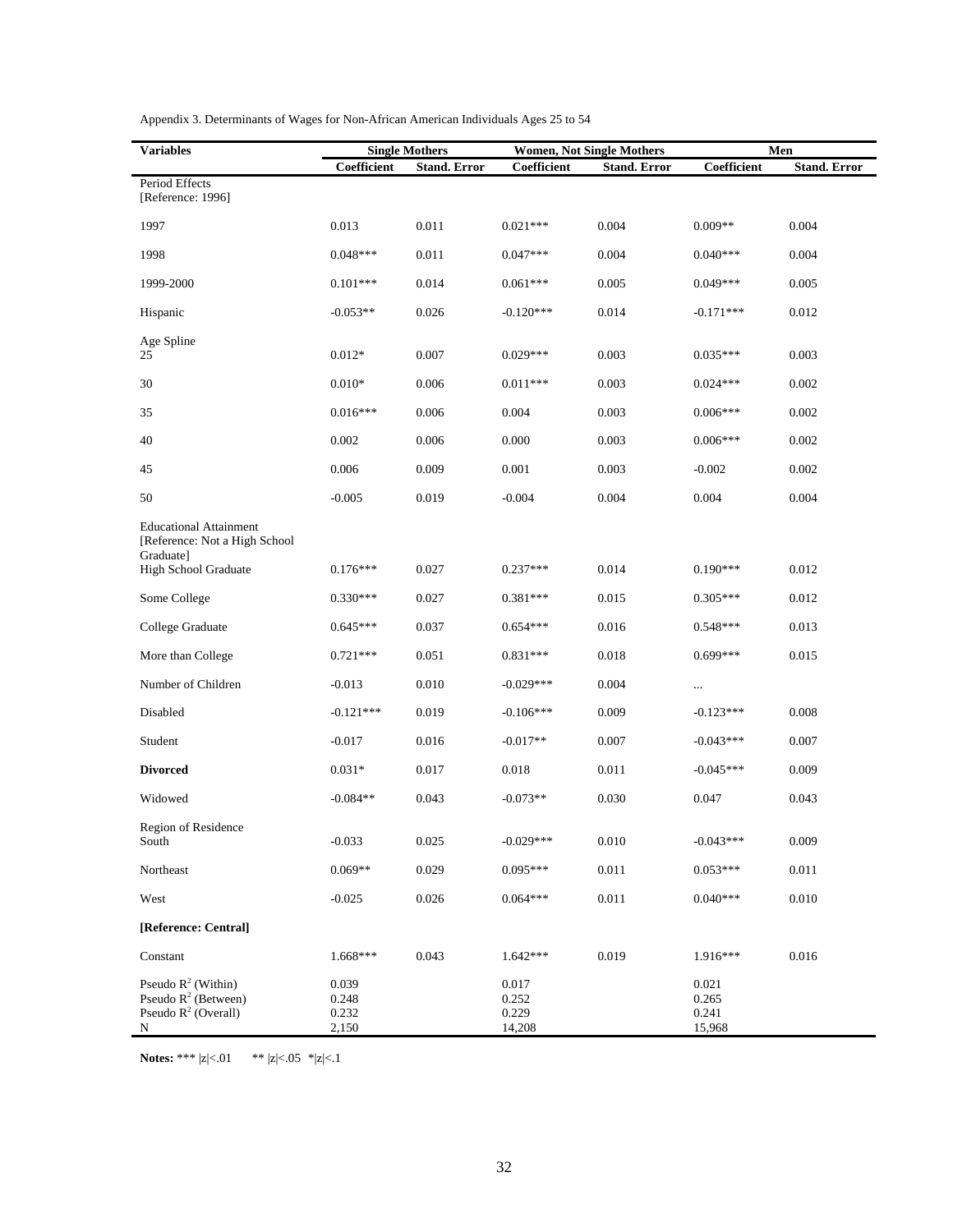| <b>Variables</b>                                                            |                                 | <b>Single Mothers</b> |                                     | <b>Women, Not Single Mothers</b> |                                      | Men                 |
|-----------------------------------------------------------------------------|---------------------------------|-----------------------|-------------------------------------|----------------------------------|--------------------------------------|---------------------|
|                                                                             | Coefficient                     | <b>Stand. Error</b>   | Coefficient                         | <b>Stand. Error</b>              | Coefficient                          | <b>Stand. Error</b> |
| Period Effects<br>[Reference: 1996]                                         |                                 |                       |                                     |                                  |                                      |                     |
| 1997                                                                        | $0.244**$                       | 0.120                 | $-0.167***$                         | 0.045                            | $-0.289***$                          | 0.046               |
| 1998                                                                        | $0.531***$                      | 0.146                 | $-0.272***$                         | 0.047                            | $-0.289***$                          | 0.048               |
| 1999-2000                                                                   | $0.526***$                      | 0.189                 | $-0.275***$                         | 0.056                            | $-0.412***$                          | 0.058               |
| Race<br><b>African American</b>                                             | $-0.410**$                      | 0.166                 | $-0.835***$                         | 0.074                            | $-1.190***$                          | 0.077               |
| <b>Hispanic</b>                                                             | $-0.896***$                     | 0.199                 | $-0.843***$                         | 0.076                            | $-0.493***$                          | 0.077               |
| Age Spline<br>16                                                            | 0.173                           | 0.116                 | $0.205***$                          | 0.029                            | $0.286***$                           | 0.028               |
| 19                                                                          | 0.003                           | 0.066                 | $0.046*$                            | 0.027                            | $0.076***$                           | 0.027               |
| 22                                                                          | 0.122                           | 0.084                 | $0.106**$                           | 0.045                            | $0.135***$                           | 0.050               |
| <b>Educational Attainment</b><br>[Reference: Not a High School<br>Graduate] |                                 |                       |                                     |                                  |                                      |                     |
| High School Graduate                                                        | $0.815***$                      | 0.160                 | $0.526***$                          | 0.064                            | $0.433***$                           | 0.064               |
| Some College                                                                | 1.259***                        | 0.209                 | $0.687***$                          | 0.075                            | $0.287***$                           | 0.076               |
| College Graduate                                                            | $1.055*$                        | 0.583                 | $0.933***$                          | 0.129                            | $0.675***$                           | 0.161               |
| More than College                                                           | $\cdots$                        |                       | 0.567                               | 0.359                            | $-0.863**$                           | 0.433               |
| Number of Children                                                          | $-0.338***$                     | 0.098                 | $-0.539***$                         | 0.057                            | $\cdots$                             |                     |
| Disabled                                                                    | $-0.678***$                     | 0.192                 | $-0.404***$                         | 0.076                            | $-0.946***$                          | 0.072               |
| Student                                                                     | $-0.422***$                     | 0.133                 | $-0.389***$                         | 0.058                            | $-1.014***$                          | 0.065               |
| <b>Divorced</b>                                                             | $-0.014$                        | 0.248                 | $-0.183$                            | 0.299                            | 0.732                                | 0.559               |
| Region of Residence<br>South                                                | 0.007                           | 0.181                 | $-0.517***$                         | 0.069                            | $-0.470***$                          | 0.072               |
| Northeast                                                                   | $-0.457**$                      | 0.227                 | $-0.564***$                         | 0.080                            | $-0.537***$                          | 0.083               |
| West                                                                        | $-0.029$                        | 0.217                 | $-0.515***$                         | 0.078                            | $-0.399***$                          | 0.081               |
| [Reference: Central]                                                        |                                 |                       |                                     |                                  |                                      |                     |
| Constant                                                                    | $0.713**$                       | 0.357                 | $1.660***$                          | 0.094                            | 2.289***                             | 0.103               |
| Log Likelihood<br>$Chi2$ (Degrees of Freedom)<br>N                          | $-800.410$<br>125.09(18)<br>868 |                       | $-6453.983$<br>908.44 (19)<br>7,028 |                                  | $-6089.065$<br>1150.05 (18)<br>7,460 |                     |

Appendix 4. Determinants of Labor Force Participation Individuals Ages 16 to 24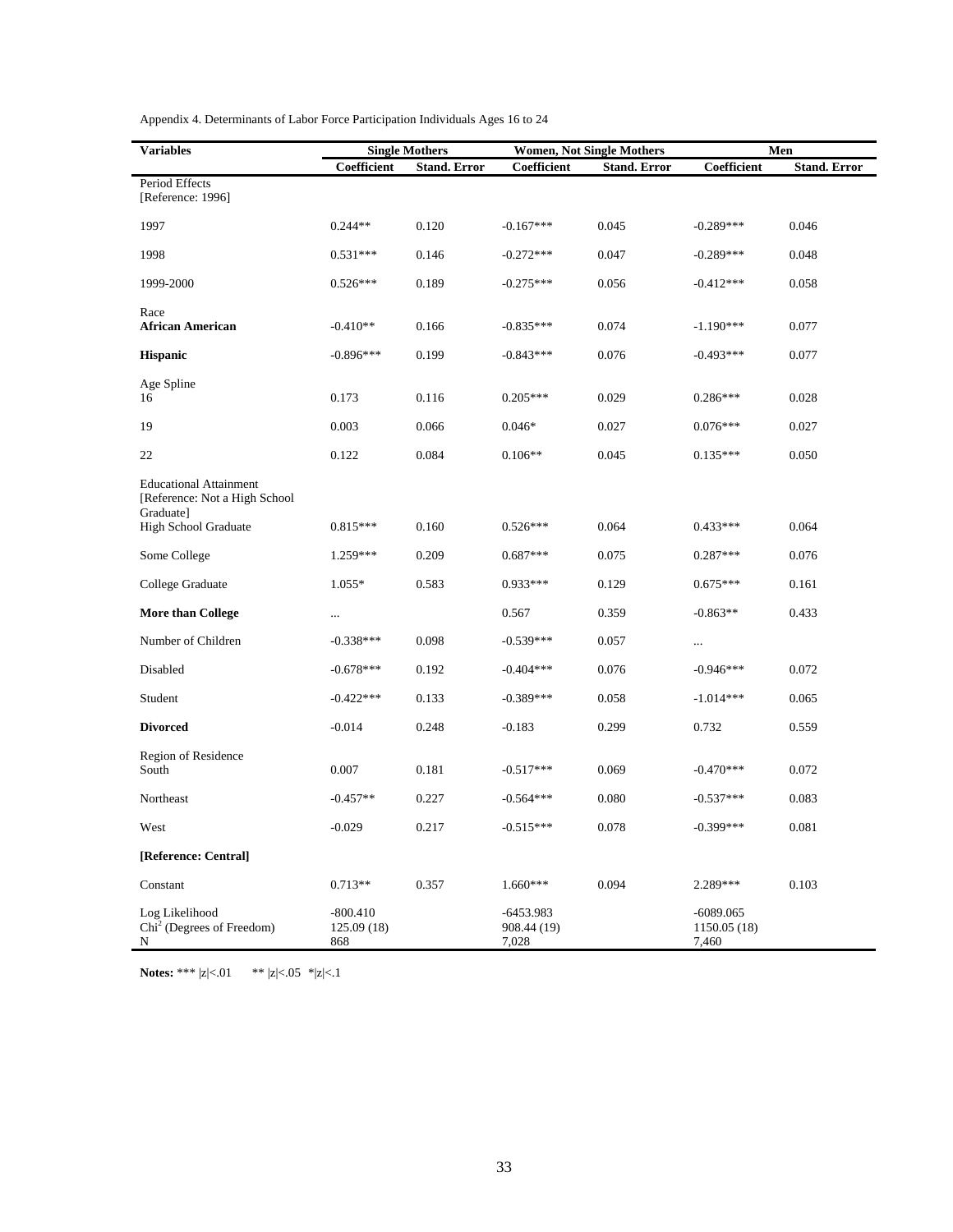| <b>Variables</b>                                                                                    |                                    | <b>Single Mothers</b> |                                     | <b>Women, Not Single Mothers</b> | Men                                 |                     |  |
|-----------------------------------------------------------------------------------------------------|------------------------------------|-----------------------|-------------------------------------|----------------------------------|-------------------------------------|---------------------|--|
|                                                                                                     | Coefficient                        | <b>Stand. Error</b>   | Coefficient                         | <b>Stand. Error</b>              | Coefficient                         | <b>Stand. Error</b> |  |
| Period Effects<br>[Reference: 1996]                                                                 |                                    |                       |                                     |                                  |                                     |                     |  |
| 1997                                                                                                | $-0.069$                           | 0.129                 | $-0.125$                            | 0.100                            | $-0.142$                            | 0.097               |  |
| 1998                                                                                                | 0.159                              | 0.142                 | $-0.176*$                           | 0.105                            | $-0.061$                            | 0.103               |  |
| 1999-2000                                                                                           | $0.401**$                          | 0.190                 | $-0.215$                            | 0.133                            | $-0.115$                            | 0.132               |  |
| Age Spline<br>25                                                                                    | 0.053                              | 0.068                 | 0.057                               | 0.069                            | 0.068                               | 0.057               |  |
| 30                                                                                                  | $-0.077$                           | 0.059                 | $-0.017$                            | 0.064                            | 0.011                               | 0.053               |  |
| 35                                                                                                  | $-0.005$                           | 0.067                 | $-0.022$                            | 0.058                            | $-0.059$                            | 0.050               |  |
| 40                                                                                                  | 0.007                              | 0.085                 | $-0.025$                            | 0.053                            | 0.017                               | 0.049               |  |
| 45                                                                                                  | 0.070                              | 0.129                 | 0.002                               | 0.053                            | 0.034                               | 0.055               |  |
| 50                                                                                                  | $-0.231$                           | 0.206                 | $-0.158**$                          | 0.071                            | $-0.138*$                           | 0.078               |  |
| <b>Educational Attainment</b><br>[Reference: Not a High School<br>Graduate]<br>High School Graduate | $0.695***$                         | 0.208                 | $1.184***$                          | 0.189                            | $0.859***$                          | 0.154               |  |
| Some College                                                                                        | $2.157***$                         | 0.309                 | $2.097***$                          | 0.246                            | 1.308***                            | 0.181               |  |
| College Graduate                                                                                    | $2.517***$                         | 0.491                 | $2.510***$                          | 0.302                            | $1.681***$                          | 0.272               |  |
| More than College                                                                                   | $2.684***$                         | 0.772                 | $2.603***$                          | 0.420                            | $1.682***$                          | 0.399               |  |
| Number of Children                                                                                  | $-0.224***$                        | 0.075                 | 0.061                               | 0.070                            | $\cdots$                            |                     |  |
| Has a Child Under 6 Years Old                                                                       | $-0.596***$                        | 0.193                 | $-0.119$                            | 0.236                            | $\cdots$                            |                     |  |
| Disabled                                                                                            | $-1.438***$                        | 0.180                 | $-2.186***$                         | 0.131                            | $-2.607***$                         | 0.128               |  |
| Student                                                                                             | $-0.458**$                         | 0.182                 | $-0.309*$                           | 0.165                            | $-0.248$                            | 0.172               |  |
| <b>Divorced</b>                                                                                     | $0.766***$                         | 0.272                 | $0.713***$                          | 0.213                            | 0.161                               | 0.196               |  |
| Widowed                                                                                             | $-1.048**$                         | 0.500                 | 0.083                               | 0.297                            | 0.800                               | 0.623               |  |
| Region of Residence<br>South                                                                        | 0.299                              | 0.226                 | $0.116\,$                           | 0.181                            | $0.541***$                          | 0.168               |  |
| Northeast                                                                                           | $-0.676**$                         | 0.328                 | $-0.050$                            | 0.228                            | 0.102                               | 0.207               |  |
| West                                                                                                | $-0.857*$                          | 0.444                 | $-0.214$                            | 0.289                            | 0.029                               | 0.255               |  |
| [Reference: Central]                                                                                |                                    |                       |                                     |                                  |                                     |                     |  |
| Constant                                                                                            | 1.951***                           | 0.460                 | 1.349***                            | 0.336                            | $1.609***$                          | 0.270               |  |
| Log Likelihood<br>$Chi2$ (Degrees of Freedom)<br>Ν                                                  | $-892.086$<br>184.03 (22)<br>1,063 |                       | $-1516.443$<br>391.14 (22)<br>2,136 |                                  | $-1321.565$<br>480.34 (20)<br>2,108 |                     |  |

Appendix 5. Determinants of Labor Force Participation for African American Individuals Ages 25 to 54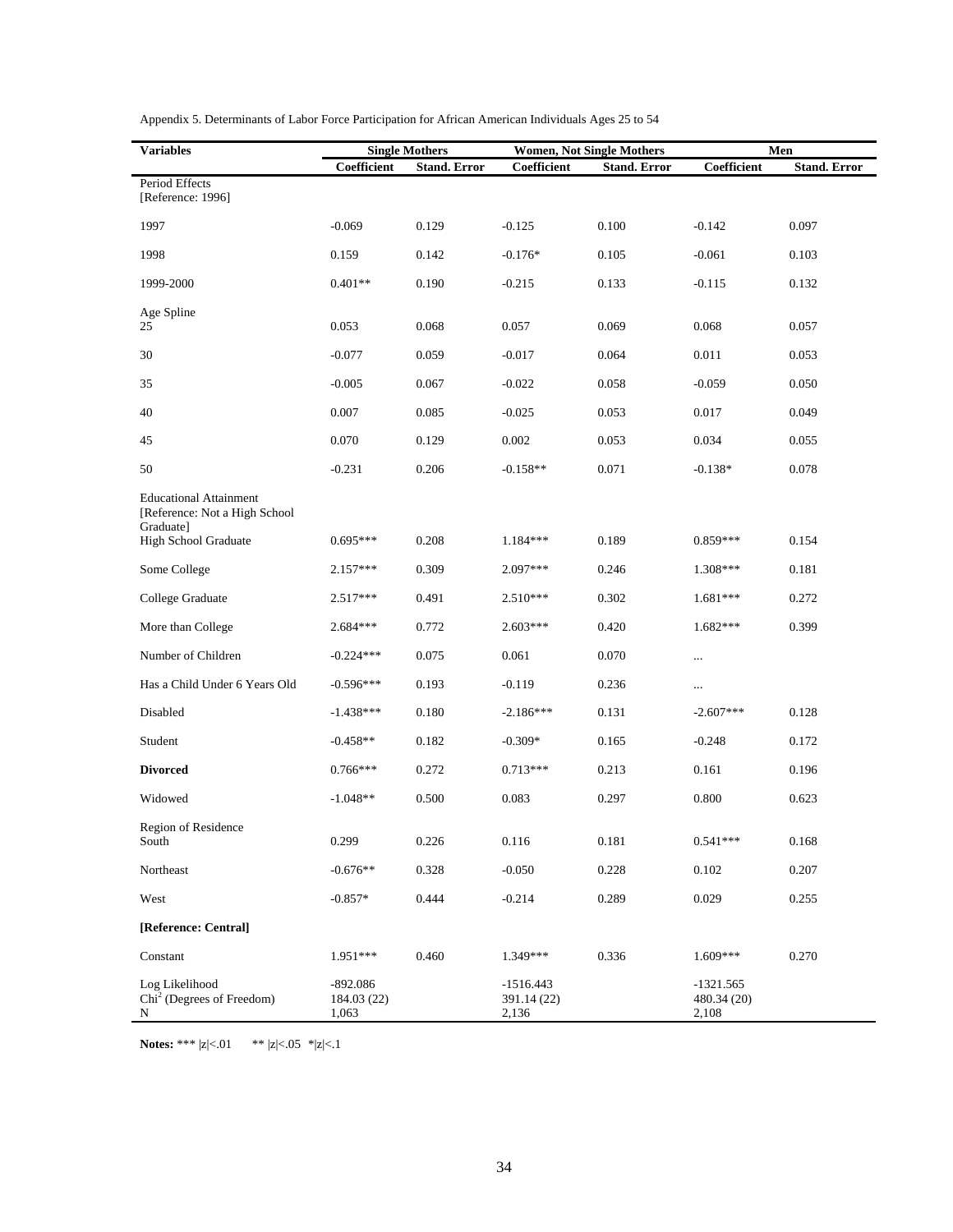| <b>Variables</b>                                                            | <b>Single Mothers</b>               |                     | <b>Women, Not Single Mothers</b>     |                     | Men                                 |                     |
|-----------------------------------------------------------------------------|-------------------------------------|---------------------|--------------------------------------|---------------------|-------------------------------------|---------------------|
|                                                                             | Coefficient                         | <b>Stand. Error</b> | Coefficient                          | <b>Stand. Error</b> | Coefficient                         | <b>Stand. Error</b> |
| Period Effects<br>[Reference: 1996]                                         |                                     |                     |                                      |                     |                                     |                     |
| 1997                                                                        | 0.110                               | 0.087               | $-0.117***$                          | 0.032               | $-0.049$                            | 0.054               |
| 1998                                                                        | $0.225**$                           | 0.095               | $-0.193***$                          | 0.033               | $-0.162***$                         | 0.056               |
| 1999-2000                                                                   | $0.349***$                          | 0.120               | $-0.156***$                          | 0.040               | $-0.141**$                          | 0.068               |
| Hispanic                                                                    | $-0.360**$                          | 0.160               | $-0.494***$                          | 0.079               | $-0.078$                            | 0.108               |
| Age Spline                                                                  |                                     |                     |                                      |                     |                                     |                     |
| 25                                                                          | 0.022                               | 0.047               | $-0.044**$                           | 0.021               | $0.063*$                            | 0.036               |
| $30\,$                                                                      | $0.073*$                            | 0.043               | $-0.018$                             | 0.018               | 0.040                               | 0.031               |
| 35                                                                          | $-0.029$                            | 0.044               | 0.021                                | 0.018               | $-0.084***$                         | 0.028               |
| 40                                                                          | $-0.062$                            | 0.049               | $-0.072***$                          | 0.019               | $-0.056**$                          | 0.027               |
| 45                                                                          | 0.011                               | 0.067               | $-0.059***$                          | 0.019               | $-0.019$                            | 0.028               |
| 50                                                                          | 0.105                               | 0.153               | $-0.158***$                          | 0.027               | $-0.189***$                         | 0.037               |
| <b>Educational Attainment</b><br>[Reference: Not a High School<br>Graduate] |                                     |                     |                                      |                     |                                     |                     |
| High School Graduate                                                        | $1.073***$                          | 0.158               | $1.081***$                           | 0.079               | $0.968***$                          | 0.094               |
| Some College                                                                | $1.600***$                          | 0.171               | 1.549***                             | 0.085               | $1.345***$                          | 0.104               |
| College Graduate                                                            | 2.437***                            | 0.328               | 1.929***                             | 0.098               | $1.504***$                          | 0.128               |
| More than College                                                           | $2.526***$                          | 0.493               | $2.657***$                           | 0.146               | $2.064***$                          | 0.177               |
| Number of Children                                                          | $-0.365***$                         | 0.055               | $-0.322***$                          | 0.024               |                                     |                     |
| Has a Child Under 6 Years Old                                               | $-0.403***$                         | 0.122               | $-0.805***$                          | 0.056               |                                     |                     |
| Disabled                                                                    | $-1.515***$                         | 0.115               | $-1.218***$                          | 0.051               | $-3.113***$                         | 0.080               |
| Student                                                                     | $-0.613***$                         | 0.122               | $-0.194***$                          | 0.055               | $-0.952***$                         | 0.085               |
| <b>Divorced</b>                                                             | $0.307**$                           | 0.121               | $0.679***$                           | 0.096               | $-0.328***$                         | 0.094               |
| Widowed                                                                     | $-0.883***$                         | 0.217               | 0.114                                | 0.179               | $-0.702**$                          | 0.337               |
| Region of Residence<br>South                                                | $-0.376**$                          | 0.174               | $-0.465***$                          | 0.069               | $-0.358***$                         | 0.096               |
| Northeast                                                                   | $-0.477**$                          | 0.207               | $-0.343***$                          | 0.078               | $-0.415***$                         | 0.110               |
| West                                                                        | $-0.450**$                          | 0.178               | $-0.229***$                          | 0.072               | $-0.325***$                         | 0.100               |
| [Reference: Central]                                                        |                                     |                     |                                      |                     |                                     |                     |
| Constant                                                                    | 2.391***                            | 0.281               | $2.667***$                           | 0.125               | 4.396***                            | 0.188               |
| Log Likelihood<br>Chi <sup>2</sup> (Degrees of Freedom)<br>N                | $-1846.167$<br>415.24 (23)<br>2,581 |                     | -15420.323<br>2094.49 (23)<br>17,844 |                     | -5588.898<br>1804.53 (21)<br>18,668 |                     |

Appendix 6. Determinants of Labor Force Participation for Non-African American Individuals Ages 25 to 54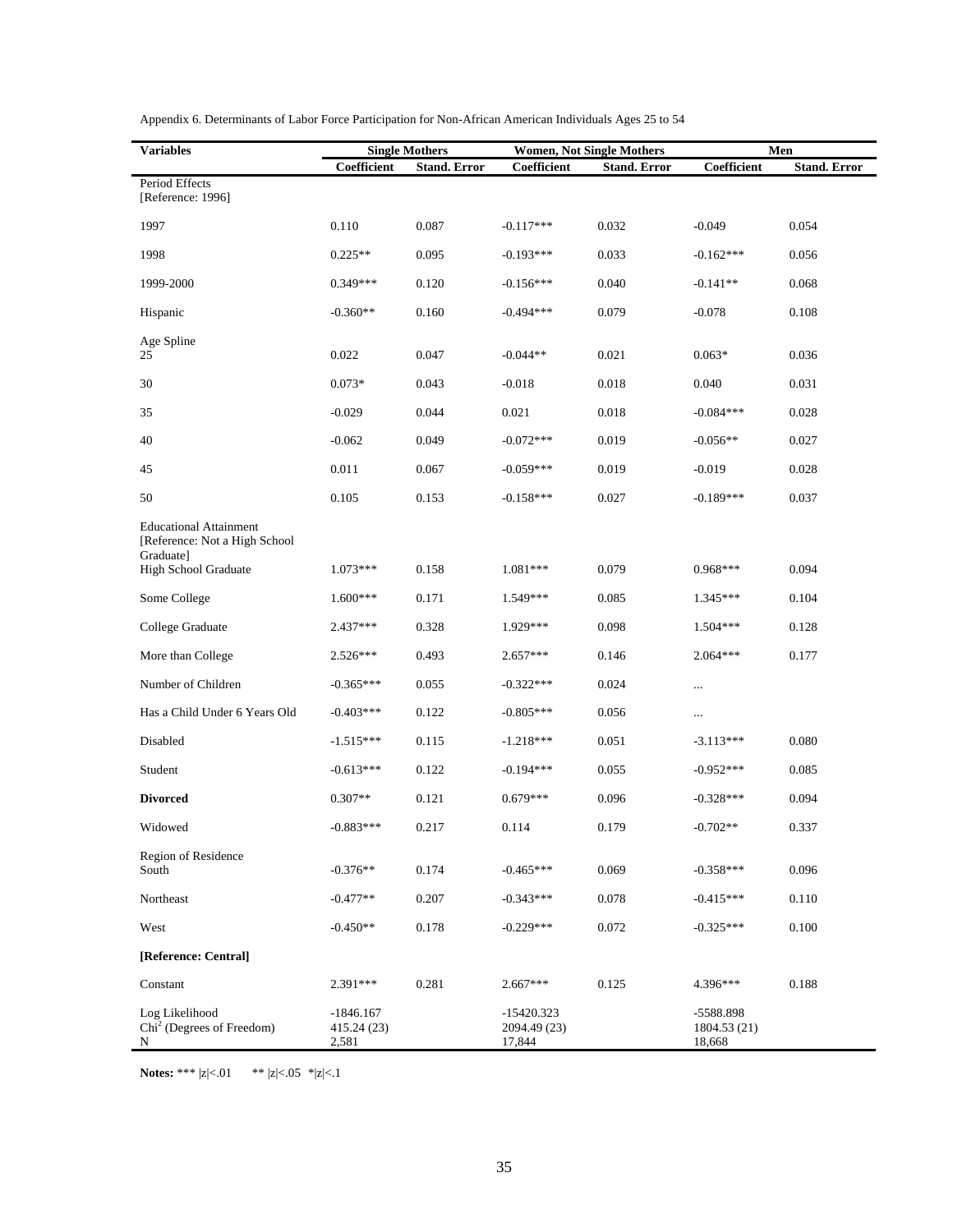| <b>Variables</b>                                                                                  | <b>Single Mothers</b> |                     | <b>Women, Not Single Mothers</b> |                     | Men                |                     |
|---------------------------------------------------------------------------------------------------|-----------------------|---------------------|----------------------------------|---------------------|--------------------|---------------------|
|                                                                                                   | Coefficient           | <b>Stand. Error</b> | Coefficient                      | <b>Stand. Error</b> | <b>Coefficient</b> | <b>Stand. Error</b> |
| Period Effects<br>[Reference: 1996]                                                               |                       |                     |                                  |                     |                    |                     |
| 1997                                                                                              | 54.627                | 45.096              | $-8.793$                         | 13.215              | $-22.318*$         | 13.145              |
| 1998                                                                                              | 58.212                | 49.493              | $-11.945$                        | 13.397              | $-27.810**$        | 13.246              |
| 1999-2000                                                                                         | 112.745*              | 62.295              | $-6.384$                         | 15.774              | $-18.595$          | 15.865              |
| Race<br>African-American                                                                          | 316.313               | 239.648             | $-111.728***$                    | 38.245              | $-102.521**$       | 43.986              |
| Hispanic                                                                                          | $-21.089$             | 55.447              | 21.402                           | 17.218              | $-35.863**$        | 15.766              |
| [Reference: White or Other]                                                                       |                       |                     |                                  |                     |                    |                     |
| Age Spline<br>16                                                                                  | 33.000                | 57.406              | 72.820***                        | 9.000               | 122.384***         | 8.434               |
| 19                                                                                                | 93.957***             | 22.494              | 76.720***                        | 6.490               | 77.583***          | 6.185               |
| 22                                                                                                | 47.817*               | 27.792              | 80.880***                        | 10.302              | 70.100***          | 9.948               |
| <b>Age-Race Interaction</b><br>16 and African American                                            | $-155.478*$           | 88.616              | $-3.098$                         | 23.169              | $-57.606***$       | 20.979              |
| Educational<br>Attainment<br>[Reference: Not a High School                                        |                       |                     |                                  |                     |                    |                     |
| Graduate]<br>High School Graduate                                                                 | 135.391**             | 60.181              | 155.614***                       | 18.723              | 126.576***         | 16.432              |
| Some College                                                                                      | 177.076***            | 65.743              | 191.927***                       | 20.355              | 75.146***          | 18.617              |
| College Graduate                                                                                  | 377.154               | 229.595             | 344.456***                       | 26.996              | 142.018***         | 27.849              |
| More than College                                                                                 | $\ldots$              |                     | 276.613***                       | 73.733              | 188.360            | 116.236             |
| <b>Education-Race Interaction</b><br>[Reference: Not a High School]<br>Grad and African American] |                       |                     |                                  |                     |                    |                     |
| High School Graduate and African<br>American                                                      | 203.785**             | 102.178             | 25.759                           | 55.538              | 11.827             | 46.303              |
| Some College and African<br>American                                                              | 262.701**             | 111.512             | 94.965                           | 58.360              | 136.994***         | 51.293              |
| College Graduate and African<br>American                                                          | 443.062               | 317.971             | 69.002                           | 95.238              | 232.719**          | 108.596             |
| Number of Children                                                                                | $-90.143***$          | 30.366              | $-178.412***$                    | 13.260              | $\cdots$           |                     |
| Disabled                                                                                          | $-446.018***$         | 71.618              | $-252.380***$                    | 21.855              | $-290.609***$      | 22.067              |
| Student                                                                                           | $-441.395***$         | 42.559              | $-450.996***$                    | 13.064              | $-588.212***$      | 12.879              |
| <b>Divorced</b>                                                                                   | 60.180                | 65.267              | 2.523                            | 58.070              | $-78.540$          | 60.348              |
| Region of Residence<br>South                                                                      | $-33.057$             | 47.082              | 4.393                            | 13.226              | 34.042**           | 13.368              |
| Northeast                                                                                         | $-0.360$              | 60.673              | $-64.374***$                     | 15.295              | $-75.669***$       | 15.584              |
| West                                                                                              | $-46.560$             | 56.676              | $-32.862**$                      | 15.037              | $-58.318***$       | 15.021              |

Appendix 7. Determinants of Hours Worked for Individuals Ages 16 to 24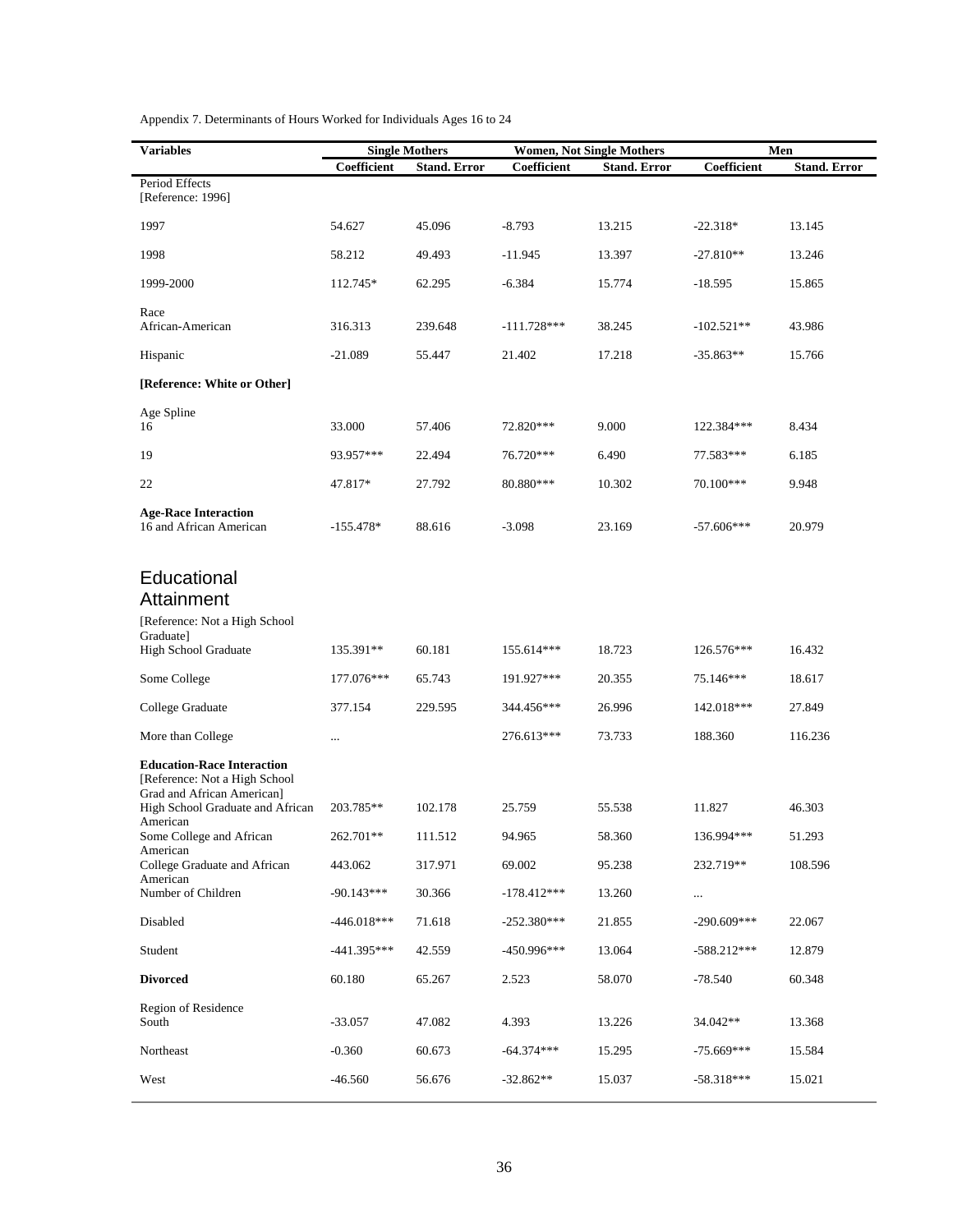| [Reference: Central]        |                          |                         |                       |
|-----------------------------|--------------------------|-------------------------|-----------------------|
| Constant                    | $1068.524***$<br>162.749 | $1043.337***$<br>21.778 | 1238.042***<br>21.961 |
| Log Likelihood              | $-9445.74$               | $-92744.611$            | $-103897.26$          |
| Pseudo $\mathbb{R}^2$       | 0.016                    | 0.028                   | 0.033                 |
| $Chi2$ (Degrees of Freedom) | 302.32(22)               | 5238.24 (23)            | 7024.32 (22)          |
| N                           | 1.202                    | 11.985                  | 13.340                |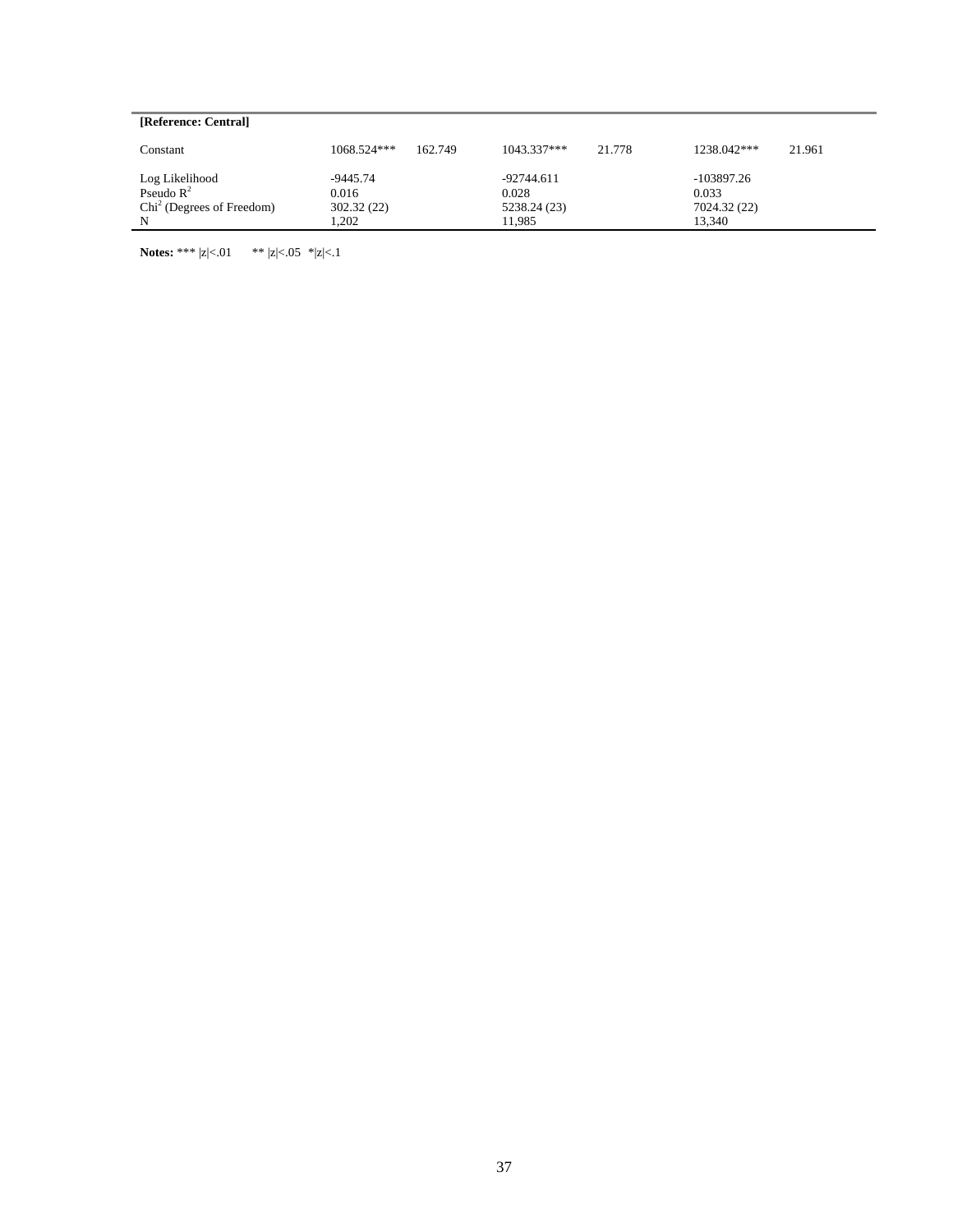| <b>Variables</b>                                                             | <b>Single Mothers</b>                       |                     | <b>Women, Not Single Mothers</b>              |                     | Men                                         |                     |
|------------------------------------------------------------------------------|---------------------------------------------|---------------------|-----------------------------------------------|---------------------|---------------------------------------------|---------------------|
|                                                                              | Coefficient                                 | <b>Stand. Error</b> | Coefficient                                   | <b>Stand. Error</b> | Coefficient                                 | <b>Stand. Error</b> |
| Period Effects<br>[Reference: 1996]                                          |                                             |                     |                                               |                     |                                             |                     |
| 1997                                                                         | 8.711                                       | 31.837              | $-9.348$                                      | 21.423              | $-12.434$                                   | 21.774              |
| 1998                                                                         | $-12.492$                                   | 32.556              | $-5.269$                                      | 21.937              | $-19.126$                                   | 22.356              |
| 1999-2000                                                                    | $-27.424$                                   | 39.457              | 42.605                                        | 26.386              | $-1.492$                                    | 27.623              |
| Age Spline<br>25                                                             | 30.091**                                    | 12.853              | 30.816***                                     | 10.177              | 46.102***                                   | 9.243               |
| 30                                                                           | 19.151*                                     | 10.747              | 7.225                                         | 8.593               | $-16.920**$                                 | 8.164               |
| 35                                                                           | 19.692*                                     | 10.988              | 10.595                                        | 8.068               | 8.377                                       | 8.071               |
| 40                                                                           | $-0.506$                                    | 13.003              | 6.562                                         | 7.962               | 14.157*                                     | 8.290               |
| 45                                                                           | $-12.520$                                   | 19.166              | 2.333                                         | 8.405               | $-9.296$                                    | 9.665               |
| 50                                                                           | 29.176                                      | 41.431              | $-15.233$                                     | 12.860              | 19.650                                      | 15.337              |
| <b>Educational Attainment</b><br>[Reference: Not a High School<br>Graduate]  |                                             |                     |                                               |                     |                                             |                     |
| High School Graduate                                                         | 93.163**                                    | 37.849              | 93.265***                                     | 30.852              | 111.741***                                  | 27.827              |
| Some College                                                                 | 247.414***                                  | 38.093              | 200.610***                                    | 31.127              | 254.162***                                  | 29.220              |
| College Graduate                                                             | 405.421***                                  | 57.732              | 295.356***                                    | 34.785              | 308.189***                                  | 35.863              |
| More than College                                                            | 480.979***                                  | 97.351              | 390.026***                                    | 43.375              | 340.461***                                  | 48.151              |
| Number of Children                                                           | $-37.646***$                                | 14.012              | $-44.463***$                                  | 9.769               | $\cdots$                                    |                     |
| Has a Child Under 6 Years Old                                                | $-34.530$                                   | 31.721              | $-16.350$                                     | 30.489              |                                             |                     |
| Disabled                                                                     | $-444.826***$                               | 41.838              | $-360.692***$                                 | 29.312              | $-532.634***$                               | 28.305              |
| Student                                                                      | $-264.427***$                               | 35.608              | $-77.701***$                                  | 25.625              | $-191.217***$                               | 31.201              |
| <b>Divorced</b>                                                              | 36.259                                      | 30.178              | 32.588                                        | 26.353              | $-73.776**$                                 | 28.707              |
| Widowed                                                                      | $-28.416$                                   | 74.022              | 51.675                                        | 47.505              | $-288.248***$                               | 96.916              |
| Region of Residence<br>South                                                 | 53.519*                                     | 32.013              | 60.364***                                     | 22.860              | 108.262***                                  | 23.363              |
| Northeast                                                                    | $-20.379$                                   | 41.306              | $-41.055$                                     | 28.449              | $-4.361$                                    | 29.849              |
| West                                                                         | $-139.866**$                                | 59.801              | 31.676                                        | 37.046              | 42.646                                      | 36.052              |
| [Reference: Central]                                                         |                                             |                     |                                               |                     |                                             |                     |
| Constant                                                                     | 1413.950***                                 | 69.710              | 1450.480***                                   | 50.141              | 1613.241***                                 | 44.834              |
| Log Likelihood<br>Pseudo $R^2$<br>Chi <sup>2</sup> (Degrees of Freedom)<br>N | -16333.337<br>0.012<br>410.21 (22)<br>2,105 |                     | $-34448.708$<br>0.007<br>457.46 (22)<br>4,453 |                     | -34368.886<br>0.009<br>622.60 (20)<br>4,430 |                     |

Appendix 8. Determinants of Hours Worked for African American Individuals Ages 25 to 54